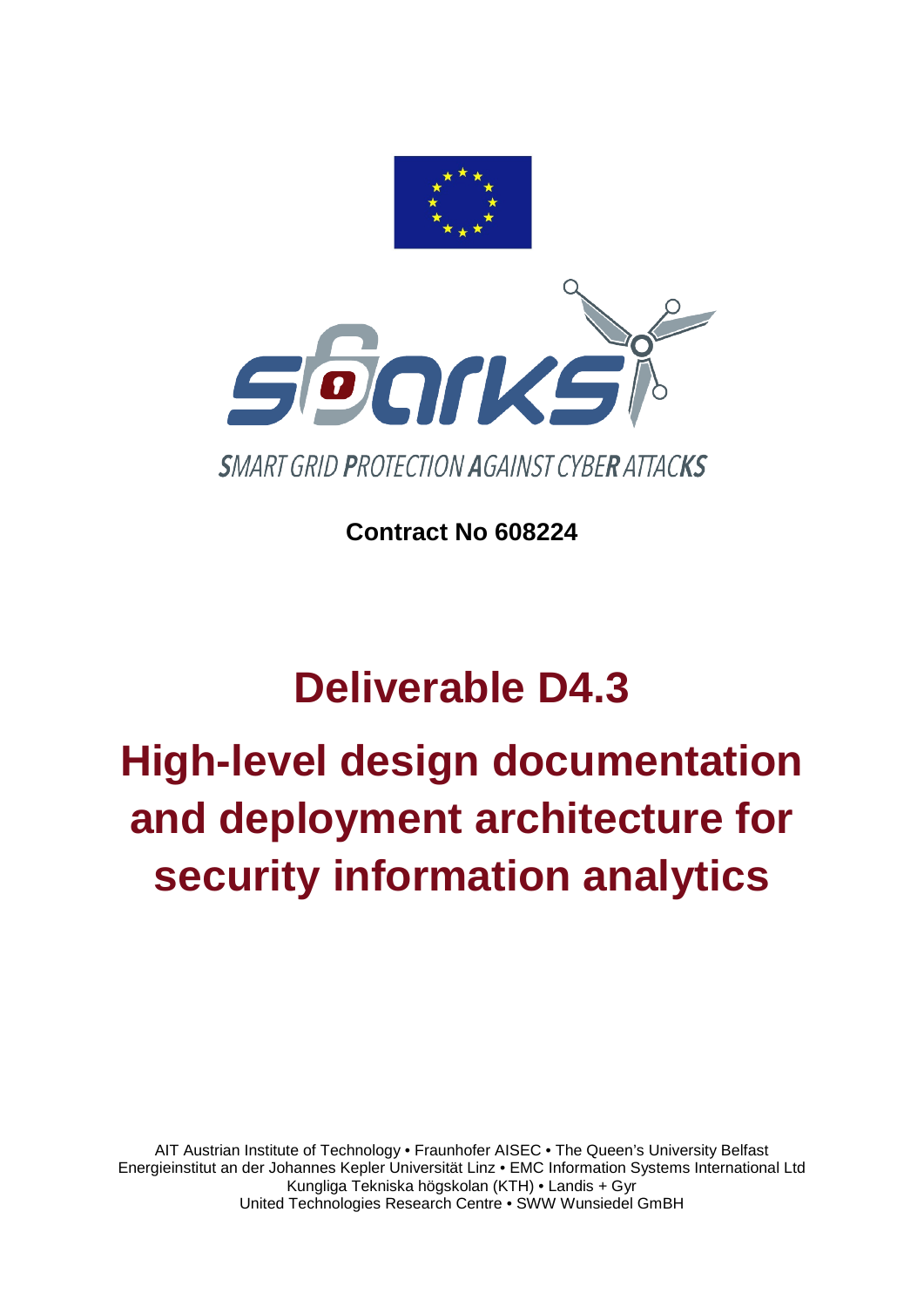

| Document control information |                                                                |  |  |  |  |  |  |
|------------------------------|----------------------------------------------------------------|--|--|--|--|--|--|
| Title                        | High-level design documentation and deployment architecture    |  |  |  |  |  |  |
|                              | for security information analytics                             |  |  |  |  |  |  |
| Editor                       | Silvio La Porta (EMC)                                          |  |  |  |  |  |  |
| Contributors                 | Robert Griffin (EMC), Rohan Chabukswar (UTRC)                  |  |  |  |  |  |  |
| Description                  | This deliverable consists of both design documentation and the |  |  |  |  |  |  |
|                              | deployment architecture for the Security Information Analytics |  |  |  |  |  |  |
|                              | mini-project. We also introduce the Security Analytics         |  |  |  |  |  |  |
|                              | canonical architectures and approaches.                        |  |  |  |  |  |  |
| Requested deadline           | 30/06/2015                                                     |  |  |  |  |  |  |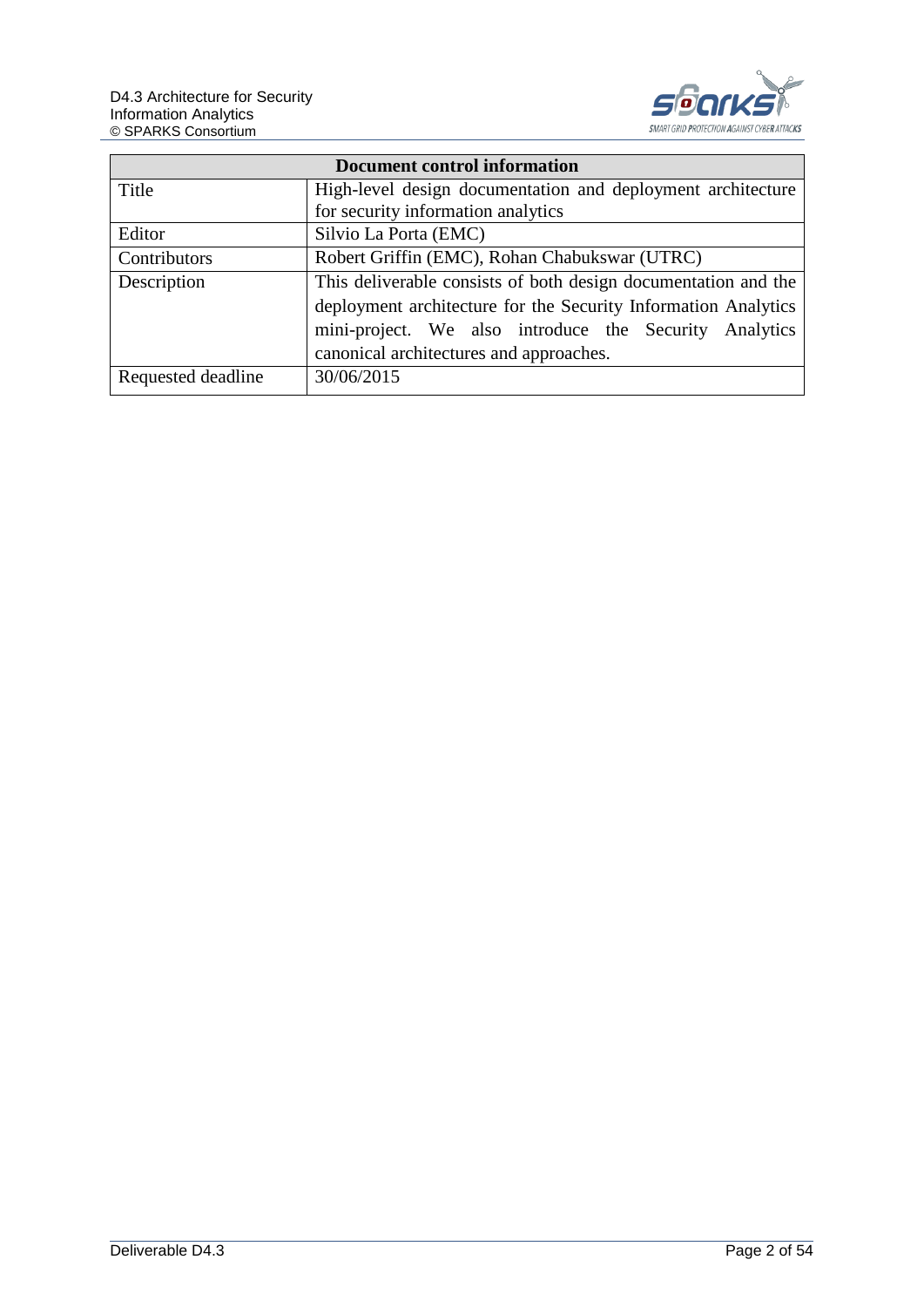

# <span id="page-2-0"></span>**SPARKS Security Scrutiny Committee Assessment**

This deliverable has been examined by the SPARKS Security Sensitivity Committee (SSC), in accordance with the process outlined in Deliverable D2.1 on SPARKS Security Management. According to the SPARKS Description of Work, this deliverable has a dissemination level of PU (Public).

The SPARKS SSC understands there are a number of potentially sensitive pieces of information in the discussion of security analytics in this deliverable. It is possible that cyber attackers who gain access to the deliverable could take advantage of this information to define and execute attacks against Smart Grid infrastructure or other environments. However, all of the information presented herein is already available in various publications, so its publication here does not significantly change the level of risk relative to cyber-attacks.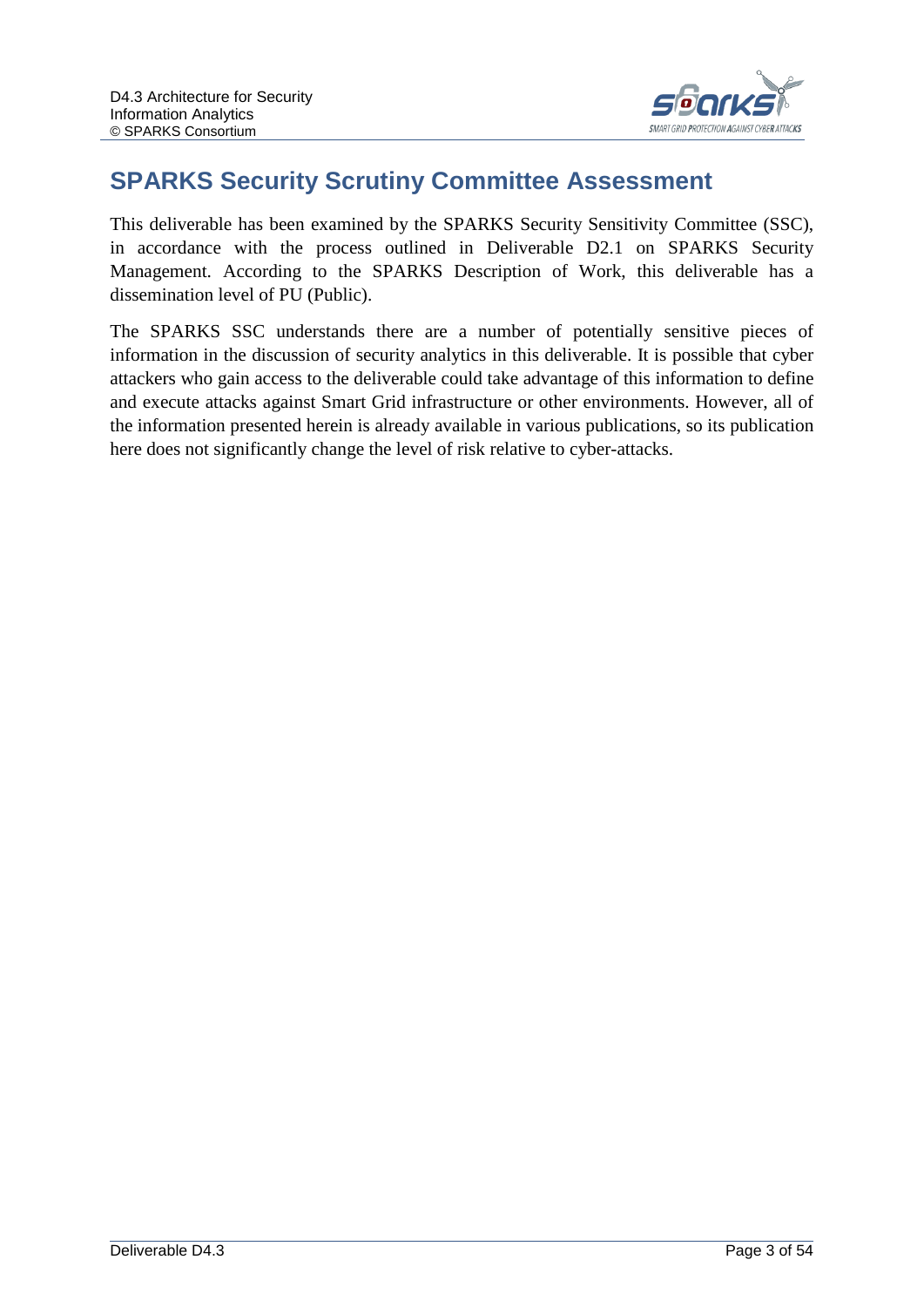

# <span id="page-3-0"></span>**Executive Summary**

Even with the most resilient security system in place to protect Smart Grids, some threats will elude those defensive measures with potential catastrophic results. It is therefore paramount to detect and understand those kinds of threats to shorten response time, minimize damage, and highlight potential latent threats and deficiencies in the security system.

A Smart Grid system is the result of the convergence of power and communications infrastructure, reaping the benefits of comprehensive and intelligent management of an increasing variety of electric devices and sources of power. However, this increase in connectivity also leads to an increase in the potential for security risks and failure.

In this report several incidents are highlighted along with numerous known methods for intrusion, and potential deficiencies in both the communications infrastructure, (software security hole) and the power infrastructure (insecure monitoring and control systems). All of these factors, along with the increase in attack sophistication and attacker knowledge, underline the need for a holistic approach to data analytics, in order to reduce response time, improve recovery or remediation efforts, expose potential security deficiencies and provide accurate and relevant insight to inform governance and policy making.

A Smart Grid data analytics platform must be able to examine a large number of disparate data sources both in real-time, allowing for early warning systems, as well as support for forensic investigation, through access to historical data. This is a marked shift from previous approaches which were based on a limited number of different data sources, examining relatively small amounts of data and trying to match them to known attack signatures. This new approach is necessary to detect and analyse more subtle and sophisticated forms of stealth attack or creeping failures that affect several aspects of the system but otherwise remain undetected.

The ever changing threat landscape requires the security analytics system to differentiate normal behaviour from anomalous, by leveraging multiple and more complex algorithms. The desired result is to reduce the number of false positives while improving detection rate, making the role of the operator much easier while increasing the potential for corrective action. In addition, the analytics platform should also simplify coordination across multiple disciplines in the context of threat analysis and detection.

The general design approach presented here includes several components:

- Visibility and access to relevant information to guide the analytics work and the data to be analysed resulting in greater insight
- Establishing normal patterns and detecting anomalous behaviour, prioritizing the most pertinent for investigation
- Carrying out mitigation, remediation and recovery actions on priority tasks. Including the engagement with people in the relevant organization to create an improved culture of security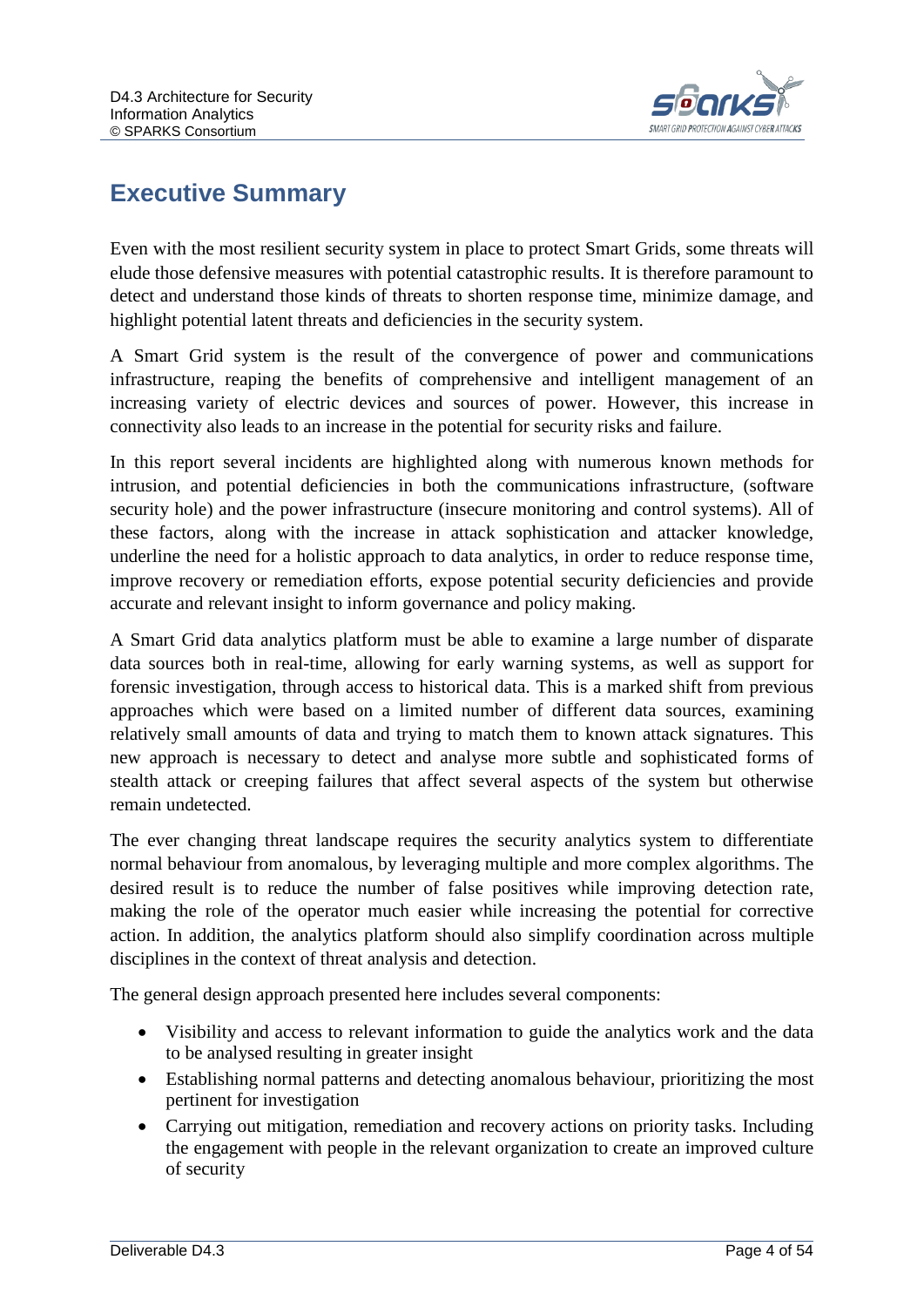

The implementation of the system was carried out leveraging several Smart Grid systems, primarily the NIMBUS microgrid. This site is made up of a variety of electrical sources and information sources. Having a wide ecosystem of devices available enables the development of the system in a device agnostic way. The SPARKS Security Information Analytics (SIA) prototype was developed with the potential for customization in mind, enabling domainexperts to adapt its operation and decide what is considered anomalous behaviour. Currently the design of the platform includes two components, a static rule analyser that examines the data against an expected set of behaviours. The second, currently in development, is a smart auto analyser that will leverage machine-learning algorithms to identify patterns and clusters in the data, establishing normal behaviour and thus facilitating the detection of any divergences from that pattern.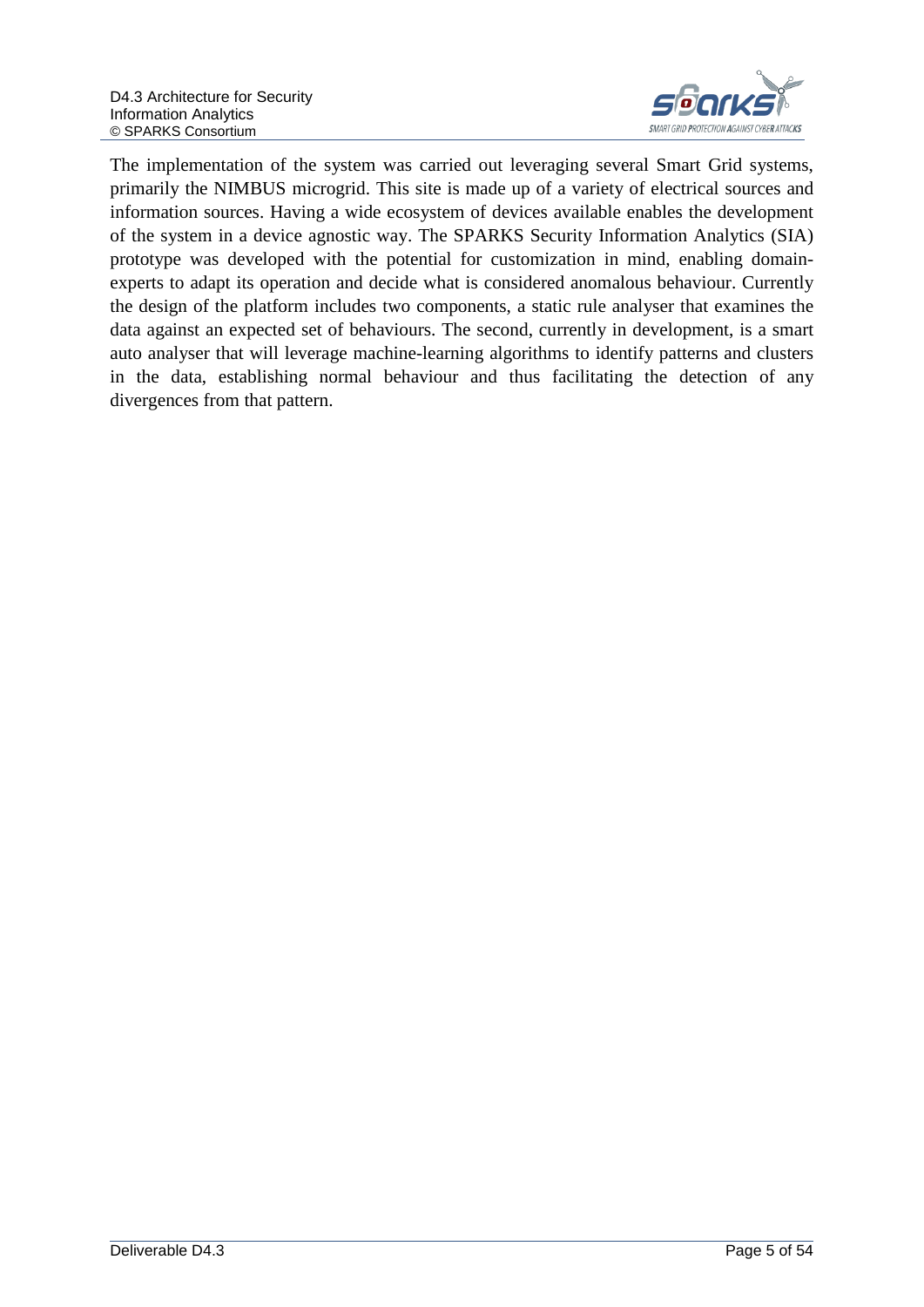

# <span id="page-5-0"></span>**Table of Contents**

| $\mathbf 1$                                                                                  |  |
|----------------------------------------------------------------------------------------------|--|
| $\overline{2}$                                                                               |  |
| Architecture and Design Approaches to Security Information Analytics for Smart Grids 16<br>3 |  |
| Introduction to Security Information Analytics Architecture and Design 16<br>3.1             |  |
| 3.2                                                                                          |  |
| 3.2.1                                                                                        |  |
| 3.2.2                                                                                        |  |
| 3.2.3                                                                                        |  |
| 3.2.4                                                                                        |  |
| 3.2.5                                                                                        |  |
| 3.3                                                                                          |  |
| 3.3.1                                                                                        |  |
| 3.3.2                                                                                        |  |
| Analytics: Detecting Anomalies within the Operational Environment  25<br>3.3.3               |  |
| Analytics: Detecting Anomalies within the Administrator Environment 27<br>3.3.4<br>3.3.5     |  |
|                                                                                              |  |
| 3.4<br>3.4.1                                                                                 |  |
| Introduction to Mitigation, Remediation and Recovery for Smart Grid Security Analytics<br>32 |  |
| 3.4.2                                                                                        |  |
| 3.4.3                                                                                        |  |
| 3.4.4                                                                                        |  |
| 3.5                                                                                          |  |
| 3.5.1                                                                                        |  |
| 3.5.2                                                                                        |  |
| 3.5.3                                                                                        |  |
| $\overline{4}$                                                                               |  |
| 4.1                                                                                          |  |
| 4.1.1                                                                                        |  |
| 4.1.2                                                                                        |  |
| 4.1.3                                                                                        |  |
| 4.1.4                                                                                        |  |
| 4.2                                                                                          |  |
| 4.2.1                                                                                        |  |
| 4.2.2                                                                                        |  |
| 4.3                                                                                          |  |
| 4.4                                                                                          |  |
| 5                                                                                            |  |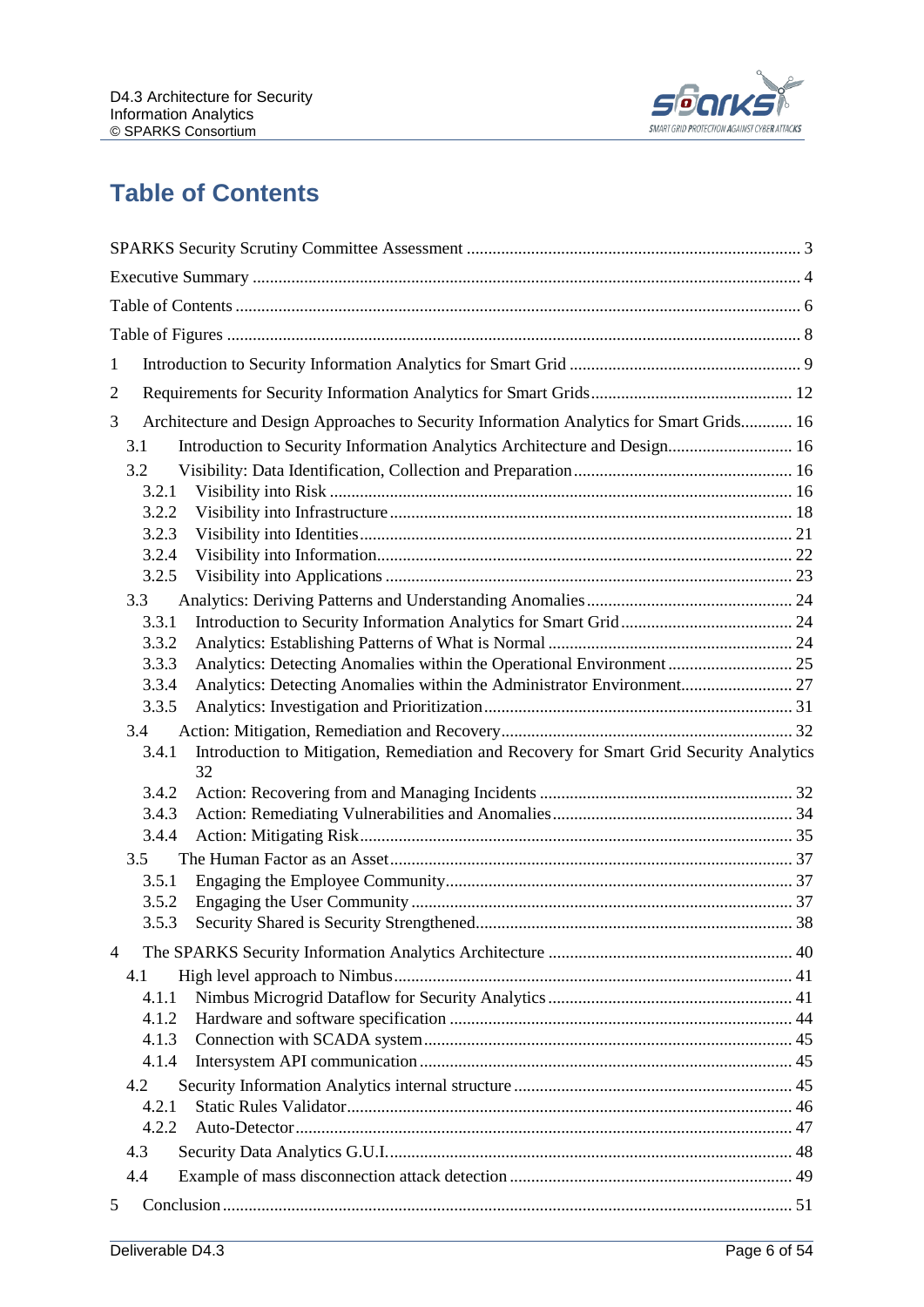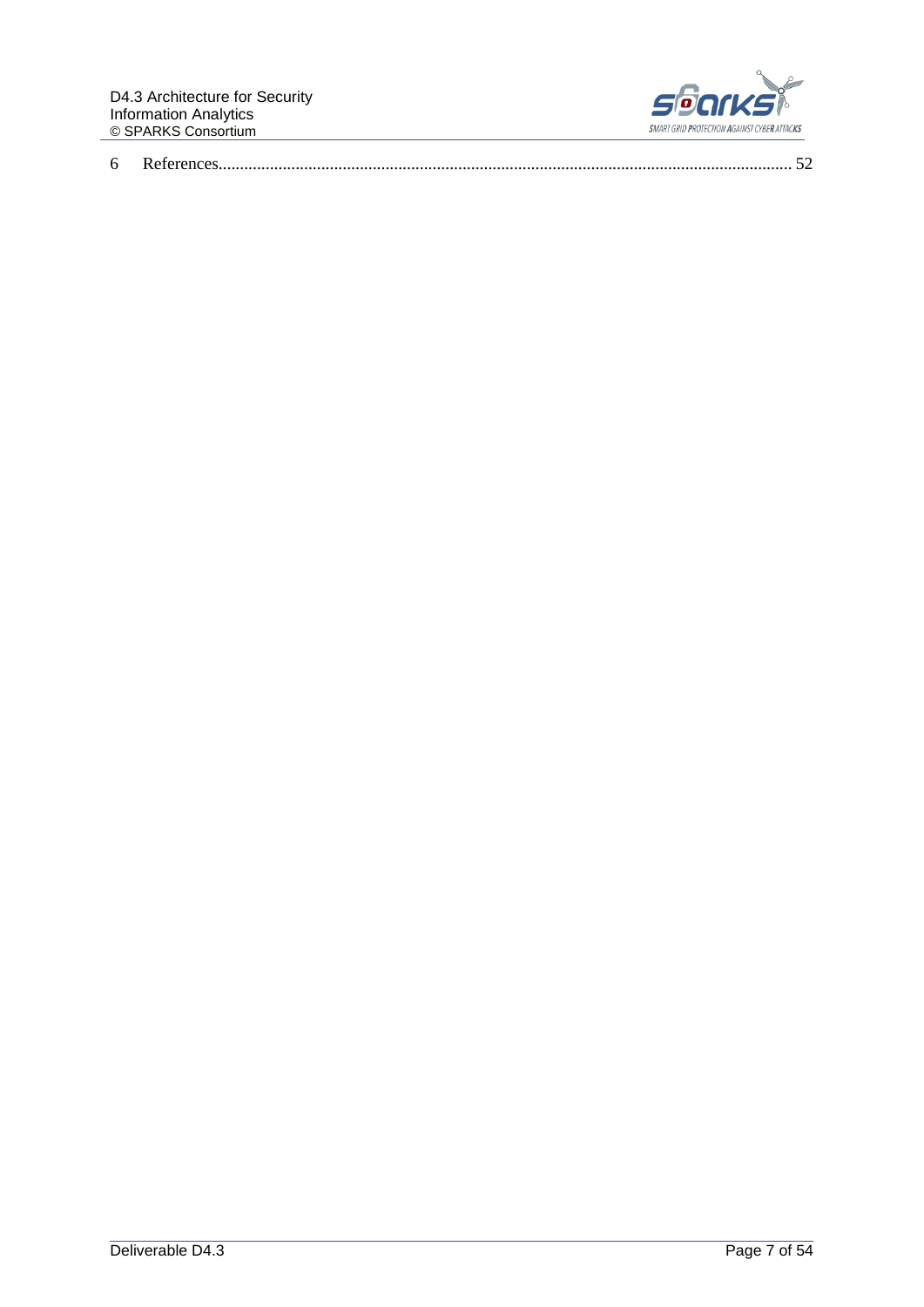

# <span id="page-7-0"></span>**Table of Figures**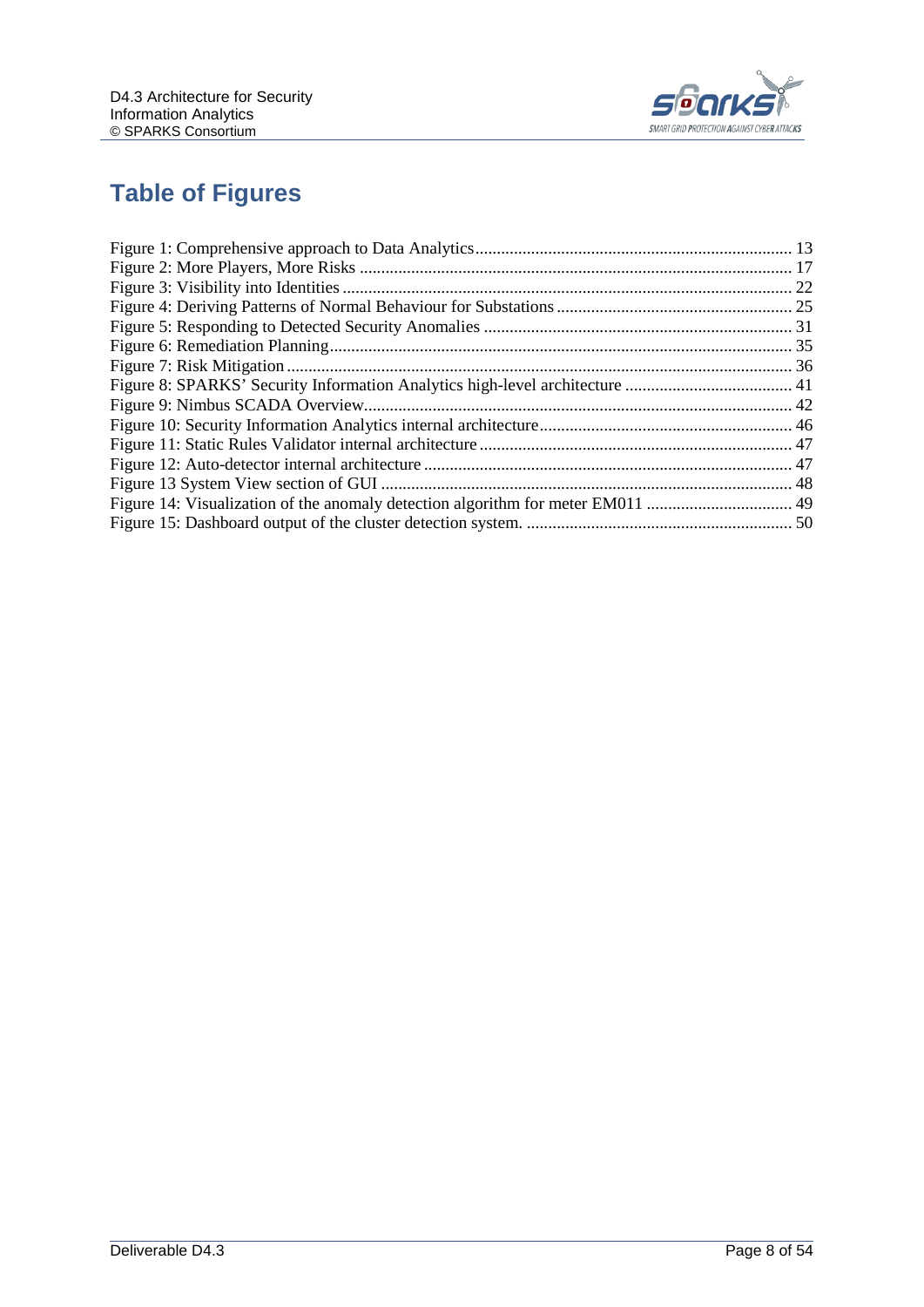

# <span id="page-8-0"></span>**1 Introduction to Security Information Analytics for Smart Grid**

Assuming we have a robust architecture for Smart Grid security and have put in place defensive mechanisms designed to thwart intentional attacks and inadvertent exposure or loss of data, how do we discover and recover from attacks, losses and security failures that elude those defensive mechanisms? This document presents an architecture and deployment model for the effective use of capabilities and processes that enable the discovery and analysis of security issues to determine an appropriate response, and remediation or recovery strategies for those issues on which action must be taken.

It is essential to put in place a security information analytics system for Smart Grids that can respond effectively to attacks, intrusions and data exfiltration. This is important even with the most resilient and attack-resistant architecture possible in place. The operational infrastructure includes a number of systems:

- Enterprise Geographic Information System (GIS) is the platform that creates and collects information about utility assets (cables, transformers, customers, etc…) and makes that information available to the enterprise for monitoring and analysis. (ESRI, 2011)
- SCADA systems that control and monitor devices used in power generation, management and distribution.
- Customer information systems that monitor usage, perform billing, handle customer relationships and so on.
- Interfaces with external systems such as weather information, traffic information, satellite imagery, threat intelligence and so on.

Utilities use this combined information for a broad range of applications, including managing a comprehensive picture of the operating environment, detecting and analysing faults, capacity planning, predicting load, analysing the network, and managing security operations. For all these purposes, the utility must understand the relationship of its assets to each other. Since the smart grid is composed of two networks – the electrical distribution network and the communications network – utilities must understand the physical, spatial and electronic relationships both within each of these networks and between them. For example, the communications network not only enables the collection and consolidation of information from the electricity distribution network, but also provides the means of distributing control information to substations, smart meters and other components in the electricity distribution network. Understanding these interconnections is essential not only for effective operational management but in security management as well.

The GIS is particularly important in enabling the utility to understand the electrical and communication networks and the relationships between them. It provides a means to monitor the operational and security health of the system, answering such questions as which sensors have reported anomalous values for the past hour, where the anomaly may be in terms of the historical record for a particular sensor for a particular time period (day, week, month) or in terms of an abstracted pattern of values for sensors providing that particular function. This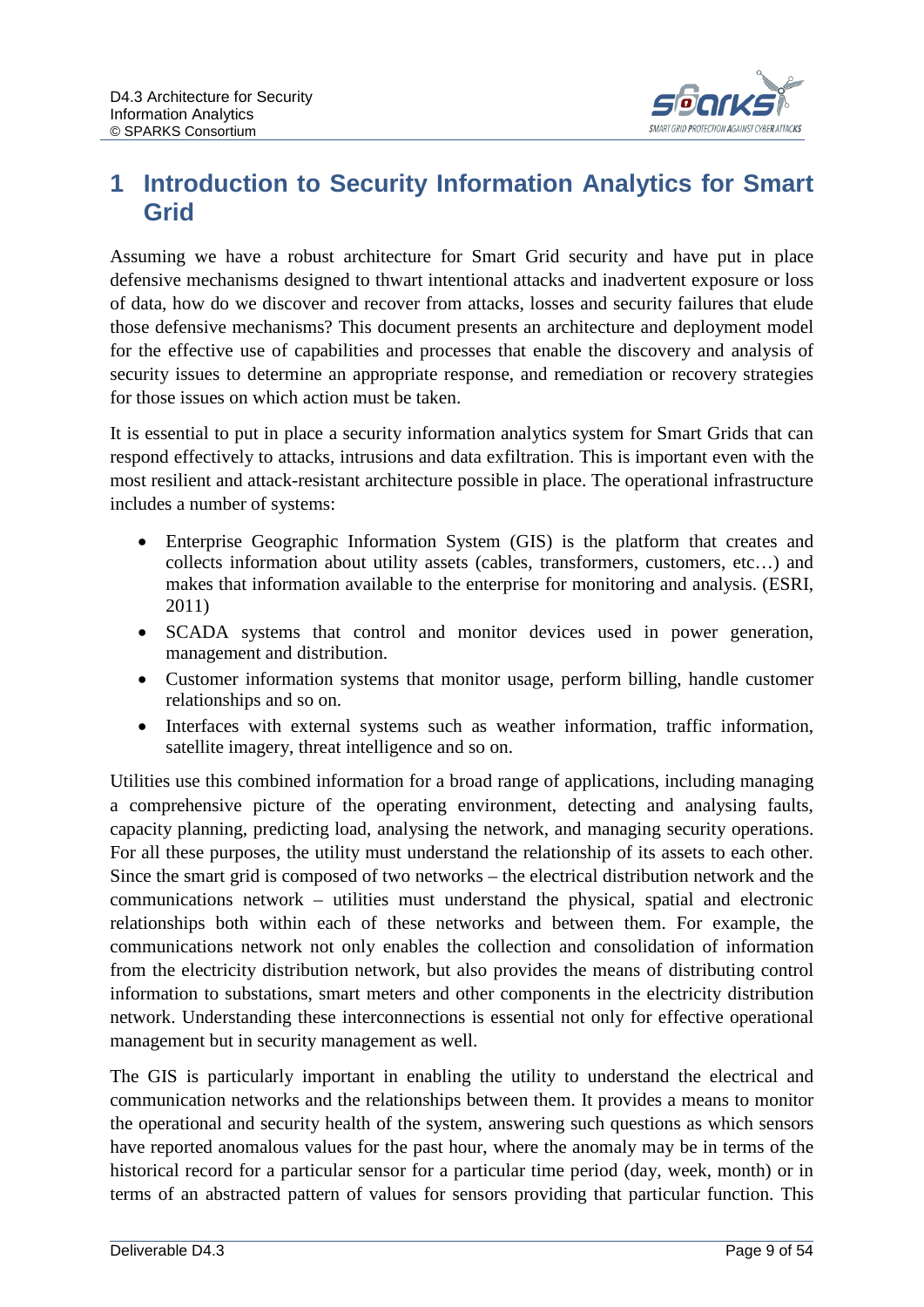

security information analytics for the Smart Grid takes advantage of device information provided by the SCADA system. But it needs to go beyond that device-specific information to present both a comprehensive perspective on the grid, and insight into specific operational and security issues that could affect the availability and safety of the grid.

This perspective into the health of both the electrical and the communication networks, as well as components within those networks, enables the Smart Grid to adapt quickly to prevent outages, whether those are the result of equipment failure, weather conditions, accidents, physical attacks or cyber security incidents. For example, there have been a number of instances in the United States of substation failures, including the explosion of Ives Dairy substation in Miami, Florida in 1993. (Ragan, 2010) That explosion was caused by the coincidental failures of several control and monitoring systems, including the emergency response system that would have notified the grid dispatcher of a serious problem. The more comprehensive monitoring and control systems enabled by Smart Grid, particularly through the instrumentation of a larger number of more diverse sensors within the substation, can reduce the risk of such events. Physical attacks on the grid, such as the April 2013 attack on the PG&E (Pacific Gas and Electric) transmission station in Metcalf, CA, demonstrate the importance of more comprehensive operational systems that can detect and respond to damage more quickly in order to limit the impact on the grid as a whole. (Tweed, 2014)

Malware like Havex with the capability to target control systems have recently emerged. Additionally, some crime-ware trojans such as BlackEnergy—used to automate cybercriminal activity—have been adapted and extended to operate in industrial control systems (ICS). The Havex malware was used between 2011 and early 2013 during the "DragonFly" campaign to target energy, gas and oil companies. (Symantec, 2014a) In this campaign one of the infection vectors used to spread the malware was the water hole technique, which consisted of compromising SCADA software company's websites by repacking the malware with their legitimate software. BlackEnergy has a module that scans and targets machines in an IP block searching for well-known open ports used by SCADA control systems. Additionally, the Sandworm crew used a zero-day exploit (CVE-2014-0751) to spread their malware and target HMI servers. (Symantec, 2014b) The aforementioned malwares are able to capture screenshots and record operators' activities in the compromised machines.

Another challenge is the state of the ICS machine involved in these architectures. These legacy control systems were typically designed with no security features since they were typically isolated from the Internet. These control systems often run old operating systems with archaic software and are not updated to support new operating systems or new libraries as these would potentially expose them to old unpatched vulnerabilities.

The aforementioned incidents show that cyber criminals are increasingly targeting critical IT infrastructures while gaining knowledge on how to use and interact with these systems. These are extreme examples of the kinds of risks that the security information analytics for Smart Grid must take into account. They point to an important principle that should be generally instrumented in the smart grid operational model: the smart grid must have the information, the analytics and the control capabilities to prevent outages as much as possible, detect outages quickly when they do occur, and to respond to those outages quickly to minimize their impact on the greater grid. To accomplish this, the security information analytics for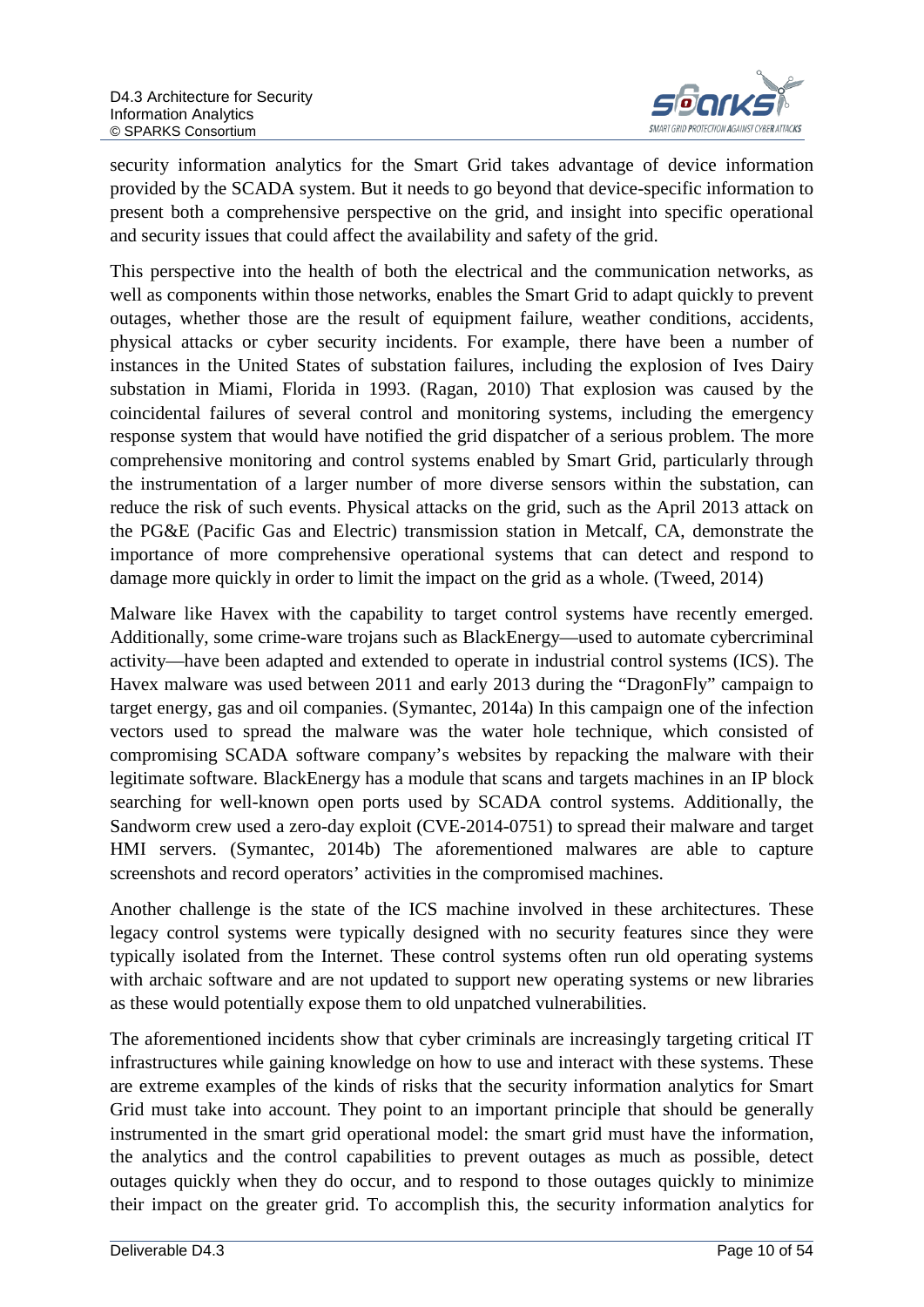

Smart Grid must be able to detect and respond to failures in equipment, sensors and communications, such as those that resulted in the Miami substation explosion. For example, the operational systems (and the GIS in particular) should detect and monitor power surges that might reduce the life expectancy of a particular transformer. The systems can then institute appropriate remedial actions, and also perform a spatial analysis to enact an alternative power distribution path, load allocation and usage scenarios that would mitigate the impact of the failure in that component. Furthermore, security information analytics for Smart Grid must be flexible and able to quickly adapt as new threats emerge.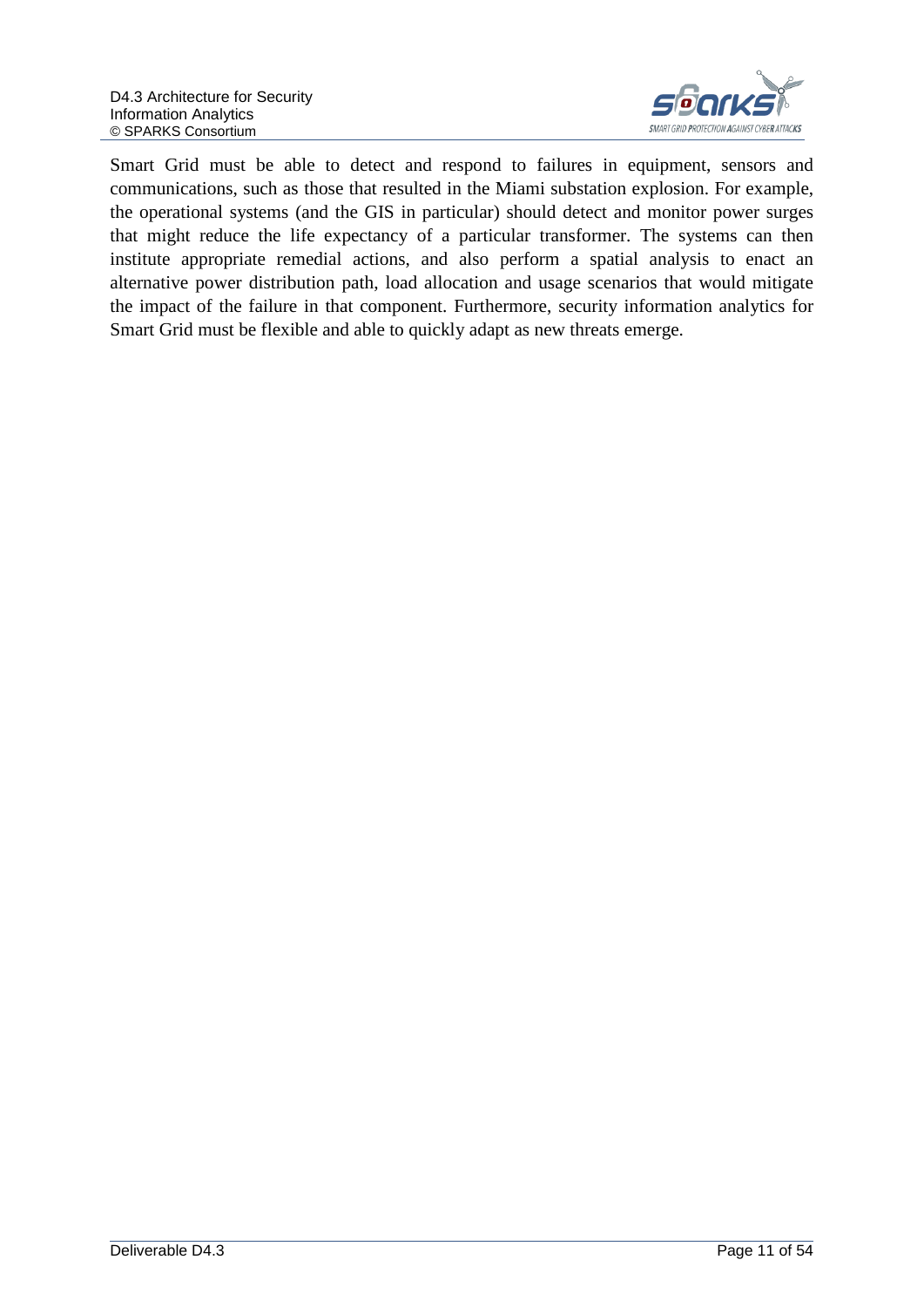

# <span id="page-11-0"></span>**2 Requirements for Security Information Analytics for Smart Grids**

A major challenge in achieving security information analytics for Smart Grids is ensuring the quality of the data within the various systems. The grid is transitioning from a relatively static topology—in which changes to the physical infrastructure were relatively infrequent—into a more dynamic model where power and information sources and consumers change much more frequently. Both the sources and consumers will also vary more significantly in terms of reliability and complexity than in the past. For example, power sources will range from very large commercial power stations to small household renewable energy capabilities. Information sources will range from comprehensive sensors installed by utility companies within the distribution network, to highly variable information sources in connected cars and home area networks. The utility must be able to maintain up-to-date security information analytics for Smart Grids that reflects this dynamism in the communication and the electricity networks, so that accurate analysis can be performed and appropriate decisions taken when anomalies that could indicate equipment failure, cyber-attacks or other issues are detected.

As discussed in the PSERC research paper by Govindasaru et al. (2012), the security information analytics for Smart Grid must go beyond the conventional focus on distribution and generation infrastructure for fault isolation, remediation and recovery to a focus on information and control across three levels:

- Internal data sources, including event logs, configuration databases, vulnerability scans, etc…
- Applications, including generation control, transmission control, distribution control, customer relationship, etc…
- Systems data sources, including SCADA, distribution management, customer information management, etc…
- Network data sources, including communications network (routers, firewalls, packet analysis, etc…) and distribution network (generators, transformers, cables, etc…)
- External data sources, such as threat intelligence, vulnerability reports and other resources that complement the organization's own data

This more comprehensive approach to information and control both enables and requires a new understanding of data analysis. As discussed by Cardenas (2013), it requires the ability to handle huge amounts of data, to process that data using new analytics and visualization techniques, and to integrate the results of that analysis with governance processes that make those results readily actionable.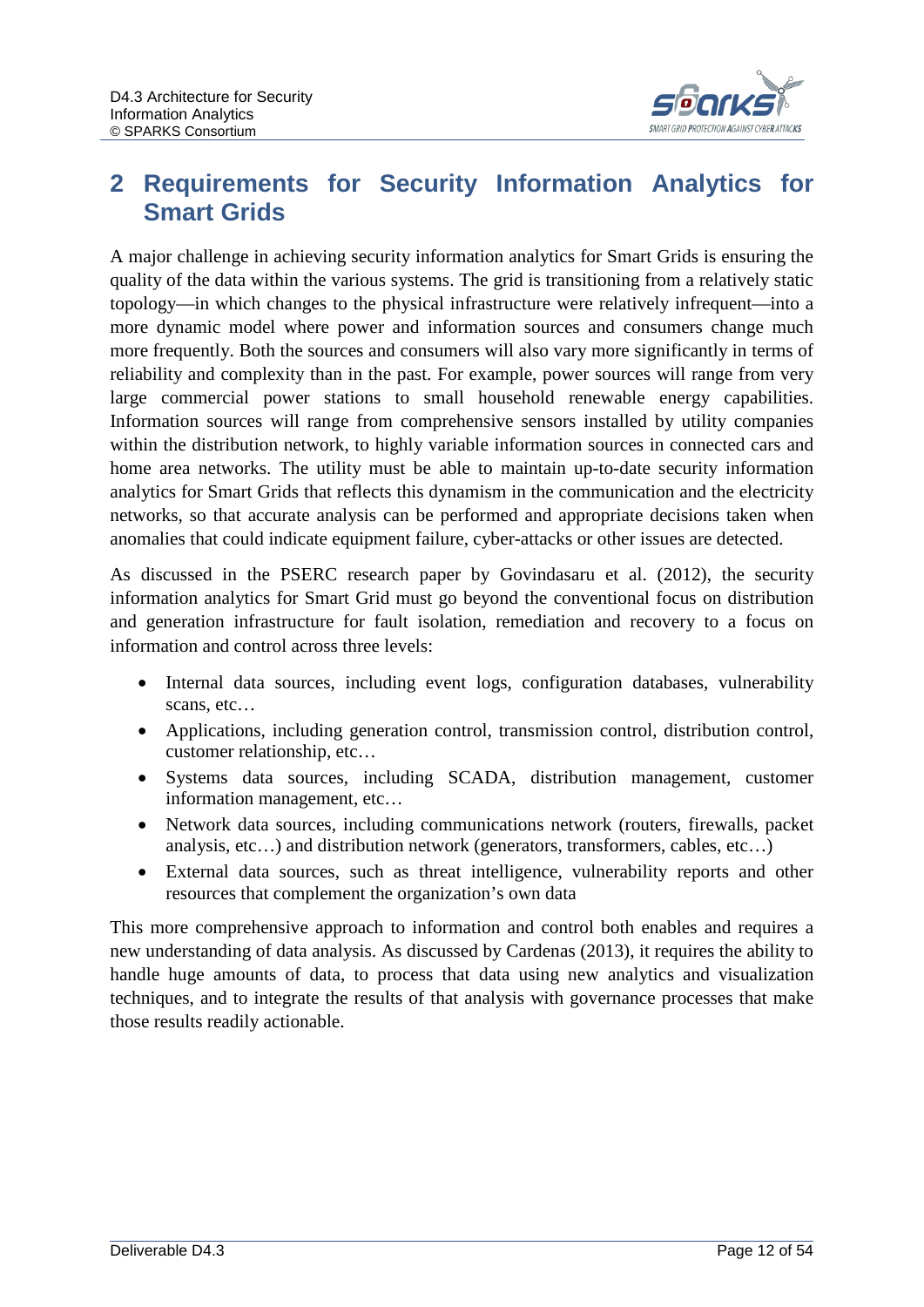



Figure 1: Comprehensive approach to Data Analytics

<span id="page-12-0"></span>These three essential areas of information analysis have been discussed extensively in a recent study by ESG analyst Jon Oltsik (2014). Although not focused on Smart Grid, the study is very relevant to the Smart Grid operational model.

The data sources that utilities must use in order to gain visibility include four major areas. The first area is data sources providing information about risk, including sources within the organization and external sources. Second is visibility into the physical and cyber infrastructure i.e. status monitoring of the electrical and communications networks. Third is identity information i.e. a full inventory of devices and components present in both the physical and cyber environments. Fourth is the extraction of information that provides insight into applications i.e. their performance and activity levels. These sources represent a much greater volume of data than utilities have dealt with in the past, requiring new models for the effective storage and use of this information. Equally importantly, this set of sources represents a much broader diversity of inputs than utilities have dealt with in the past, particularly with external sources of risk information such as threat intelligence. Utilities will have used comparable operational information, such as MTBF (Mean Time Between Failures) information provided by equipment manufacturers. But they rarely, if ever, will have integrated that operational information with information regarding cyber threats that might target that same equipment. But this correlation of operational and security information is essential in order to understand what the anomalies in equipment behaviour might mean.

The **data analytics capabilities** must be able to work with this larger and more disparate set of information, requiring not only new approaches such as massively parallel processing but also new algorithms. Current security analytics, for example, can spot obvious policy violations through applying a priori rules that look for correlations across events. However some attacks remain invisible when examining a single perspective or action in isolation. Most current tools are unable to analyse the required number of disparate datasets in combination to detect such intrusion. The data analytics systems in the Smart Grid security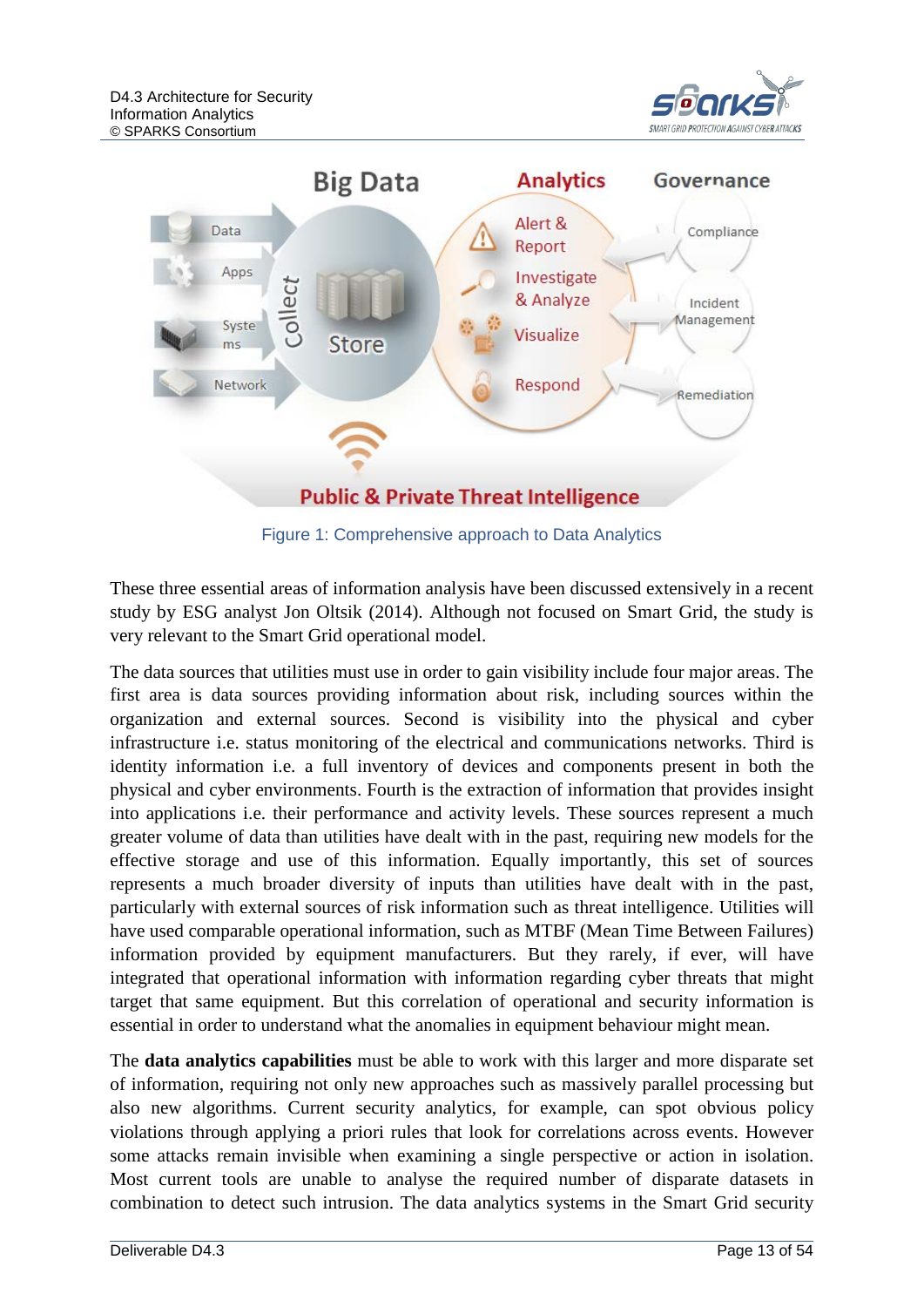

information analytics for Smart Grids must be able to model "normal" behaviour and detect anomalies against those derived patterns, regardless of whether those anomalies reflect equipment failure or cyber-attack. The systems will need to draw on a broader range of analytics algorithms than rules based on correlation, including "nested-algorithms" that analyse anomalies across multiple algorithms in order to eliminate false positives, pinpoint problems, and provide security analysts with the right details to prioritize and expedite remediation processes. The analytics must enable the utility to understand normal state behaviour and look for anomalies that result from malicious activity, performing more detailed contextual analysis to determine the appropriate response.

Moreover, the analytics must support a continuum in terms of the depth of analysis and speed of response. The analytics capabilities must include real-time analytics used for fast incident detection/response and based upon events, logs, NetFlow, network packets, and activity on endpoints. But they must also support historical data analysis of security anomalies and the associated investigations that may span several months or years. This type of asymmetric investigation may require analysts to sift through massive quantities of historical data to piece together patterns, detect malicious behaviour, and trace the root of these activities. With asymmetric big data security analytics, security analysts will use an assortment of methods to discover and investigate "low-and-slow" attack patterns.

Improved visualization and query technologies must provide easy-to-use GUIs, comprehensive reporting, and intuitive navigation. They must provide visual analytics with 3D images and simple pivoting across dimensions rather than just spread sheets and charts. The visualization capabilities, like the analysis capabilities, must support both real-time response and longer-term investigation, including through integration with workflow and data sharing to align incident detection/response with operations. Analysts must be able to work together with IT and security operations teams once incident detection processes transition to incident response, leveraging effective communication capabilities, investigation tools and end-to-end oversight. This will require workflow tools to manage the incident detection/response process independently but also in interoperation with IT operations and security tools.

**Integrating analytics with effective governance processes**, including policy management, compliance, risk management, vulnerability management and incident management, is also essential to an effective Smart Grid operational model. For example, the best strategy for dealing with both operational and security vulnerabilities is to manage them within the context of the overall risk management process for the organization. Managing security vulnerabilities has to start with understanding the potential for exploiting the vulnerability, the motivation of attackers in taking advantage of that vulnerability, and the impact that such an attack could have. In the context of that more robust understanding and management of risk often termed "risk intelligence", the organization can make the necessary business decisions regarding how to prioritize remediation of the vulnerability, in each of the places where it occurs, against the numerous other competing and complementary security actions that the organization is considering.

Similarly, security analytics must integrate with IT and security incident detection processes. This requires effective workflow tools to manage the incident detection process and to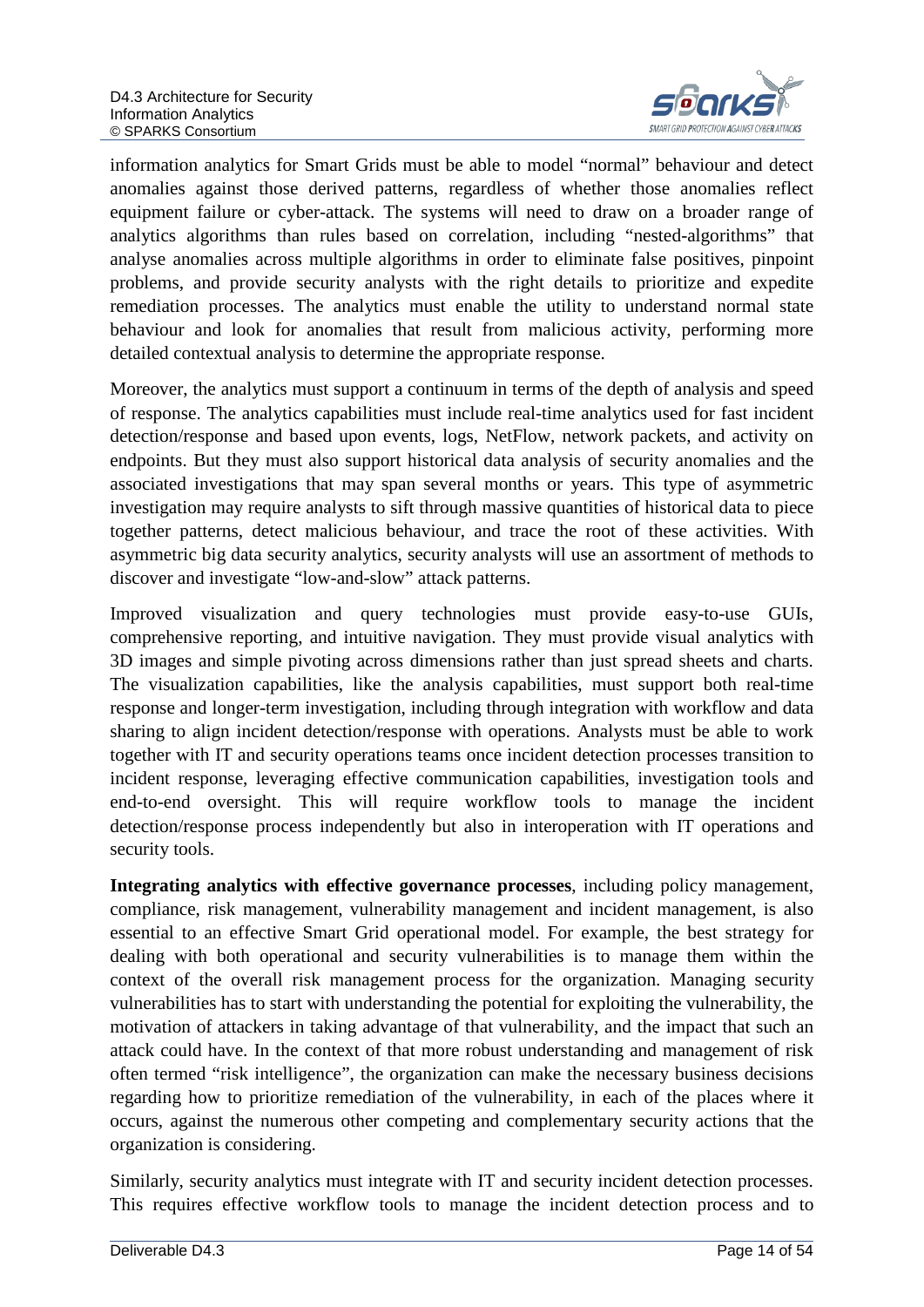

achieve smooth hand-off to incident response processes. The integration requires interoperation with existing security and IT operations tools that facilitate incident analysis and response planning by providing context and insight regarding the source, scope and impact of the incident in order to understand both its immediate level of risk and the potential for risk related to similar incidents that may have occurred but were not detected or remediated.

As noted in a recent IDC report (Feblowitz, 2013), the smart grid has also put focus on the privacy of information. Many consumers are concerned that their consumption data collected through the utilities' meters will be shared with third parties or will be accessible to hackers. Privacy of customer data extends to competition as well. Vertically organized utilities are required to keep customer consumption data collected by their distribution subsidiaries separate from their competitive retail subsidiaries. The visibility, analytics and action required for an effective security information analytics system for Smart Grids must respect and support these requirements for the privacy of information not only in order to conform to regulatory requirements, but also to engage the human community in effective security.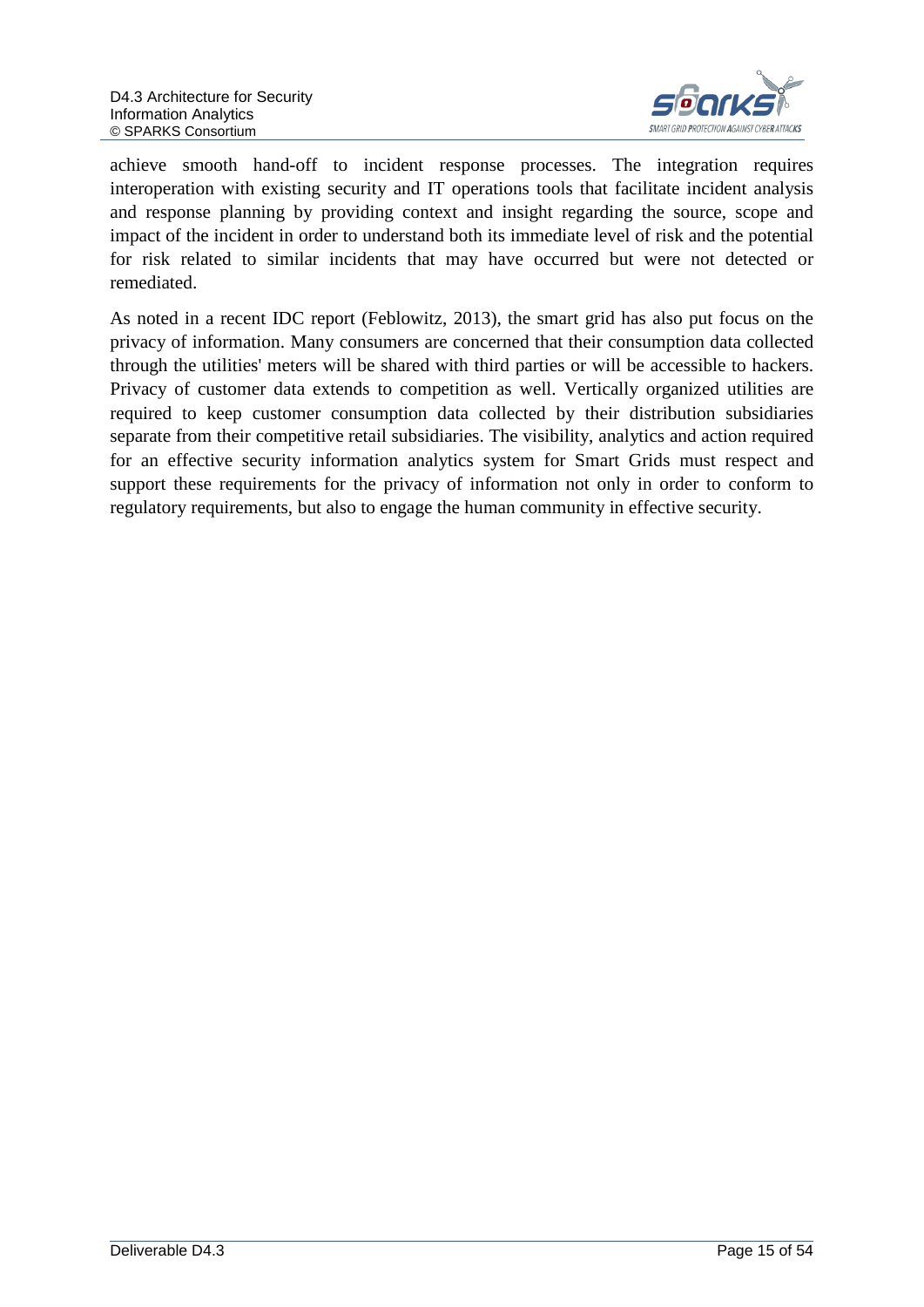

## <span id="page-15-0"></span>**3 Architecture and Design Approaches to Security Information Analytics for Smart Grids**

#### <span id="page-15-1"></span>**3.1 Introduction to Security Information Analytics Architecture and Design**

As discussed in deliverable D3.1, there is a significant gap in existing Smart Grid reference architectures with regard to security analytics, a gap that is a symptom of a more fundamental issue. For example, NISTIR 7628, while providing a valuable overview of the range of security capabilities that should be considered by any organization designing, deploying, evaluating or auditing smart grids, NISTIR 7628 is based on assumptions about security strategy that, while best practice at the time NISTIR 7628 was written, are no longer in step with the transformations that have occurred in the threat landscape, business models, and in infrastructure technology in the past several years. In particular, security strategies have to include responding to targeted attacks by aggressive and well-funded adversaries who will succeed in bypassing defensive mechanisms. Present day security strategies must be augmented with detection, analysis and response capabilities that go well beyond those described in NISTIR 7628.

This section describes the requirements for visibility, analytics and response in a Security Information Analytics capability for Smart Grids.

#### <span id="page-15-2"></span>**3.2 Visibility: Data Identification, Collection and Preparation**

#### <span id="page-15-3"></span>**3.2.1 Visibility into Risk**

Power and utility companies are facing a wide range of new and emerging risks. For example, they are seeing a rise in operational compliance requirements amid a climate of transformations in national and international energy policy. They must address issues regarding public acceptance of initiatives such as AMI (Automated Metering Infrastructure) and the development of new renewable energy capabilities such as wind farms.

Operational risks continue to change as new technologies are employed and as existing relationships with suppliers and consumers change. Smart Grid enhances the traditional electrical grid with communications capabilities that converge utility operations with IT. There are many benefits to this convergence, including increased data for real-time situational awareness, historical analysis and improved customer service. But as noted by Vermesan and Friess (2013), in gaining the benefits that come with automated meter reading, demand response management and interactive home networks, utilities also open themselves up to new security risks: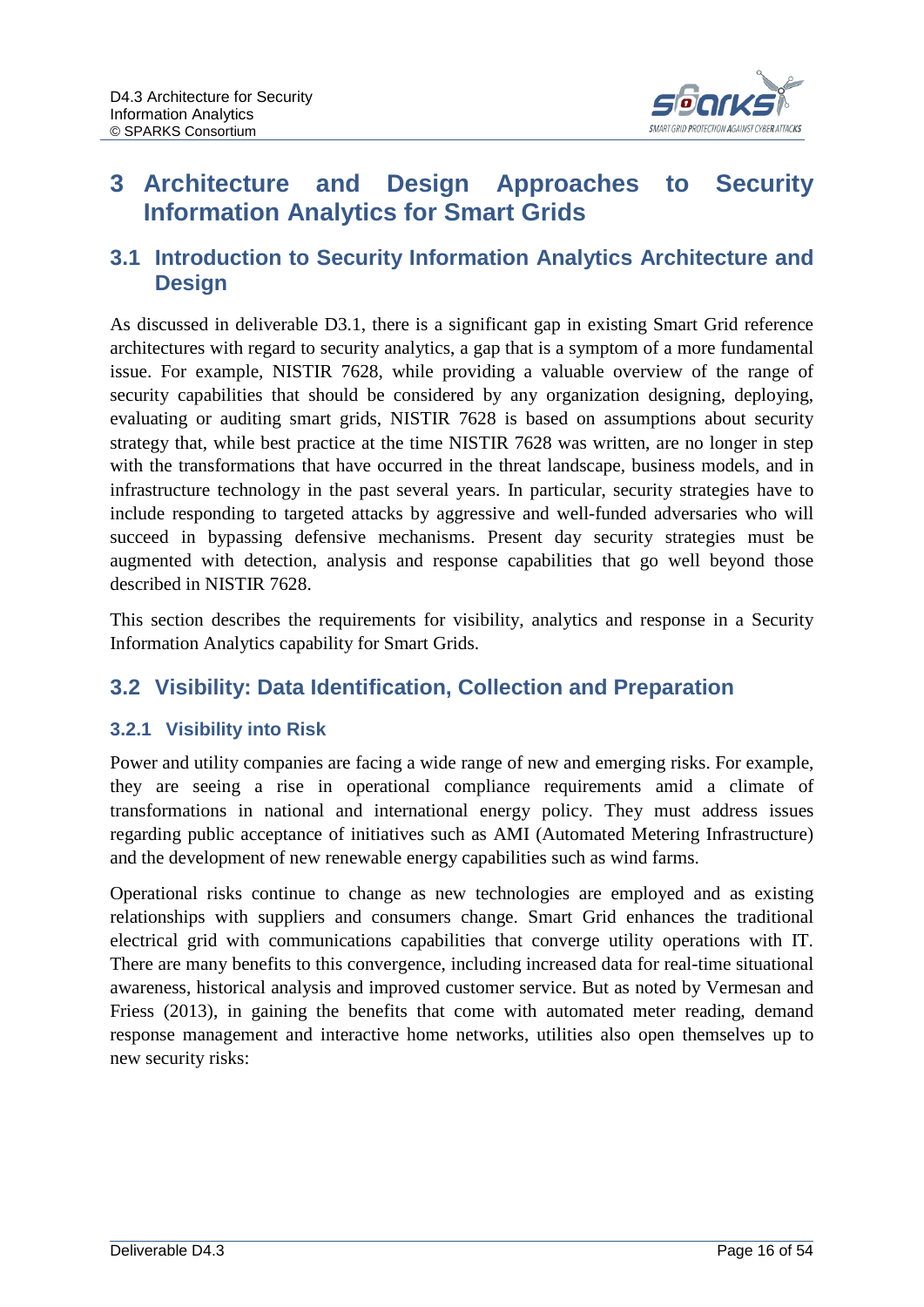

#### The Smart Grid: More Players, More Risks



Figure 2: More Players, More Risks

<span id="page-16-0"></span>These risks can be understood in terms of changes in attackers, attack methods, and exploitable vulnerabilities.

- **New kinds of attacks:** Electricity utilities become susceptible to sophisticated electronic attacks as power grids integrate communications and distribution systems, employing implementations built on widely-accepted standards. The integration of systems may attract criminal, competitive and nation-state attacks related to stealing customers' payment account information, disrupting electricity supply and damaging electricity infrastructure.
- New attack points: The integration of new technologies into delivering smart grid services – from electronic metering systems to demand response services – means there are far more potential points of entry for attackers into Smart Grid than into the closed-grid systems of the past. In addition, the integration of new partners and the establishment of new relationships with existing partners in the Smart Grid supply chain, including cloud services, demand response, equipment suppliers and power resources, increase the number and kinds of attack points. As has been demonstrated by attacks in other industries, electric utilities have become only as secure as the most vulnerable partner in their supply chain.
- **New vulnerabilities:** For example, meter readings in the Smart Grid that are transmitted electronically could be tampered with to report lower-than-actual energy use. (Searle, 2012) Fraud has always been a possibility with mechanical meters. But the use of smart meters increases the likelihood of vulnerabilities that can be exploited by attacks, such as vulnerabilities in the transmission protocol standards. The disclosure of long-standing vulnerabilities in fundamental security standards such as Secure Sockets Layer (SSL) shows that even well-established technologies can be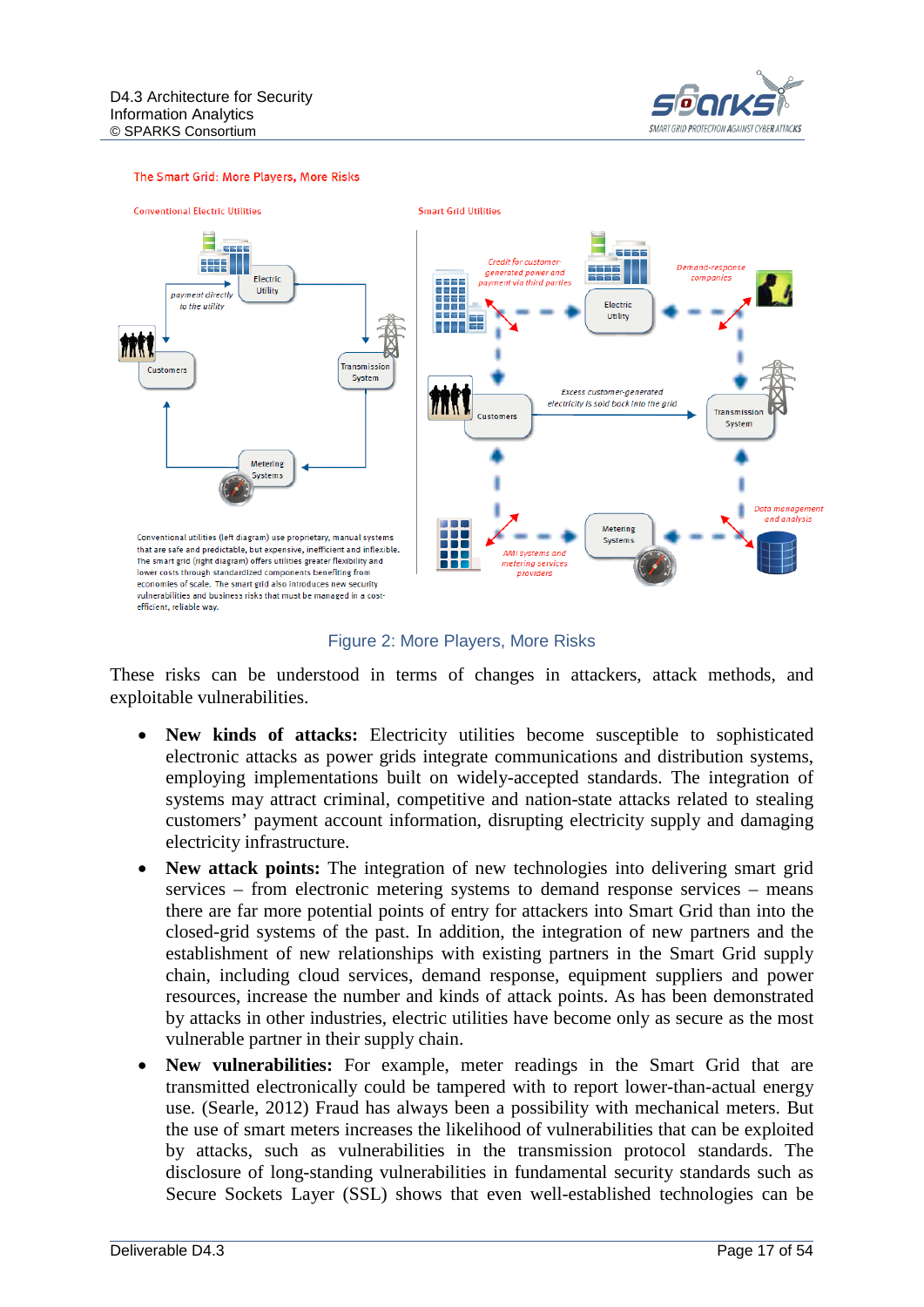

sources of vulnerabilities that attackers can exploit. The rapid development of new technologies for Smart Grid increases the risk that the technical capabilities used by utilities and their supply chain will have exploitable vulnerabilities.

The Smart Grid industry will need to have much greater understanding of and visibility into these risks. A utility will need to participate in security communities that share information about attackers and attacker strategies in order to benefit from the experiences and research of industry, government and academia. The benefit of this insight into attackers has been demonstrated by information sharing models for the financial services industry, for example, in which each institution can share experiences with new phishing attacks with other financial institutions to share insight into new attackers and new attack methods. The VERIS Community Database Project (VCDB), a community data initiative to catalogue security incidents in the public domain using the VERIS framework, provides another such information-sharing community. (http:// www.vcdb.org/) Threat reports from government, industry and academic sources also provide important insights into changes in the attacker community, as well as into existing and emerging attack methods.

Reports such as the annual Verizon Breach Reports (Verizon, 2014), the Common Vulnerabilities and Exposures (CVE) list and the Industrial Control Systems Cyber Emergency Response Team (ICS-CERT) continue to demonstrate the importance of visibility into vulnerabilities and processes for addressing those vulnerabilities. Visibility into vulnerabilities continues to be critical in order to understand, prioritize and mitigate the risks related to vulnerabilities. But as a report by Enterprise Management Associates has shown (Oltsik, 2013), enterprises are already overwhelmed by the volume of information they are collecting and analysing. Visibility into vulnerabilities, therefore, while being as comprehensive as possible, must also leverage analytics capabilities and integration into the larger risk governance processes to enable insight into what vulnerabilities should be addressed, within what time frame. Visibility—not only into risk, but into all the areas explored in this section—means not just the collection of data, but the transformation of that data into information that can be acted on effectively.

#### <span id="page-17-0"></span>**3.2.2 Visibility into Infrastructure**

As discussed in detail by Musser (2009), Smart Grid enables the collection and integration of both operational and non-operational data on an unprecedented scale across the grid infrastructure.

Transmission systems for Smart Grid provide much more accurate, timely and extensive information than earlier systems that relied on analog devices for monitoring and control. This includes the ability to detect and record transient disturbances, to isolate the location of disturbances and to provide more precise measurement of disturbances. Phase measurement units (PMUs) and dynamic line rating units are particularly important in terms of providing this monitoring not only for operational purposes, but also as part of the security monitoring and response. For example, physical attacks on critical power lines could result in a cascade of impacts that disrupt service across a broad geographic area. Research on fault isolation, such as the paper by Zhang et al (2009) has shown the effective use of multivariate analysis of PMU information in order to identify faulty components and faulty sections, then analysing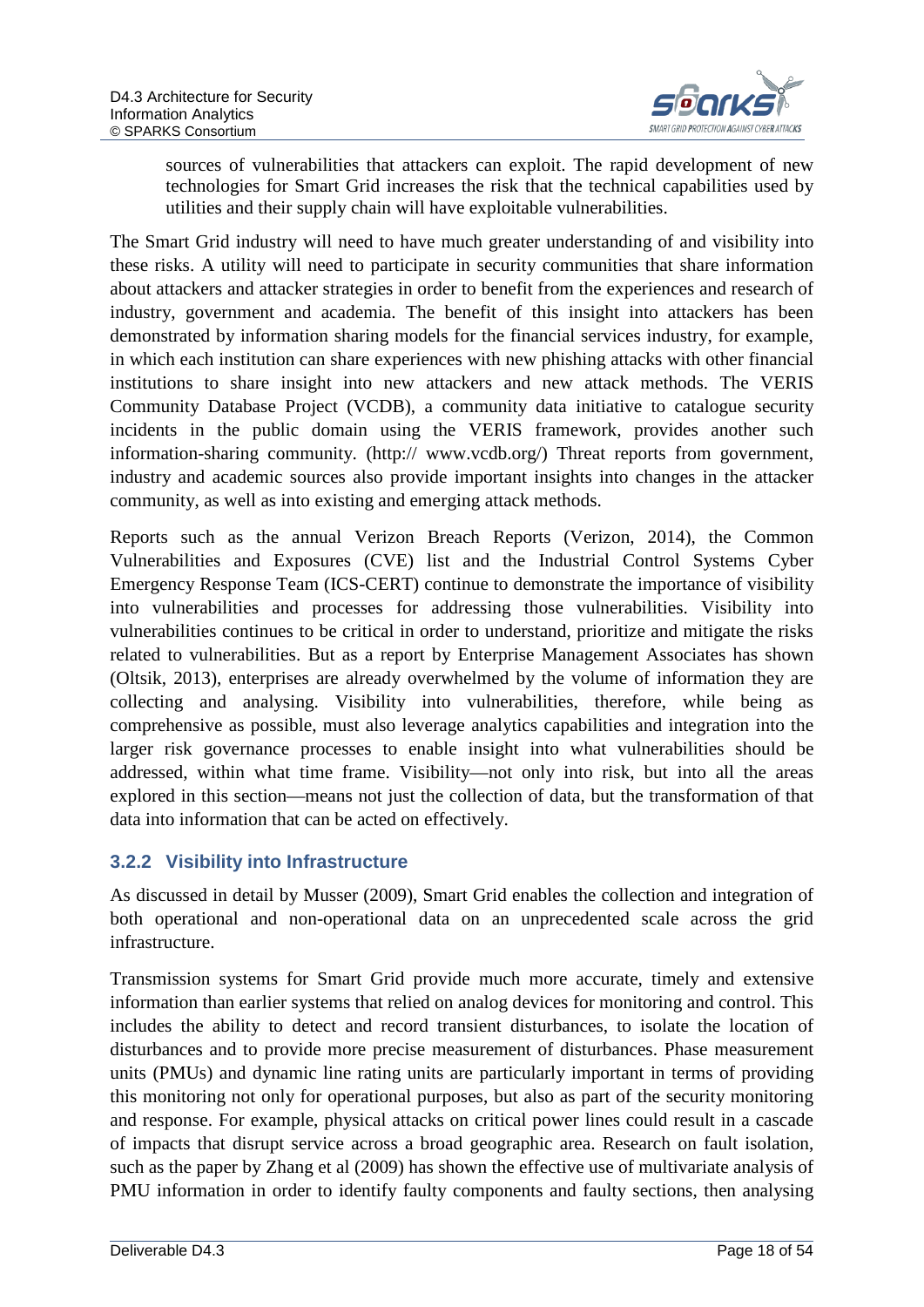

that information to accomplish fault isolation. Such faults can be the result not only of mechanical failure or weather conditions, but also of both physical and cyber-attacks. For example, cyber manipulation of the distribution system could result in surges that damage transformers as effectively as natural events such as lightning strikes. Visibility into these faults and into conditions that might trigger such faults is as vital in the identification and remediation of cyber-attacks on the transmission system as in the identification and remediation of such faults from other causes.

As noted above, visibility into substations is also critical to an effective Smart Grid operational model. Substation sensors enable the monitoring of power flow conditions and equipment performance. They enable monitoring across the substation component, such as transformers, transformer cooling, circuit breakers, switches, relays, batteries, surveillance equipment and meters. They also enable the monitoring of environmental conditions, including temperature in the substation and meteorological conditions that might impact the substation. These monitoring capabilities can identify individual situations that could indicate a cyber-attack, such as fluctuations in transformer cooling, unusual behaviour in circuit breakers and disabled sensor or control mechanisms. In combinations, the capabilities provide a rich set of data to which analytics can be applied both to detect potential cyber physical attacks and to investigate those potential attacks to disregard false indicators of compromise and to understand actual attacks more fully.

Distribution monitoring has already been impacted significantly by the deployment of smart meters, providing a much more extensive and varied set of information than was available through manual reading of mechanical meters. For example, distribution applications can use field data to establish baseline patterns of real-time power flow conditions. Variations in actual power flow can then be identified quickly and analysed to determine whether manual or automated changes should be made to line regulators, capacitor banks and other distribution components to address operational requirements. These same variations, however, can also be indications of cyber or physical attacks. Information regarding the variations can be combined other sources to identify potential attacks and appropriate response.

Advanced Metering Infrastructure (AMI) information, particularly in combination with other sets of information such as home area network configuration and household information, is already being used to identify potential fraudulent use of electric power. (Tweed, 2012) In this case, normal patterns of usage abstracted for the aggregate information from the AMI can be compared against the usage of a particular household, industrial user or other consumer. Anomalies between the abstracted pattern and power consumption by a particular consumer can indicate not only faults in the meter but also meter tampering for purposes of power theft.

Home Area Network (HAN) and Energy Management Control (EMC) Systems have developed in response to consumer interest in optimal control of discretionary power usage and utility interest in optimal control of load conditions. Monitoring information from the HAN can be valuable to the consumer in quickly identifying ways to optimize their power consumption. But here too, patterns of usage can be derived that provide opportunities to detect such issues as attacker compromise of an EMC that could result in significant damage within the consumer environment, such as in the case of an industrial consumer.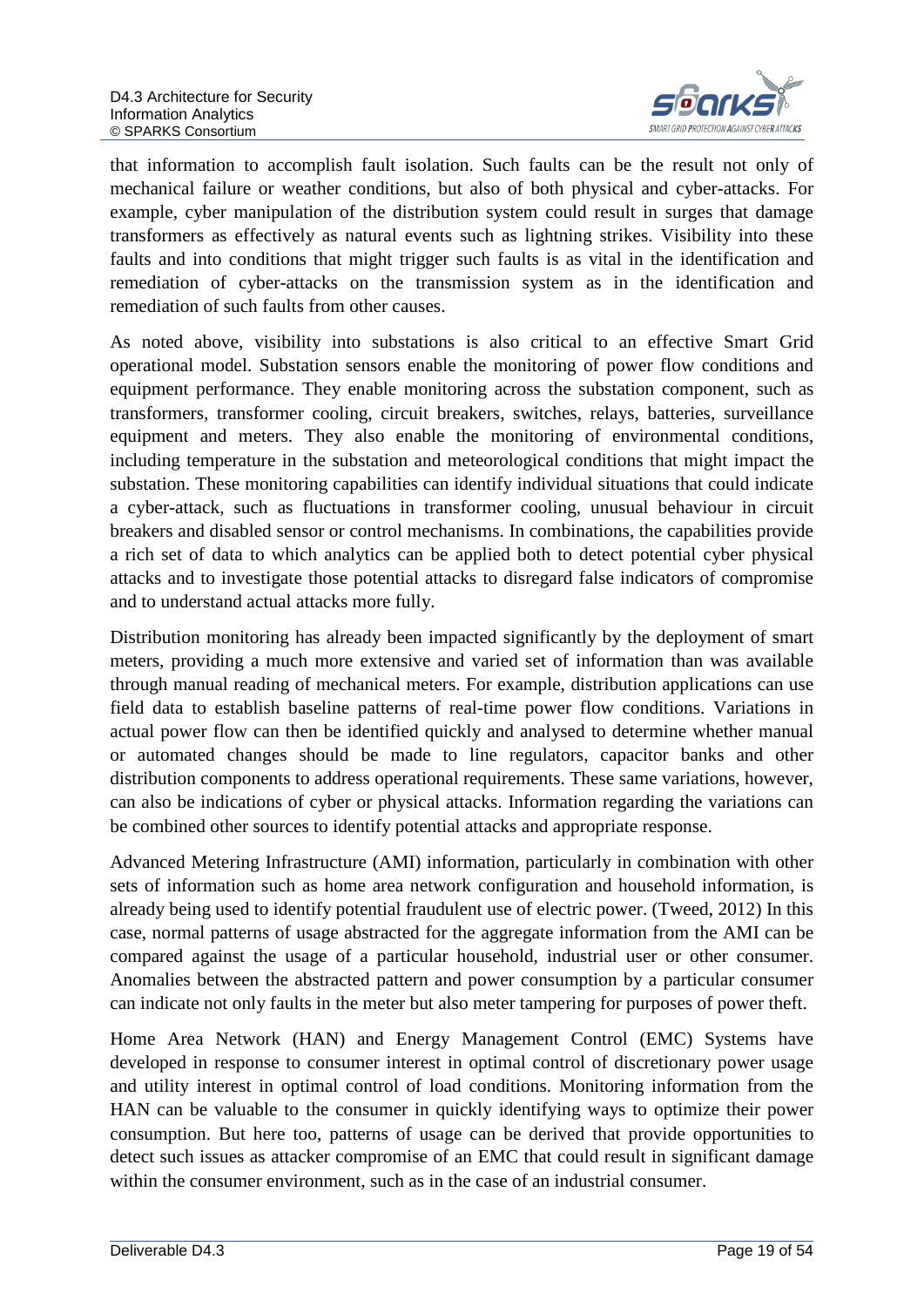

Work management systems are increasingly mobile, subject to attacks both in the reception of service instructions and in the transmission of service and operational data. Widespread disruption of a work management system could be part of an attack strategy focused on disruption of service by delaying response to emergency conditions. Monitoring to ensure the health of the work management system is valuable in rapidly identifying and responding to such disruptions.

With Smart Grid, customer information systems contain substantially more data than previously. This can contain customer financial information that, if not well-protected, could be of interest to cyber attackers looking for financial gain or doing reconnaissance in preparation for fraudulent activity. The recent cyber-attacks against retail enterprises for the purposes of stealing credit card information and user financial account information indicate that such attacks could increasingly be targeted at Smart Grid customer information systems as well as the data in those environments become more extensive.

Generation resources typically already have extensive monitoring capabilities for operational purposes such as automated fault detection and capacity management. Resilience against cyber-attacks require enhancements to these capabilities, such as protocol inspection to detect spurious or malformed control commands that could result in disruption of service or damage to the generation resources. The cascading effect of unexpected control outages in the 2006 power disruption in Europe, as analysed in the UCTE 2006 report (p. 20) resulted in "a significant amount of generation units tripped due to the frequency drop in the Western area of the UCTE system." This situation can be caused by a cyber-physical attack, rather than by a change such as the switching-off that initiated the cascade of failures. The report also noted that "most of the TSOs do not have access to the real-time data of the power units connected to the distribution grids. This did not allow them to perform a better evaluation of the system conditions." (UCTE, 2006 p. 20) Visibility into the relationship of power generation to generator capacity will be critical in identification of and automated response to prevent cascading failure triggered by a cyber-event.

Enabling distributed energy resources, a major goal of Smart Grid, creates significant challenges with regard to managing grid capacity and resilience due to the complexity of bidirectional energy flows and communications. Disruption of or error in the communication flow as the result of a cyber-attack, could result in the propagation of inappropriate load commands or measurements that could result in disruption of service or damage to components. Fraudulent claims regarding energy production by distributed energy resources could also be introduced into the system if there is inadequate visibility of generation, distribution and consumption data.

Enterprise Information Management (EIM) systems, including the Geographical Information Systems (GIS) discussed earlier in this chapter, are an important source of visibility within Smart Grid. Financial management of the utility may be disrupted by attacks on the EIM. Emergency response may be disrupted by attacks on the GIS.

Finally, Data management and analytics systems provide the opportunity for integration of data across all of the sources of visibility discussed in this section. This integration has great benefits for operational control, customer satisfaction and realization of business opportunity.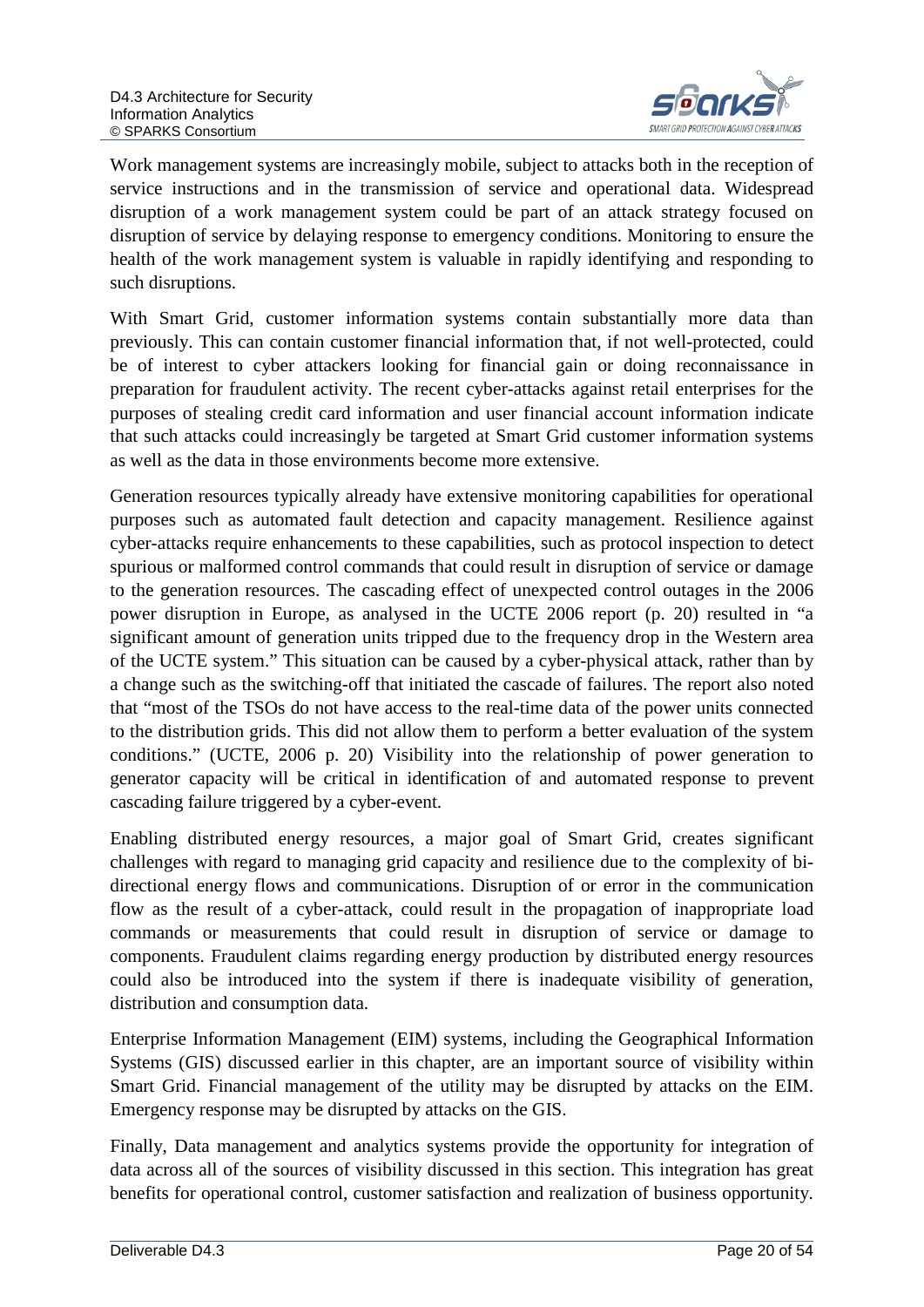

But there also needs to be visibility into these analytics systems themselves in order to detect and respond to cyber-attacks against these systems. The rise of targeted attacks, particularly those that have been characterized as Advanced Persistent Threats employing extensive reconnaissance, multiple attack vectors and detection-evading tactics (SBIC, 2011), have made security analytics increasingly important in cyber defence, as much for data management and analytics systems as for the other systems discussed above.

As discussed by Popovik et al. (2013), visibility across all these systems has created the opportunity for better observability of power systems, cross-correlation between related measurements and improved decision-making capability when operating the system. Equally importantly, this visibility into infrastructure creates the opportunity for the application of security analytics to detect and investigate cyber physical attacks, particular in combination with the visibility into risk already discussed and the visibility into identity, information and applications that we discuss in the remaining sections of this chapter.

#### <span id="page-20-0"></span>**3.2.3 Visibility into Identities**

Effective cyber-physical security for Smart Grid, as for any other environment, requires clear and comprehensive visibility into who has access to which resources, including infrastructure, applications and information, who approved that access and whether that access is appropriate based on the individual's business relationship with the organization.

Visibility into identities starts with collecting identity information and entitlements both from structured and unstructured data resources, including cloud and mobile apps. This information should relate to the full spectrum of both internal and external users (employees, partners, customers) across the full range of devices (laptops, tablets, mobile devices) and applications that they use. It should include a comprehensive understanding of the attributes of each user; who they are, what they do and the policies that apply to them.

This visibility must be balanced against requirements for privacy that come both from the external regulatory environment and internal policies. Both consumers and government agencies are concerned that personal information may be visible within the Smart Grid enterprise in situations where the information is not needed and to individuals who should not have access to it. For example, supply chain relationships may encourage the utility to share customer information with third parties and across national boundaries. It is very important for Smart Grid enterprises, therefore, to be circumspect in what identity information they collect, where and how they store it, and when and with whom they share it.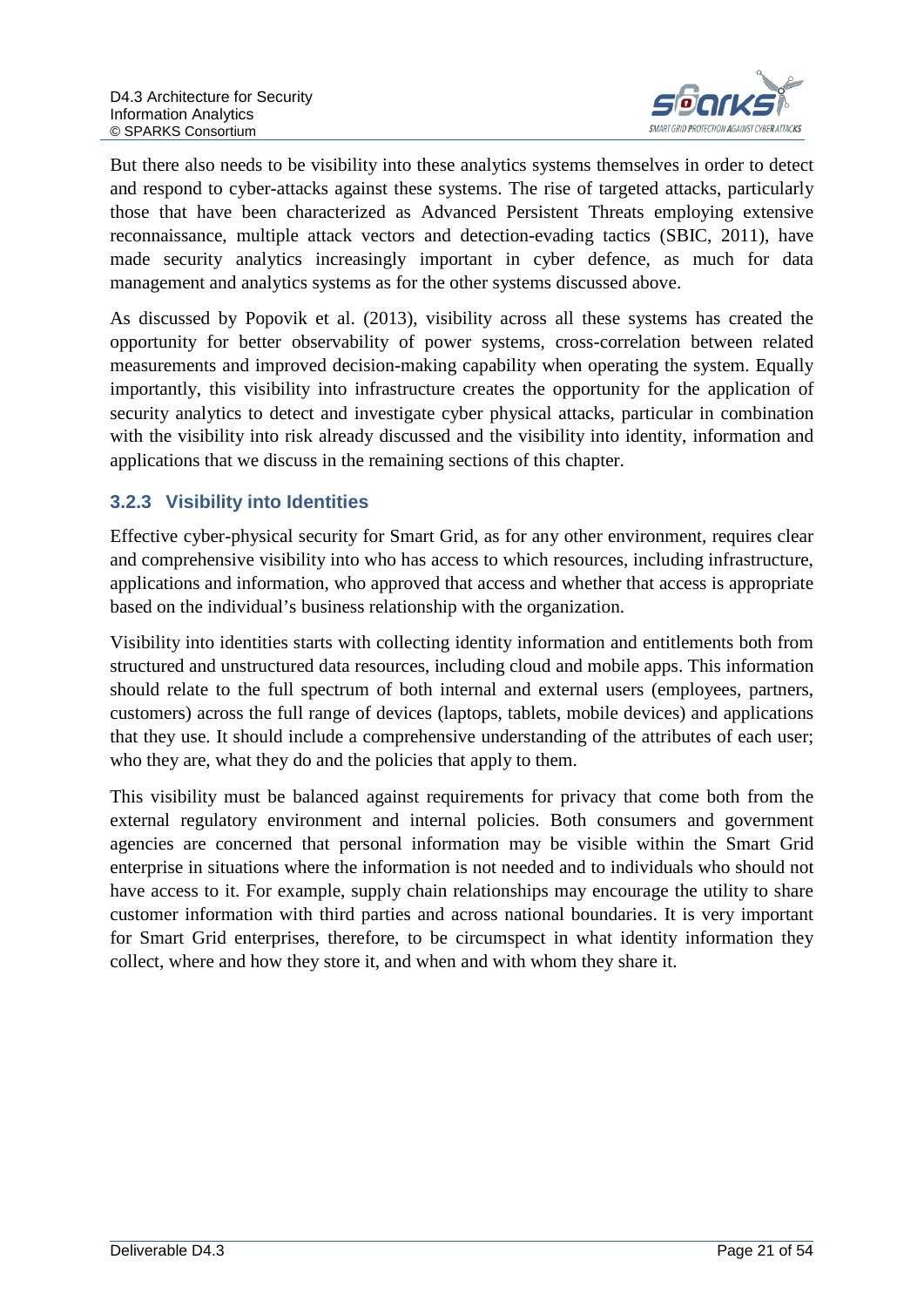

Identity intelligence provides essential context that can dramatically improve the effectiveness of security investigations. A security analyst can use identity context to see if the user's access is appropriate, and how the user relates to the application in question. This intelligence



Figure 3: Visibility into Identities

is especially important for such issues as detecting Segregation of Duties (SoD) violations, finding orphaned accounts and identifying inappropriate assignment of access privileges for particular users.

#### <span id="page-21-0"></span>**3.2.4 Visibility into Information**

The concern about ensuring the protection of identity information raised in the previous section applies in more general terms to all information that is collected, stored and used by a Smart Grid enterprise. As is already apparent in the discussions of visibility into risk, infrastructure and identity, the Smart Grid depends on the collection and use of a broad range of information.

As noted by IDC, the enterprise needs to develop a data and information strategy that ensures that information is available as needed for both current and future requirements. (Feblowitz, 2013) At the same time, the strategy must also ensure the confidentiality, integrity and availability of that information in conformance with both external regulation and internal policy and strategy. This requires identifying sensitive information across the enterprise: where it is stored, how is it used and who has access to it. This needs to be a dynamic process that reflects the constantly evolving nature of both the information in the Smart Grid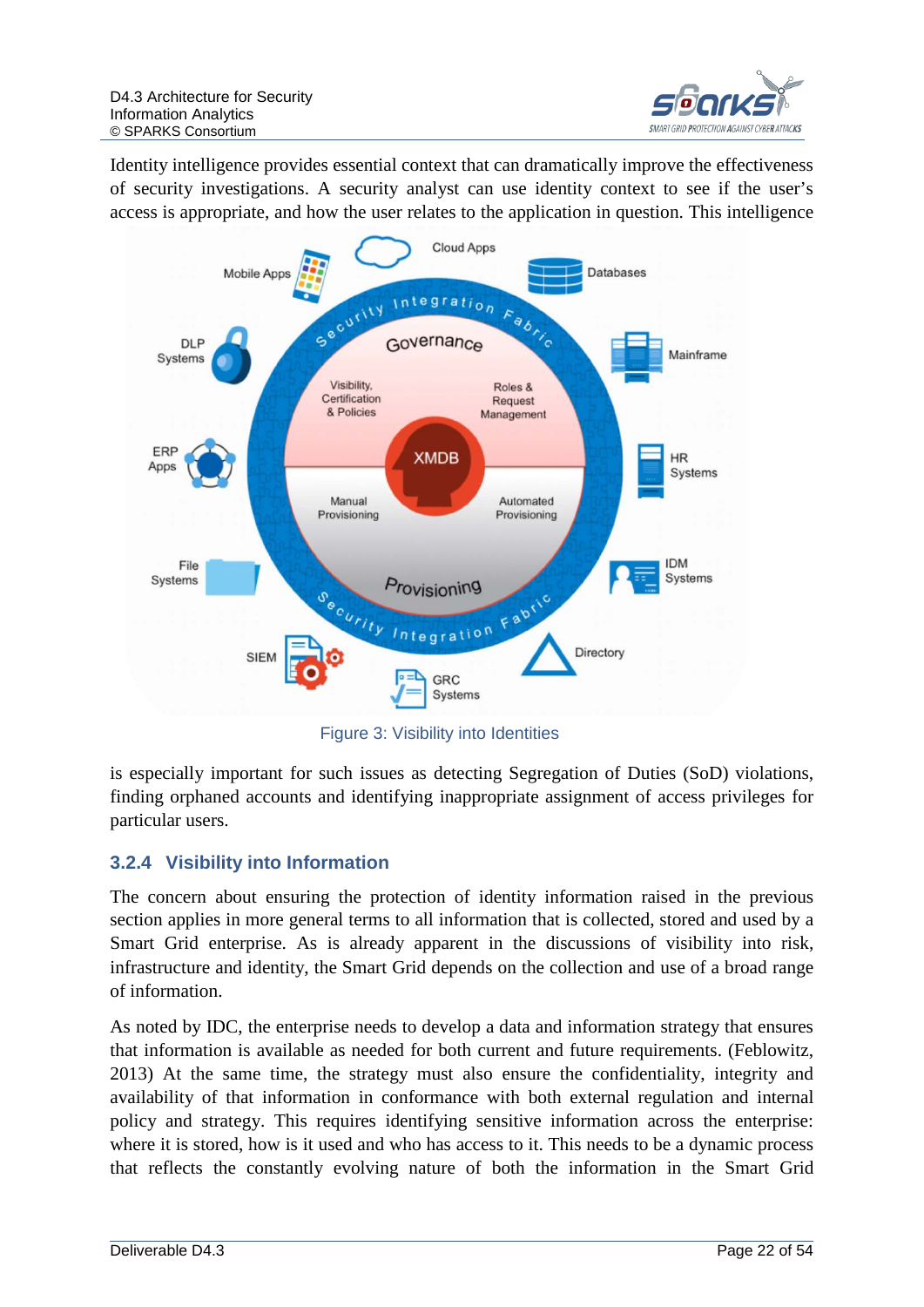

enterprise and in the attackers who may want to gain access to that information to steal, corrupt or destroy it.

Also as discussed in the IDC report, this visibility into information is essential not only in order to understand its sensitivity, use, and lifecycle, but also to leverage it for collaborative aspects of the security information analytics for Smart Grid as a whole and security operations in particular. Information plays a critical role in the driving decisions both in on-going operations and in longer-term projects, in meeting compliance requirements, in evaluating risk and many other aspects of the business. Visibility into the availability and quality of this information empowers the organization to address these requirements. In order to achieve this visibility, the Smart Grid enterprise should have capabilities such as the following:

- **Knowledge management**: This capability ensures that information is captured across all appropriate sources, managed effectively across its lifecycle and disseminated as appropriate to all participants who should have access to that information.
- **Collaboration support**: This capability enables the secure exchange of information across all appropriate participants, including external partners.
- **Information integration**: This capability employs analysis, taxonomies, ontological frameworks and other processes and technologies to enhance the value of managed information and to incorporate it into the business processes.

Many Smart Grid enterprises have seen an increase in collaboration between operations and information technology, particularly for sets of data such as automated meter data that is valuable for outage management and for security analytics. There are still major opportunities in this area and in integration, particularly in areas such as transmission data such as synchrophasor measurements that are already employed in operations but only rarely for purposes of security analytics.

The IDC paper "Making Good on the Promise of Smart Grid" discusses the importance of data archiving strategy as part of this opportunity for convergence of operational technology (OT) and information technology (IT). (Feblowitz, 2010) Utilities typically archive meter data for a minimum of three years and often for seven years. This reflects regulatory requirements for archived data retention. But there is significant value in archived data that is not realized unless it is readily visible for longitudinal analytics, including for security purposes. Storage tiering represents an important strategy for addressing visibility requirements while minimizing data storage costs. While flash storage may be used for near-real-time analysis of operational safety, reliability and performance, or real-time-analysis related to security, less expensive disk-based technologies can be used for a mid- and long-term data storage, making the information visible even though at a slower access rate.

#### <span id="page-22-0"></span>**3.2.5 Visibility into Applications**

The Electric Power Research Institute (EPRI) has suggested that that the goal of the smart grid is to enable a broad range of advanced grid applications, including outage management, real-time contingency management, AMI management, SCADA management, and so on. (EPRI, 2010) Visibility into applications is essential to assessing risks comprehensively and to making informed enterprise-level decisions.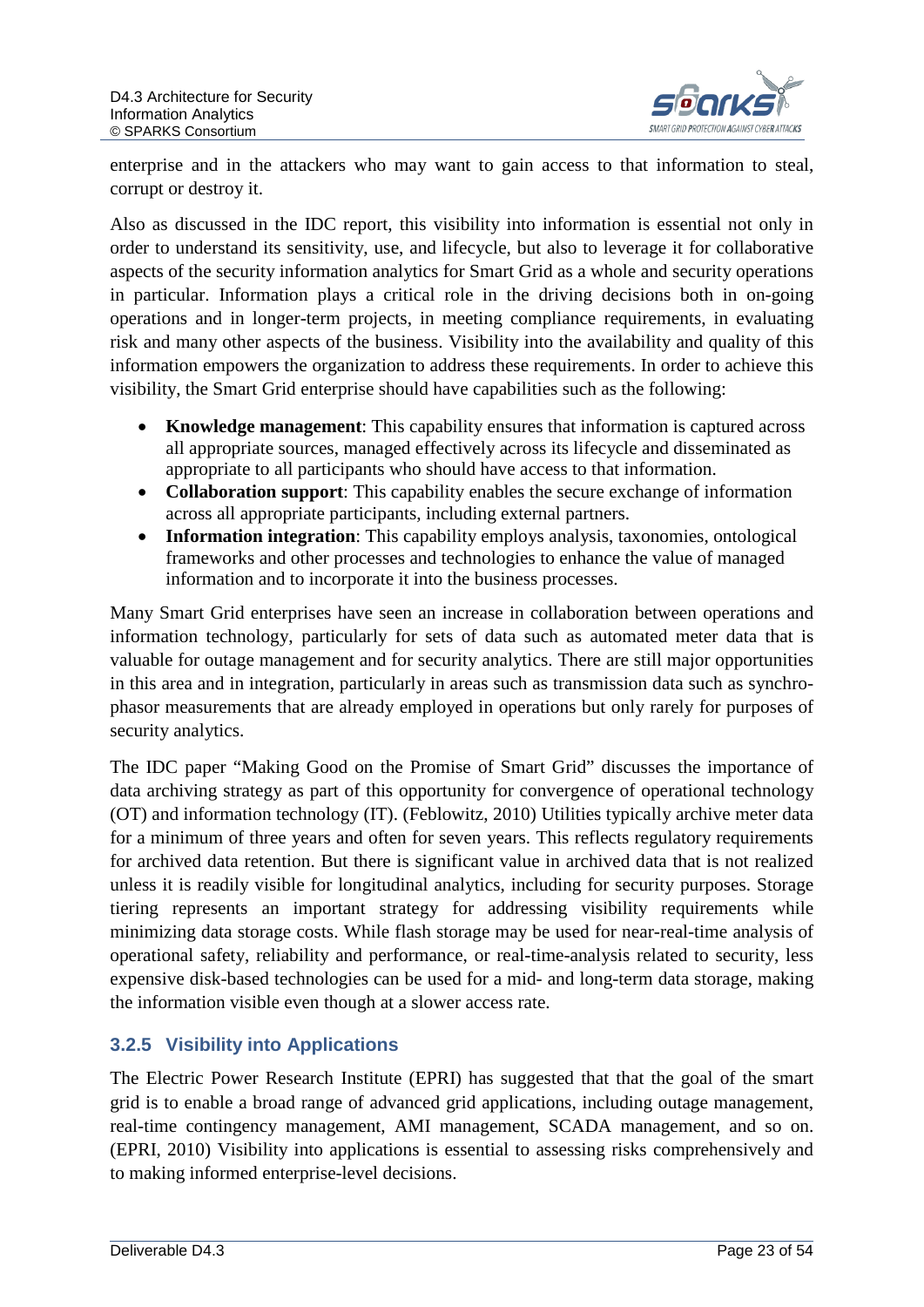

The transformation taking place with advanced metering is a good example. In conventional metering systems, meters were read once a month, totalling 12 reads a year per customer. With advanced metering infrastructure (AMI) meters will be read every 15 minutes, increasing the number of reads per customer by 3,000 times per year. We have touched on the importance of visibility into AMI as an infrastructure and on the importance of visibility into this information from AMI. But equally important is visibility into the AMI applications from both operational and security perspectives. Is the application for receiving and processing information from smart meters encountering connectivity issues that result in lost information? Is it participating in a patch management strategy to ensure it is fully operational and secure? This visibility into the application is critical in ensuring their effective operation and security.

## <span id="page-23-0"></span>**3.3 Analytics: Deriving Patterns and Understanding Anomalies**

#### <span id="page-23-1"></span>**3.3.1 Introduction to Security Information Analytics for Smart Grid**

Most Smart Grid enterprises already monitor and analyse at least some of the sources of information discussed above for signs of unusual behaviour of people, applications, infrastructure, and communication. But often this analysis is focused on explicit indicators such as previously identified malware signatures or blacklisted IP addresses or domains. Sophisticated attackers can circumvent such tell-tale, static monitoring approaches by modifying lines of code, by provisioning a new virtual machine in a public cloud, or by registering a new Internet domain as a command and control or drop site.

Attackers typically operate by collecting information on the security systems and software installed on the target network. This allows them to test their malicious code and also to verify they will evade detection by the target network systems before launching an attack. It's much harder though for attackers to circumvent monitoring and analysis systems that are watching for unusual patterns and behaviours. Sooner or later, hostile malware or users must do something unusual that breaks with system norms, and that is when Intelligence Driven analytic systems, often called "Intelligence-Driven Security", will find them. (RSA, 2013)

For example, when it comes to detecting malware, endpoint threat detection solutions do not look for "known bad" files; they look for suspicious behaviours. By comparing what is actually running in memory with what should be running based on the files residing on the local disk, malware detection tools are better able to identify discrepancies and get a direct and more reliable view of whether illicit code is present.

#### <span id="page-23-2"></span>**3.3.2 Analytics: Establishing Patterns of What is Normal**

Intelligence Driven Security systems establish what "good" behaviour looks like within an IT environment by monitoring and learning a variety of machine and human activities, from what ports on servers are typically used for outside communications to employees' individual log-in locations and habits. Analytics solutions often rely on logs and configuration information as data sources. But they achieve far greater visibility by also incorporating other sources. [Figure 4](#page-24-1) shows an example of data integration and information exchange for operational and security analytics for a substation, adapted from [Figure 1](#page-12-0) to include the broad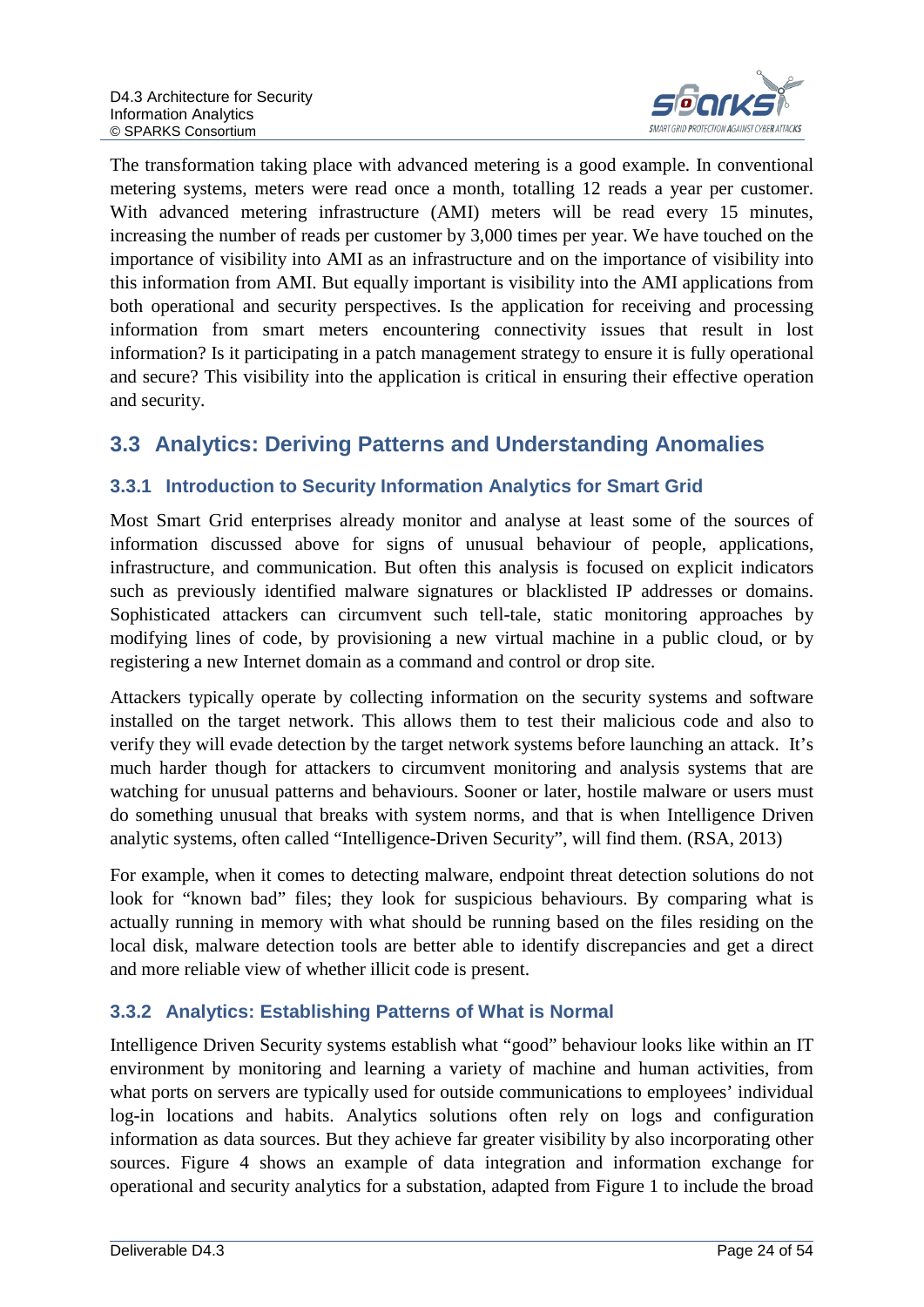

range of input sources described in Popovic's 2013 discussion of Smart Grid data analytics. These input sources include digital protective relays (DPR), digital fault recorders (DFR), digital disturbance recorders (DDR), sequence event recorders (SER), remote terminal unites (RTU), phase measurement units (PMU), and a number of other sources.



Figure 4: Deriving Patterns of Normal Behaviour for Substations

<span id="page-24-1"></span>Similarly, capabilities such as network packet-capture are important in establishing normal behaviour in the IT infrastructure. Full network packet-capture means recording, parsing, normalizing, analysing, and reassembling all data traffic at every layer of the network stack. As network traffic is captured, it's analysed and tagged to facilitate subsequent threat analysis and investigation. Capturing and tagging network data enables security analysts to reconstruct users' sessions and activities to understand not just basic details such as what time or to which IP address specific data packets were transmitted, but exactly what information was sent in and out and the resulting damage. These techniques help organizations learn what is "typical" within an IT environment so that future deviations from normal—which often indicate problems—can be identified and investigated as they arise.

#### <span id="page-24-0"></span>**3.3.3 Analytics: Detecting Anomalies within the Operational Environment**

With patterns of normal behaviour in hand, activities outside the norm can be detected, analysed and appropriately acted upon. For example, if an anomaly is flagged as a potential security issue, it can be passed to an analyst for further investigation. If the analyst determines that the event is a false positive, the analytics tools can "learn" from that experience so that it is less likely to flag future recurrences of that event as a potential security violation.

Analysis systems capture and analyse massive amounts of rapidly changing data from multiple sources, pivoting on terabytes of data in real time, organized into various levels to enable different types of detection. For example, data can be captured and analysed for potential security issues as it traverses the network. This **capture time analysis** identifies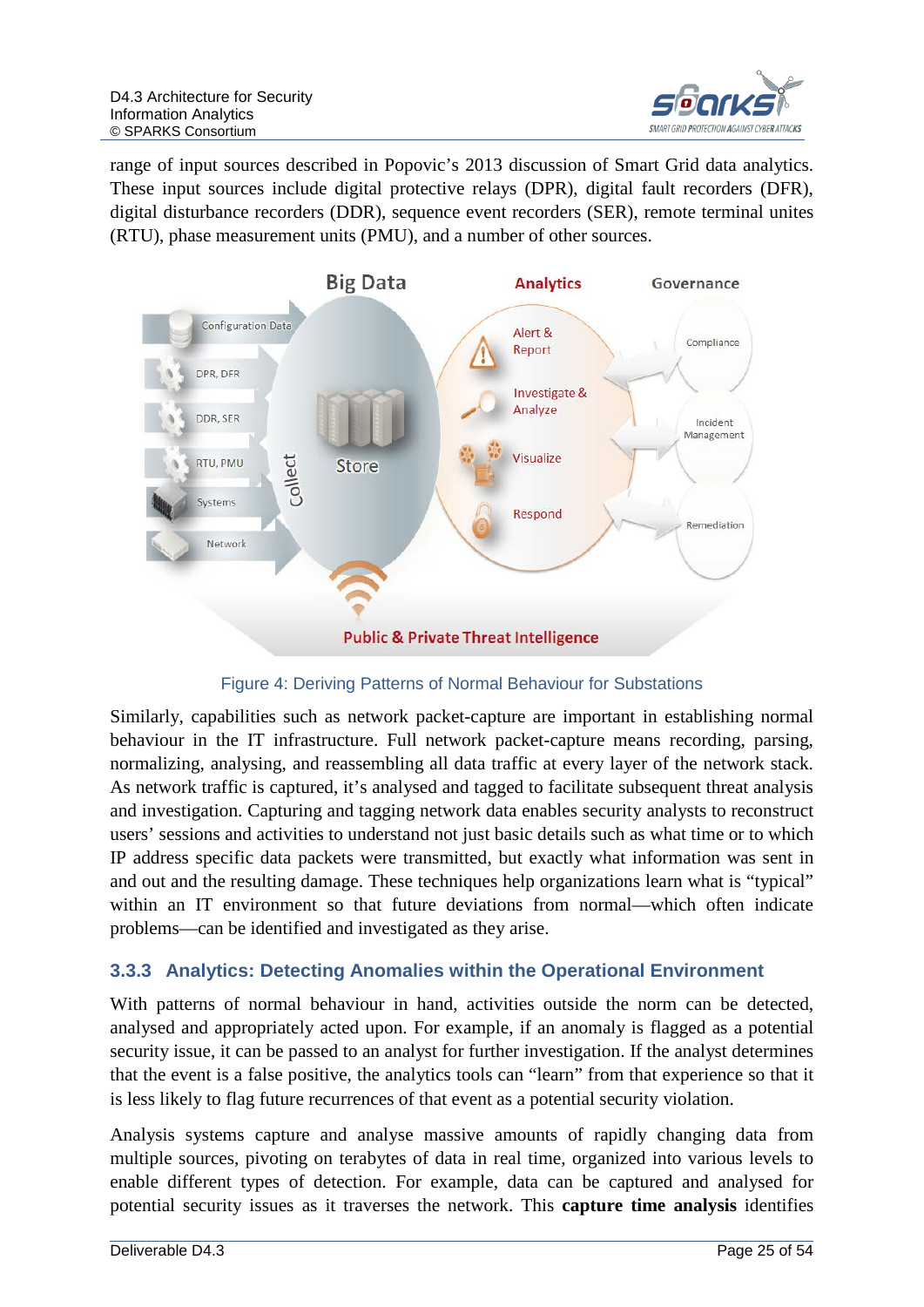

suspicious activities by looking for the tools, services, communications and techniques often used by attackers without depending on logs, events, or signatures from other security systems. Examples of this capture time analysis includes the detection of non-browser software programs running HTTP, protocols over non-traditional ports, and executables embedded in PDF files. Additionally, these sophisticated tools can detect subtle signs of attack by correlating events that seem innocuous in isolation but that are problematic when strung together. Analytical techniques fuse internal inputs from various sources using metadata. These advanced detection mechanisms also act as trip-wires that can provide early warning of potential infiltration. Processing of these information flows happens as they occur, meaning suspicious activities are spotted while there's still time for security teams to stop attacks in progress.

This is comparable to the real-time operational response that is a fundamental capability in Smart Grid systems. Papers such as the California ISO Smart Grid Roadmap and Architecture (30) describe the application of synchro-phasor technology in real-time fault isolation and remediation: "Phasor units measure voltage and electric current physical characteristics. This data can be used to assess and maintain system stability following a destabilizing event within and outside the ISO footprint, which includes alerting system operators to take action within seconds of a system event. This capability reduces the likelihood of an event causing widespread grid instability." Such "capture time analysis" is shown in [Figure 4](#page-24-1) of the Popovic paper (2013), illustrating the extraction of phase current features to determine if a fault has occurred.

This kind of capture analysis and response is important in terms of real-time faults caused by cyber-attacks rather than natural disasters or equipment failure. The Aurora attack, in this case referring to the demonstration by Department of Homeland Security conducted at the Idaho National Laboratory (INL) in 2007, showed the creation of an out-of-phase condition that could damage alternating current (AC) equipment. (Swearingen, 2013) The attack forced the repeated opening and closing a circuit breaker or breakers to rapidly disconnect and reconnect a generator to the grid, but out of phase. Many circuits of utilities carry varying load profiles, from resistive to inductive loads. These circuits may include rotating equipment. This load profile allows for the real-time failure demonstrated in AURORA to occur. Analytics that detect the anomalous behaviour in circuit breakers can enable automated responses that prevent equipment damage or worse.

Analysis systems can also perform **batch analysis** on large volumes of historical security data. In the case of security analytics, such data are needed not only to fulfil most companies' data retention and audit requirements but they are also invaluable in uncovering adversarial tactics that may have taken many months to execute and may even be ongoing. For instance, batch analysis of security data archives can help uncover previously overlooked cyber-attacks in which illicit data was transmitted only sporadically in small, stealthy streams over weeks or months. These types of "low and slow" attack techniques are hard to spot when they are occurring, because they are designed to seem innocuous by taking cover under existing processes and communication streams. These techniques usually become suspicious only when executed in a particular pattern over a specific window of time. Detailed, automated analyses of security data archives can discover attackers in the midst of establishing a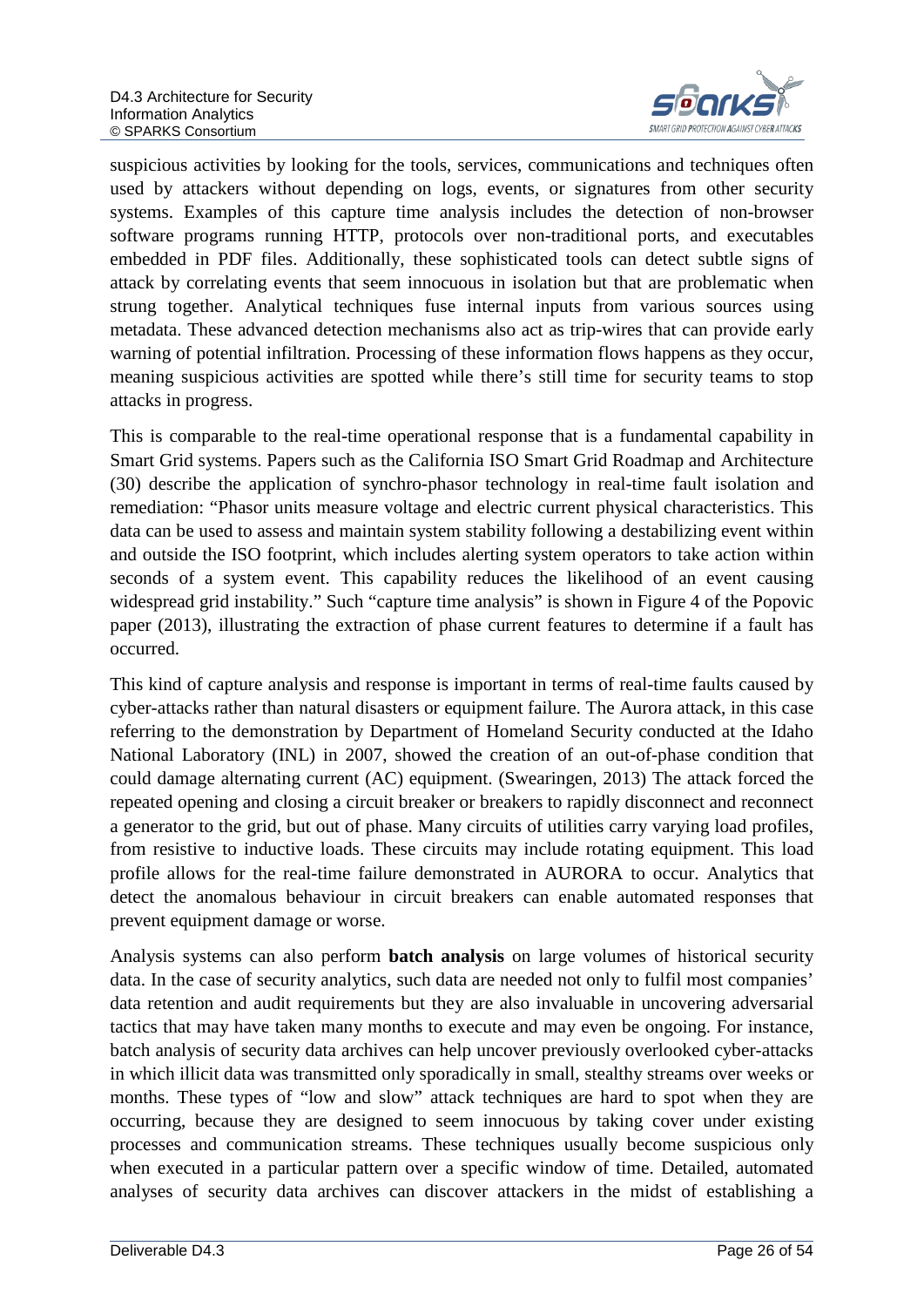

foothold, as well as reveal information losses those organizations may not even realize they sustained.

An example of batch analysis is the identification of compromised hosts through the use of large volumes of historical information to establish a pattern of normal behaviour for hosts in an enterprise, then the review of that information to identify hosts that diverge from that pattern. In this first example, HTTPS packet data is used as input. The security analytics tool looks for anomalous HTTP access, DNS lookups, accessed domains, traffic, users, IP addresses, beaconing activities, event timestamps and other network information. Using this information, the tool can create a ranked list of likely malicious IP addresses that require further investigation. Further, the tool can create reports containing additional information regarding the IP addresses that can help in forensic investigations and threat detection. The tool can then also search connections to IP addresses belonging to the same malicious IP subnet to identify other machines that require further investigation.

Batch analysis can also use rapid transitions in DNS addresses to identify potentially compromised hosts, In this case, DNS packet data is used as the input. The security analytics tool looks for anomalous subdomains, users, IP addresses, ISP domains and other network information. Using this information, the tool can create a ranked list of likely fast-fluxing domains that are strong candidates for further investigation. Further, the tool can create reports containing historical visibility for about each domain (for example, 30-day history) and additional information regarding the domain that can help in forensics and threat detection.

In summary, batch analyses can uncover attacker techniques and indicators of compromise that security teams can use in the future to detect similar attacks. More generally, batch analysis enables organizations to detect operational and security anomalies, and reconstruct incidents with certainty and detail so they can investigate their losses and remediate problems faster and more effectively.

#### <span id="page-26-0"></span>**3.3.4 Analytics: Detecting Anomalies within the Administrator Environment**

Among the most difficult attacks to detect are those in which the attacker exercises legitimate use cases and capabilities in order to accomplish malicious goals. The attacker hides in plain sight, making it difficult for security personnel to distinguish between legitimate activity and attacker reconnaissance, infection of target systems and other attacks.

This technique is especially dangerous in attacks against administrative environments that may have been compromised as a first step in subversion or destruction of operational systems. Advanced attacks often use social engineering approaches to steal user credentials, trick the user into opening an attachment containing malware or to open URLs that would exploit the user's web browser, leading to potential malware infection. Having established a foothold in the administrator environment through such a technique, the attacker can then leverage any of a number of legitimate system capabilities in order to move laterally across the organization, increasing both the scope and kinds of infection of the Smart Grid environment. This lateral movement can be accomplished by manipulating task scheduling, by creating or modifying services, and by remote reconnaissance or image execution. After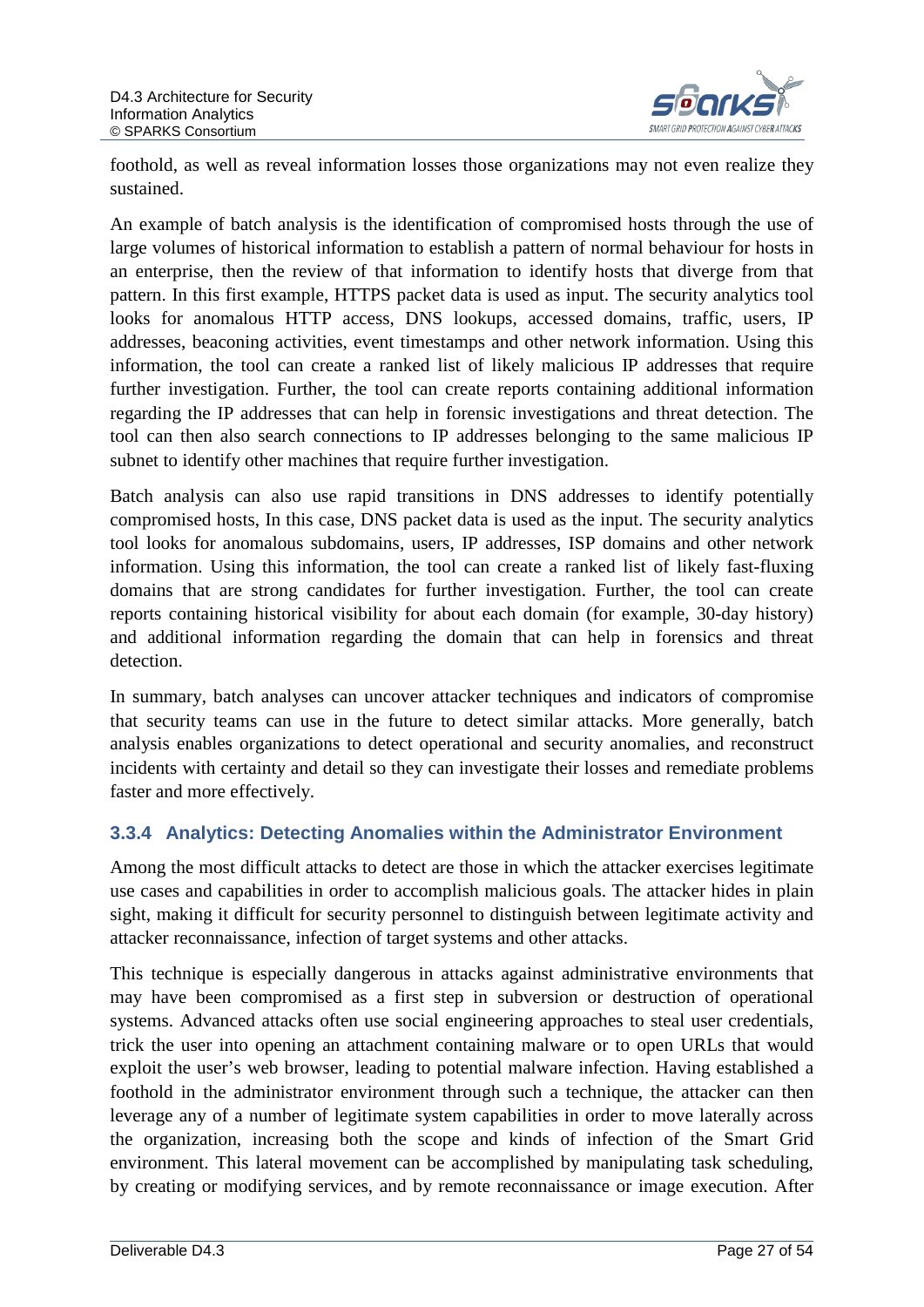

the system infection phase, the next steps are 1) to make the attacker presence persistent on the user machine and 2) to start privilege escalation, using a range of techniques that are welldocumented in the literature.

In the Windows environment, for example, one of the primary methods by which APT actors utilize existing architecture is by using Windows interconnectivity to increase their foothold in the network. Most commonly, allowed interaction between systems allows attackers to conduct lateral movement. This allows attackers to navigate from the initial compromised hosts to the more high-value targets in the environment.

Before starting with lateral movement, the attacker needs to identify the Windows environment, for example, if it is running in an Active Directory domain or not. In the Active Directory case, the attacker can use different techniques to get an administrator account credential, for example, getting a credential from the NTLM (Windows Challenge/Response authentication protocol) that is stored in the machine memory inside MSV1\_0.dll or if the administrator login to the machine was remote, the attacker could find the credential in Kerberos.dll, wdigest.dll or tspkg.dll.

It is important to highlight that the attacker does not need to brute force the credential because they can use the "Pass the hash" technique. This enables the attacker to authenticate at a target server/service using directly the dumped password hash string. This is possible due to a Windows vulnerability which incorrectly uses a *salt* value in the authentication implementation. *Mimikatz.exe*, an open source tool, is often used to accomplish this type of attack.

There are a number of Windows administration tools that are frequently used by attackers in order to move laterally within an organization, infecting more and different kinds of systems. We'll look at four such tools. The first of these is the "at" command (at.exe).

The *at* command was implemented in Windows 2000 as a method of manually scheduling tasks from the command. It was designed to allow administrators to schedule tasks on hosts or remote systems. However, the command still exists, and is operable, up to Windows 7 and Server 2008 systems. Attackers can use this command to create immediate or longer-term tasks that allow them to execute commands on remote systems. The *at* command works by:

- 1. Connecting to the IPC\$ share on the remote system over TCP/445
- 2. Creating a named pipe named "atsvc"
- 3. Sending a JobAdd request with the command to be run.

Once the remote system receives the request, it creates a .job file in the Tasks folder under C:\WINDOWS\System32\ with a file name of At*<job number>.*job.

Analysing the JobAdd request enables the security environment to detect malicious use of the *at* command. Since the *at* command will submit a known UUID in the bind request to port TCP/445, this value can be detected, and parsed through the stream to the JobAdd. In order to detect malicious use of the *at* command, a security analytics environment that has captured the command can parse its location and length fields and job file name to detect discrepancies from normal use of this command, notifying security personnel of the anomaly.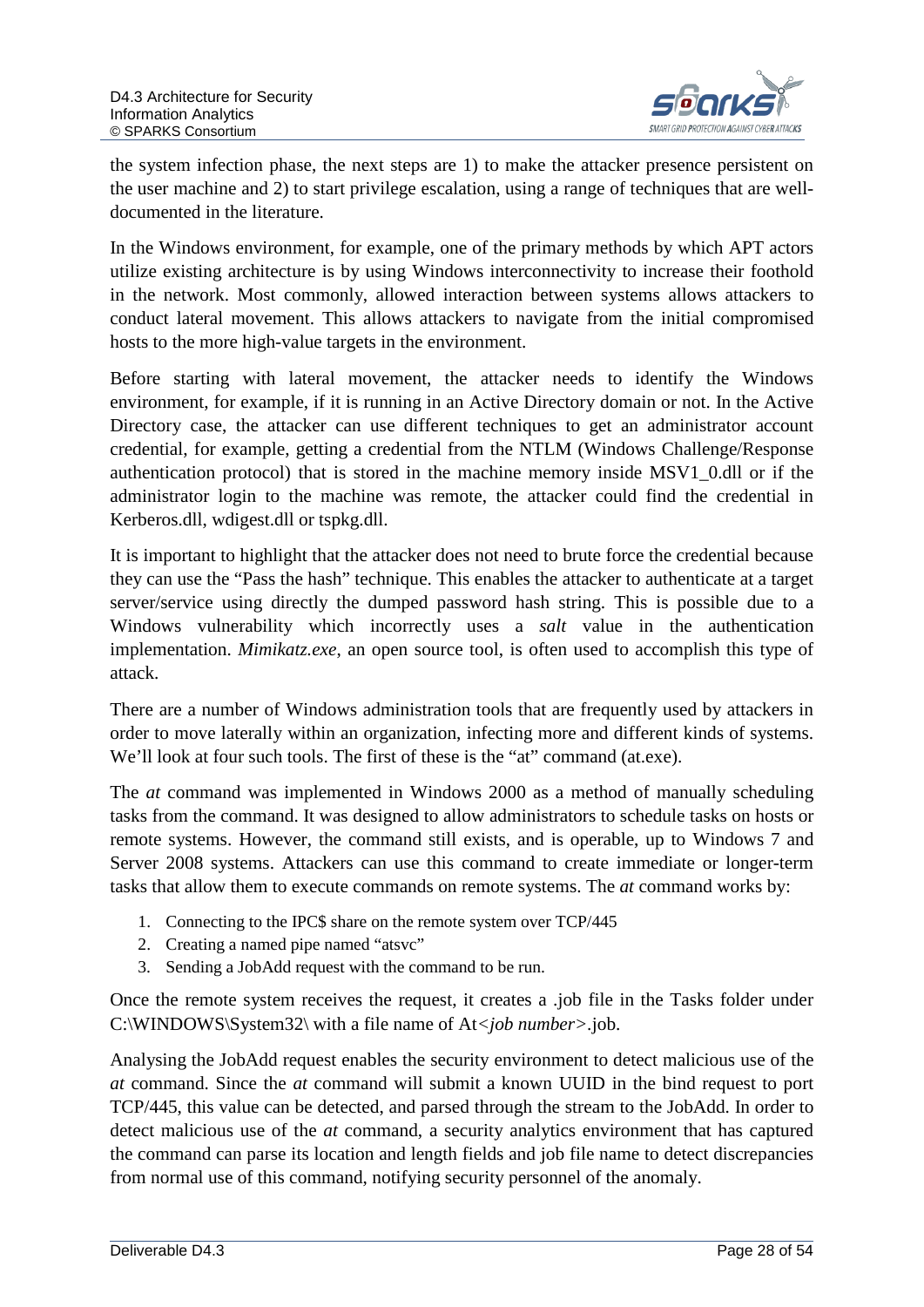

The second tool frequently used by attackers in the administrative environment is the *schtasks* command. The *schtasks* command was introduced with Windows XP/Server 2003 as a replacement for the *at* command to allow administrators to schedule jobs from the commandline. Adversaries can utilize this functionality to exploit the same attack vector as with the *at*  command. While the *at* command uses a well-known endpoint in the form of the named pipe "atsvc", the *schtasks* command uses dynamic RPC endpoint mapping to determine its communication port. As such, it submits the *ITaskSchedulerService* UUID to the RPC endpoint mapping port (TCP/135) and receives a port assignment with which to begin communication. As the UUID for this service is known, a security analytics tool can detect when this UUID is seen passed with the appropriate protocol payload. Once the job is scheduled with the Task Scheduler, security analytics can recognize it as the command being executed by the job, identify it as an anomalous use of *schtasks* and notify security personnel of the potential attack, including displaying the binary that is scheduled to be run.

A third tool frequently used by attackers in the administrative environment is the *sc* command, or *service control*. The *sc* command was introduced with Windows NT 3.51 and included on endpoints as of Windows XP. The *sc* command uses the Service Control Manager Remote Protocol to interact with the Service Control Manger on the local, or remote, system. This command was designed to allow administrator to create, control, or remove services from the command-line. It is commonly used by attackers to create new malicious services, disable services that may prove problematic, or remove services as necessary. While there are other command-line binaries that allow for control of services remotely (namely *netsvc* and *instsvc*), these do not allow for the creation of new services remotely and as such, the *sc*  command is preferred by attackers. Microsoft has allocated both an RPC interface UUID to present to the RPC endpoint mapping port, as well as a pipe named "svcctl". As the UUID for this service is known, a security analytics tool can identify when this UUID is seen passed with the appropriate protocol payload. As the purpose of this command is to interact with the database of installed services, the security analytics tool can then scan this database to allow the review of host artefacts resulting from the command's execution. The security analytics tool can then notify security personnel of the potential attack, including displaying the artefacts related to the *sc* command.

A fourth tool frequently used by attackers in the administrative environment is the windows management interface. Windows Management Instrumentation (WMI) is described by Microsoft as "the infrastructure for management data and operations on Windows-based operating systems." (Micorsoft, n.d.) It is the latest method provided by Microsoft to conduct administrative tasks on host and remote systems via C++, Visual Basic, or the *wmic*  command-line utility. In order to connect to remote systems, one of two primary methods is used. The first is to specify the connection information in a SWbemServices object using a moniker string. This allows the script to communicate with a remote system using the user's current credentials. However, this approach is limited as alternate credentials cannot be supplied and this method is unable to connect to systems across domains. The second method is more flexible, as it allows for specification of target computer, domain, username and password. As the first method doesn't allow for on-the-fly use of stolen credentials, this second method is more attractive to adversaries. This method involves using the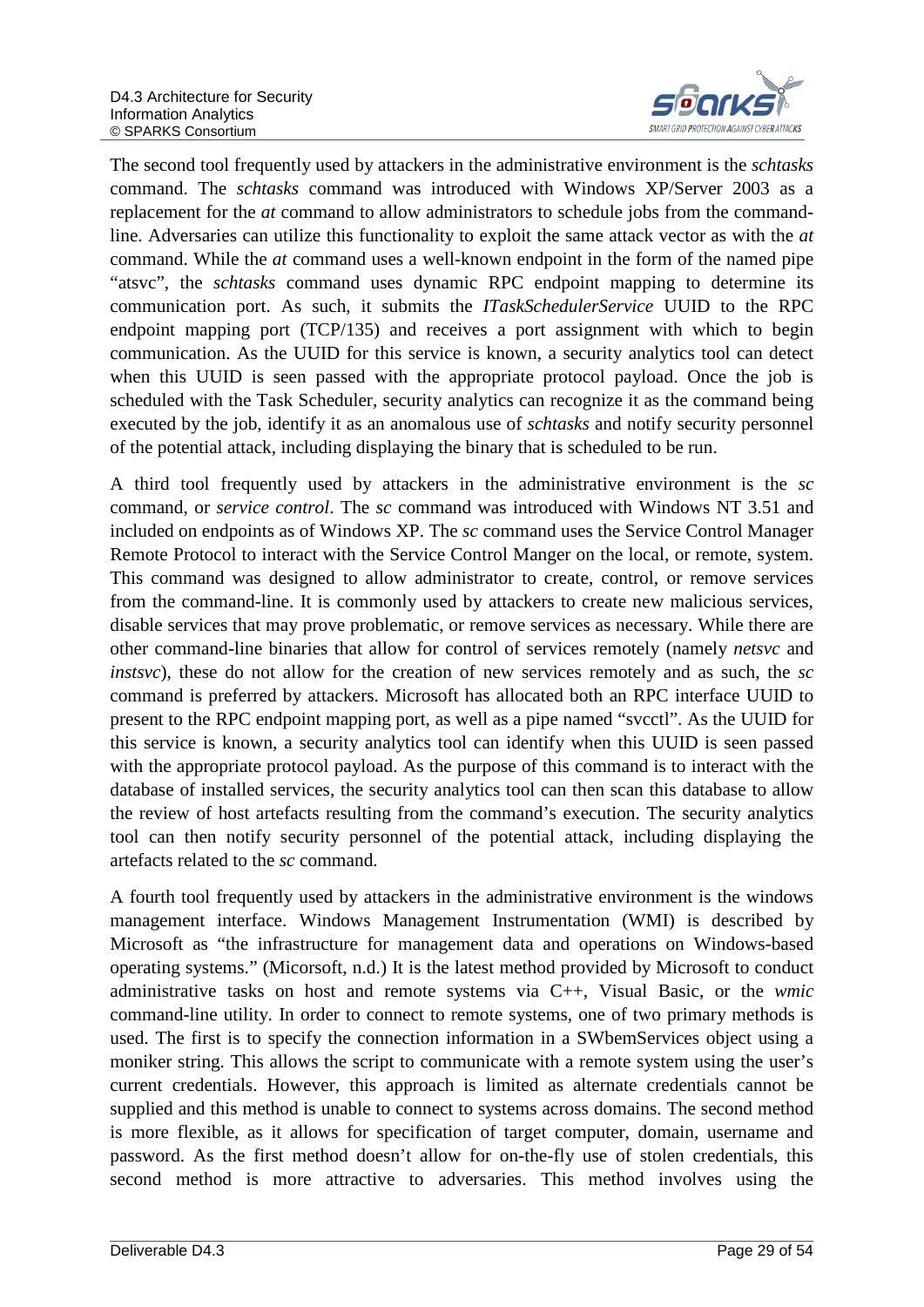

ConnectServer method from SWbemLocator (IWbemLocator for C++ applications) to specify and conduct connection operations.

Both of these methods use the IWbemLevel1Login interface to connect to the management services interface within the requested namespace. This is useful in detecting this traffic as the interface must use the pre-designated UUID from Microsoft. As the UUID for this service is known, a security analytics tool can identify the UUID being passed with the appropriate protocol payload. In addition to passing the UUID to the RPC endpoint mapper, the UUID is also sent in remote requests along with parameters containing queries and commands to be executed on the remote system. In the case that *pktPrivacy* is not set, these parameters are sent to the remote system in the clear with a leading value of "\_\_PARAMETERS". This value is a result of the use of the *\_PARAMETERS* class to set input parameters for the aforementioned WMI methods. By detecting the "\_PARAMETERS" values and removing the "abstract" values (*PARAMETERS* is an abstract class), the security analytics tool is able to retrieve and register the parameters given to the WMI remote command, including queries and commands to be executed on the remote system. The security analytics tool can once again notify security personnel of the potential attack, including displaying the detected artefacts.

This is just a brief overview of the most popular tools used to accomplish lateral movement. Other tools like *psexec.exe*, *wevtutil.exe*, *winrs.exe* and *net.exe* are also used by attackers to expand their network foothold.

Within Windows management, the use of the *ExecQuery* method is also interesting, as it allows adversaries to conduct actions and reconnaissance on remote systems by conducting WQL (WMI Query Language) queries against the remote system. The *strQueryLanguage* parameter defines the query language to be used. This parameter must be defined with the value "WQL". The *strQuery* parameter is required, as it contains the value of the query to be executed. Without *pktPrivacy*, this value is sent to the remote system in the clear. Knowing that the value of *strQueryLanguage* must be "WQL", and that the following parameter is the query to be executed, the query itself can be parsed and analysed for any session that contains the WbemLevel1Login UUID.

In all four of these examples of attacks within a Windows environment, the difficulty with combatting attackers using these methods is that all four of the capabilities have legitimate use cases within the administrator environment. This serves to increase the utility of these methods to attackers, since the valid use of these capabilities is not detected by most security tools that look for static indicators of compromise, rather than doing dynamic analysis of the use of these kinds of capabilities. Given this exploitation of legitimate communication between systems, it is extremely important for the success of analytical approaches to security that the normal use of these capabilities is well understood and incorporated into the analysis being done, in order to minimize false positives in the detection process. It is even more important to understand the environment in which this activity is seen if response personnel are to combat these threats. Understanding the known methods within the protocols used by these capabilities and determining their typical use and legitimate use cases within the organization's actual environment is essential to applying security analytics in the detection of possible malicious use of these capabilities.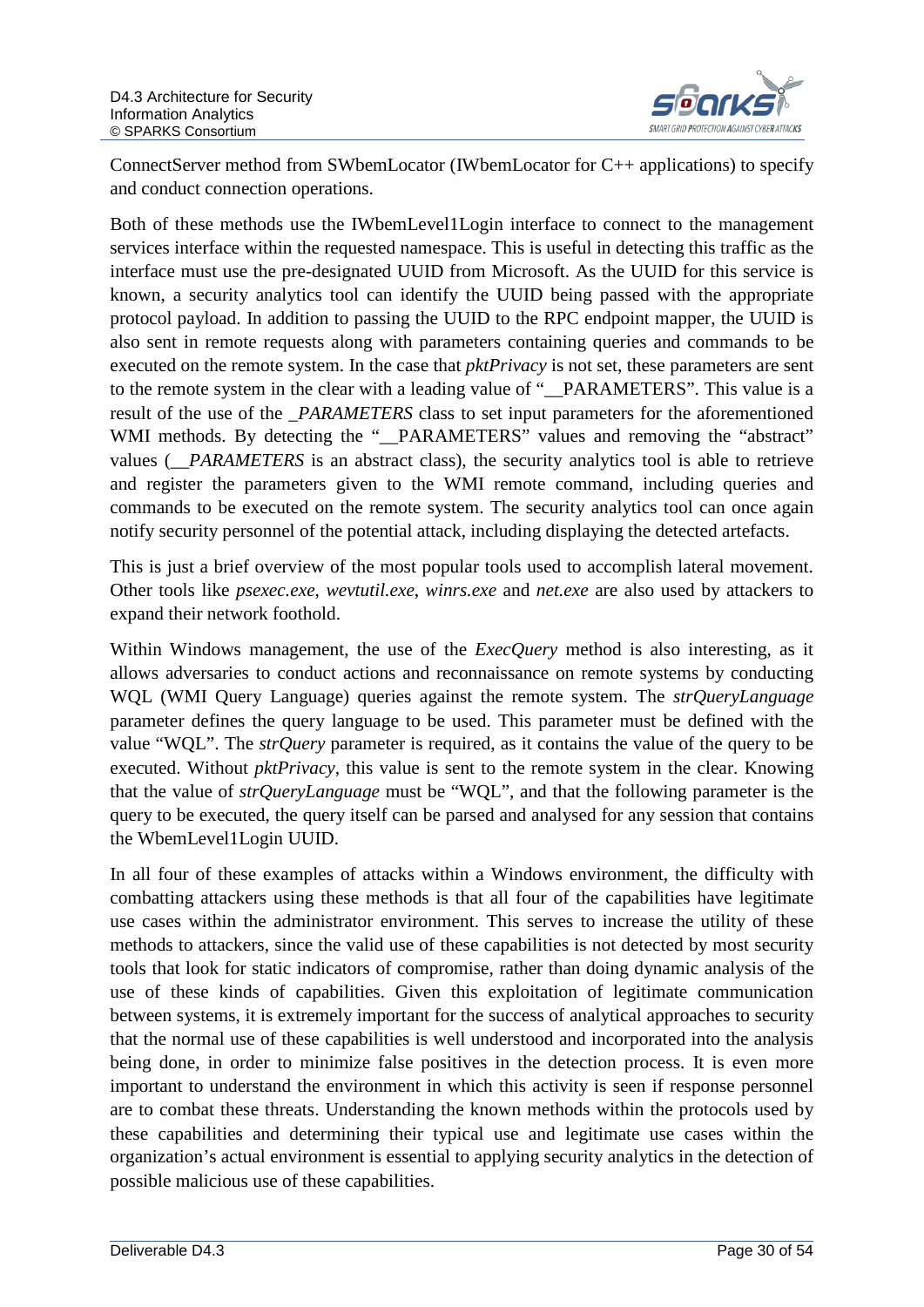

#### <span id="page-30-0"></span>**3.3.5 Analytics: Investigation and Prioritization**

Advanced analytics tools examine the behaviour of machines, networks, and processes to determine whether they are evidencing operational problems, have been compromised by malware and so on. But such tools do more than detect incidents; they assess risk and prioritize alerts for remediation.

For example, files determined to be malicious may warrant a lower prioritization score if they're determined to be malware that causes more of a nuisance than a true threat. Conversely, files that bear no outward signs of tampering may contain a custom-compiled executable designed to run only when it reaches certain systems or when a covert command is given. To uncover this type of dangerous, customized malware, advanced threat detection systems use a series of analytical techniques to rate the risk levels of suspicious files.

For example, an organization may set a rule requiring the security system to analyse every new executable coming into its networks. The malware detection system would then "sandbox" new executables, running them in a quarantined environment, recording everything they do, and elevating their risk score if suspicious behaviours are observed, such as changing registry settings or replacing operating system DLLs. Of course, legitimate software could also perform these actions: to integrate functions with existing software or to install a patch, for instance. But if the new executable demonstrates one of these behaviours along with initiating unusual network connections, then its overall risk score skyrockets. In that case, the analytics system should send an alert to an incident management system that could notify the security team of the issue automatically to prevent further introduction of the suspicious file and quarantine it in any systems where it's found.

|                | Incident Alert Rule                    |             |  |  |  |  |
|----------------|----------------------------------------|-------------|--|--|--|--|
| <b>Fnabled</b> | Χ                                      |             |  |  |  |  |
| Name           | Alert with Botnet                      |             |  |  |  |  |
| Description    | If known Botnet detected, signal alert |             |  |  |  |  |
| Severity       | Medium                                 |             |  |  |  |  |
| Parameters     | Name<br>Within this interval (sec)     | Value<br>60 |  |  |  |  |

#### Figure 5: Responding to Detected Security Anomalies

<span id="page-30-1"></span>Similarly, anomalies that indicate operational issues (not necessarily security issues) can be assessed and prioritized in terms of risk. As discussed in the California ISO paper (Cal ISO,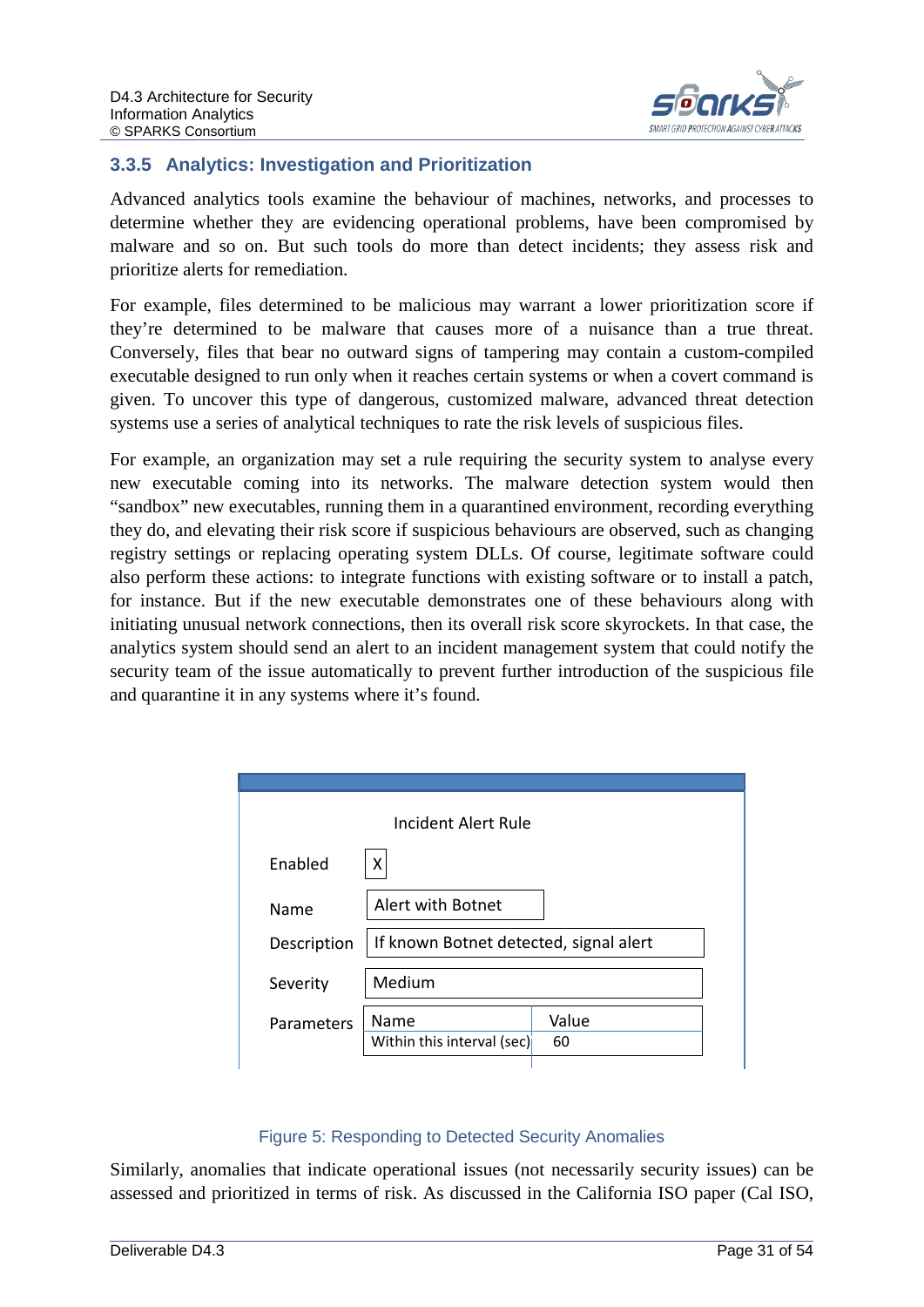

2010) such analysis enables responses that can have a substantial effect on stability of the Smart Grid:" Phasor data is also useful in calibrating the models of generation resources, energy storage resources and system loads for use in transmission planning programs and operations analysis, such as dynamic stability and voltage stability assessment. The technology may have a role in determining dynamic system ratings and allow for more reliable deliveries of energy, especially from remote renewable generation locations to load centres."  $(p. 8)$ 

### <span id="page-31-0"></span>**3.4 Action: Mitigation, Remediation and Recovery**

#### <span id="page-31-1"></span>**3.4.1 Introduction to Mitigation, Remediation and Recovery for Smart Grid Security Analytics**

Visibility and analytics enable effective action for recovery from incidents, remediation of vulnerabilities and mitigation of risk. For example, a cyber-attack launched via a compromised communication network against the circuit breakers in a substation results in damage to transformers in the station. Because the disabled substation could result in loss of power for millions of customers, this is assessed as a high priority issue. The response team confirms that the right people within the company are handling the incident properly: managers are conducting forensic analyses to figure out what happened, crews have deployed to fix the problem and the response teams are coordinating with each other to restart systems and restore power.

Once the immediate crisis is over, remediation activity determines how the attack occurred and whether there is a vulnerability that can be addressed to reduce the risk of similar attacks in the future being able to succeed. At the same time, the risk management team investigates the failure scenario to determine whether there are mitigation strategies that would reduce the likelihood and impact of transformer failure, for whatever reason.

#### <span id="page-31-2"></span>**3.4.2 Action: Recovering from and Managing Incidents**

Even in the best instrumented and most secure operational model, incidents have to be expected. In fact, the number of incidents queued up for handling may be extremely large. It is essential for the incident response system not only to prioritize the incidents in the queue, but also to eliminate false positives and other clutter from the queue. To do this, incidents should be automatically checked against a global repository of items that analysts have previously investigated and resolved, before the new incidents are put on the queue. The incident response system should continually learn from these previous incidents, updated threat information, changes to operational configurations and other data sources in order to simplify the analyst's job as much as possible.

The incident response system should, as much as possible, prioritize the incidents in terms of known or potential impact on the business. The "Security Engineering Report on Smart Grids" by Hwang et al (2012) explores this impact from two perspectives. The first is technical impact factors:

• Loss of confidentiality. How much data may have been disclosed and how sensitive is it?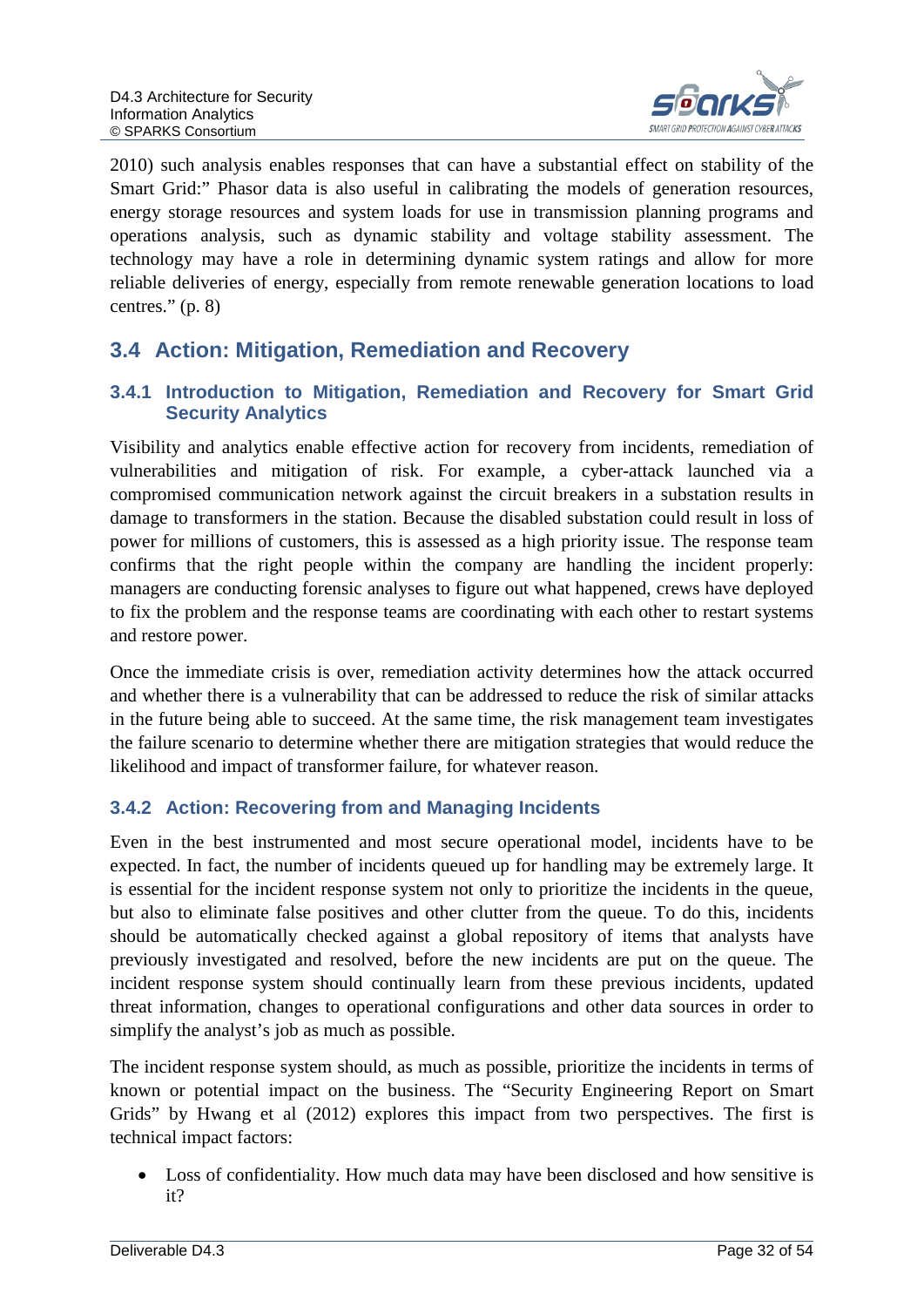

- Loss of integrity: How much data could have been corrupted and how damaged is it?
- Loss of availability: How much service may have been lost and how vital is it?
- Loss of accountability: Is the incident traceable to one or more individuals?

The second is business impact factors:

- Financial damage: how much financial damage may result from the incident?
- Reputation damage: How much reputation damage that would harm the business may result from the incident?
- Non-compliance: How much exposure to and risk of non-compliance does the incident introduce?
- Privacy violation: How much personally identifiable information may have been disclosed?

A full understanding of the impact may not be reachable until after the investigation is complete, or even for some length of time after that. But the incident response system should provide what prioritization it can, while ensuring that information related to the periodization decision is available to the response team so that they can ensure that the most important incidents are addressed as quickly as possible.

Incident response system should provide a rich set of context about prospective problems. For instance, for an incident related to a suspicious file that may represent malware, the system should correlate suspicious behaviours about the file (e.g., a driver, a process, a DLL), capture what's known about the file (e.g., file size, file attributes, MD5 file hash) through static and heuristic analysis, provide context on the file owner or user, and so on. Security analysts can then use this information to investigate if the file is malicious, and should be blacklisted, or non-malicious, and should be whitelisted. If an item is deemed malicious, all occurrences of the problem across the entire IT environment can be instantly identified. Then, once a remedy is determined, the security operations team can perform any necessary forensics investigations and/or clean all the affected endpoints.

Incident response systems should also ingest information from external sources to enrich the organization's internal data sources for purposes of incident investigation and response. For example, the security analytics platform and management dashboard should aggregate and operationalize the best and most relevant intelligence and context from inside and outside the organization to accelerate the analysts' decision making and workflows.

Remediation after malware infection is a complicated task. If the compromised machine is vital for the system availability, it is usually not always possible to use previously saved safe machine images. The incident response team should check all the machine environments to remove all potential access points that attackers could utilize. Cyber criminals tend to use different entrench techniques in a victims' network. The term entrenchment is used to describe a technique used by the attackers that allows them to maintain unauthorized access into an enterprise network despite attempted remediation efforts by the victim. The victims' machine can be compromised in a variety of ways; for example the attackers could install web shells, they can add malicious or modified DLL to running web servers, they can utilize RDP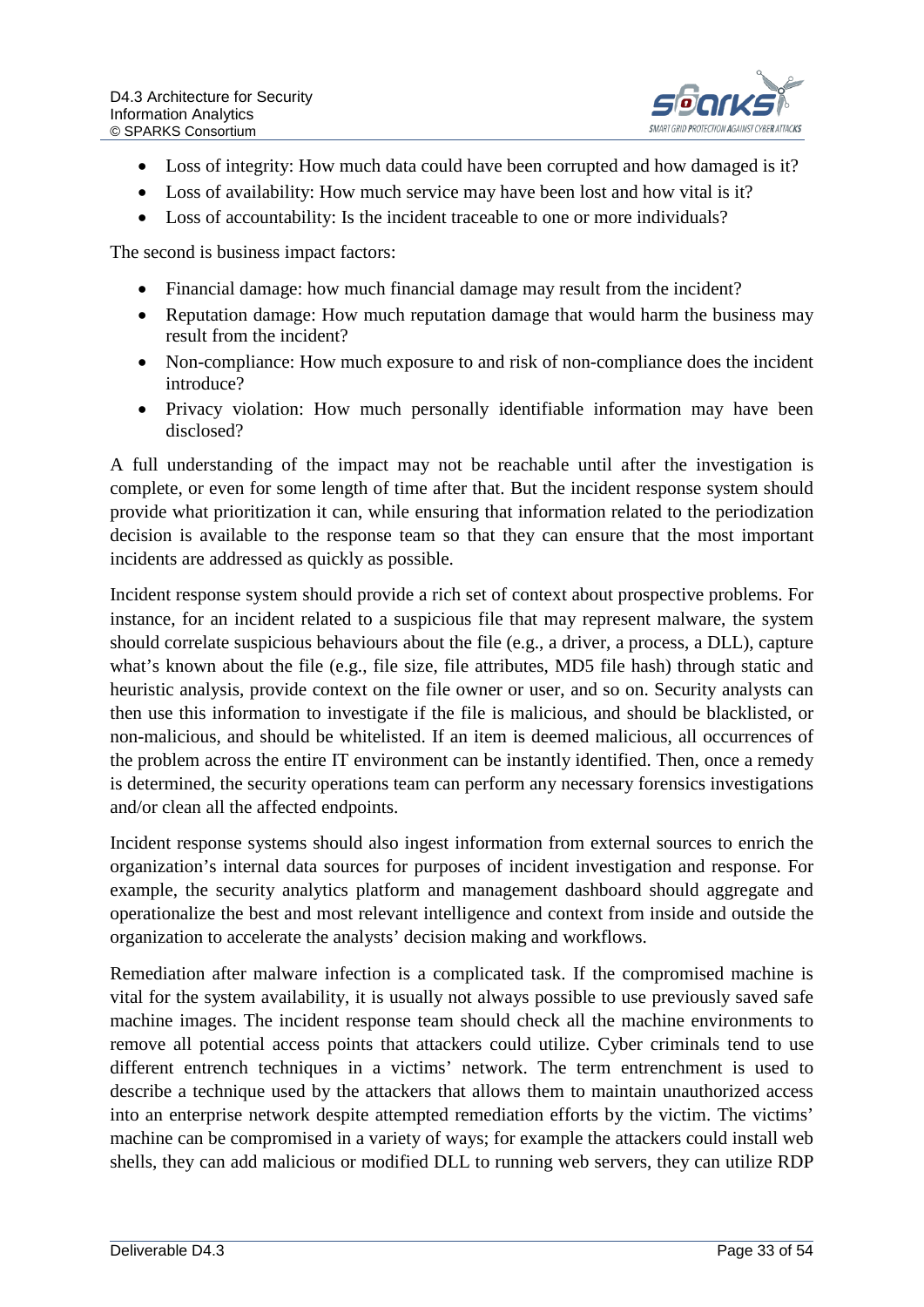

backdoors, hide malware that will commence malicious activity after a fixed period of time and so on.

It is always good practice before starting to clean infected machines, to monitor network traffic and search for similar traffic patterns or similar IP connections as well as checking for all the possible lateral movements analysing forensically the victim's machine. The aim is to perform this in a stealth way so the attacker is unaware they are under surveillance thereby avoiding the possibility that the attacker will lunch countermeasures to cover their evidence or start to deploy other entrenchment techniques to remain in the network. Forensics analysts should search not only for malicious software but also for legitimate software that could be installed on the machine for malicious purposes as well for misconfigurations created by the attackers.

An effective incident response team should be composed of malware experts, IT forensics analysts and network experts thereby giving the organization a wide competency and skills blend to enable successful detection, protection and investigation. Operations teams may be confronted with potential evidence of an infiltration or breach, but find themselves exploring potential causes without success for weeks or even months. When that happens, it helps to bring in people with specialized expertise and tools in incident response (IR). IR specialists can deploy technologies that capture activity on networks and endpoints in key segments of the IT environment. Based on the scans, analyses and supplemental information these technologies generate, experienced IR professionals can usually pinpoint where and how security breaches are occurring and shut down ongoing cyber-attacks much faster than organizations can do on their own.

#### <span id="page-33-0"></span>**3.4.3 Action: Remediating Vulnerabilities and Anomalies**

Responding to the incident itself is essential. But equally important is determining whether there were vulnerabilities that contributed to the incident's occurrence or impact. These vulnerabilities may have been technological, such as software vulnerabilities that provided access for an attacker or that caused unexpected behaviour in operation of a component. They may have been process issues that prevented an issue from being recognized until it had reached a critical level or that resulted in the initiation of a failure condition. Or they may be organizational, educational or other issues related to the structure and people of the organization, such as in individual vulnerability to social engineering attacks that resulted in malware infections.

The incident management system should support the determination of such vulnerabilities and assist in the remediation of those vulnerabilities, such as through the remediation planning shown in the figure below.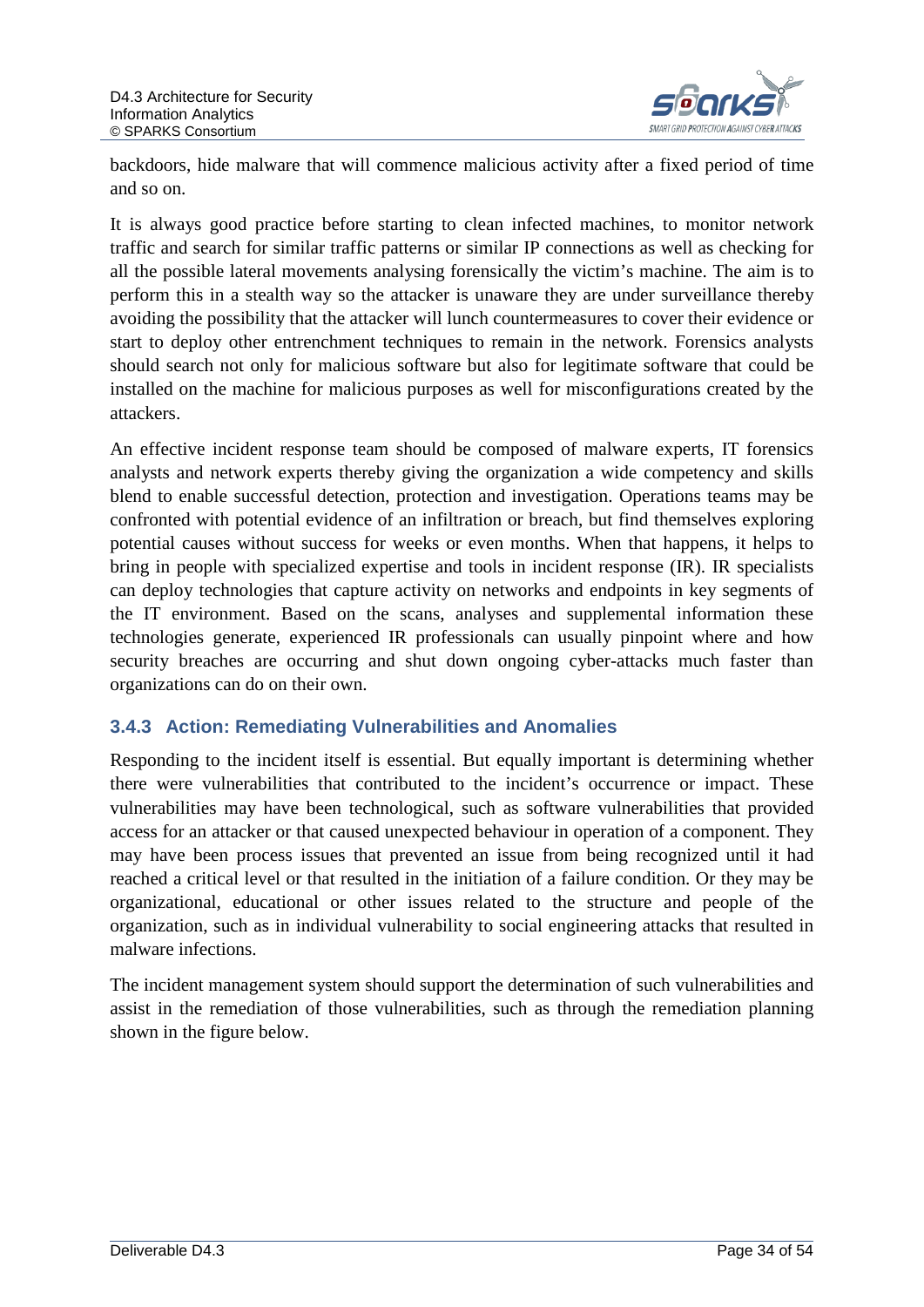

| <b>Remediation Tasks</b> |          |                     |                     |             |        |                                                        |                |                  |    |
|--------------------------|----------|---------------------|---------------------|-------------|--------|--------------------------------------------------------|----------------|------------------|----|
| Date Created             | Priority | ID                  | Name                | Assigned to | Status | Last Updated Days Open IncidentID Createdby Escalation |                |                  |    |
| 2014-11-05               | Medium   |                     | R1411051 Malhost    | Smith       | New    | 2014-11-05                                             | 0              | 11411031 Parsons | No |
| 2014-11-04               | High     |                     | R1411053 Inf server | Harrison    | Act    | 2014-11-05                                             | $\overline{z}$ | 11411031 Parsons | No |
| 2014-11-04               | Medium   | R1411052 Inf server |                     | Harrison    | Act    | 2014-11-05                                             | $\overline{2}$ | 11411031 Parsons | No |
| 2014-11-04               | Medium   | R1411051 Inf PC     |                     | Taylor      | Closed | 2014-11-04                                             | $\mathbf{1}$   | 11411031 Parsons | No |
| 2014-11-03               | Low      |                     | R1411053 No sia mal | Smith       | Act    | 2014-11-04                                             | $\overline{4}$ | 11411031 Parsons | No |
| 2014-11-03               | Medium   | R1411052 Inf PC     |                     | Taylor      | Closed | 2014-11-04                                             | $\overline{2}$ | 11411031 Parsons | No |
| 2014-11-03               | Medium   | R1411051 Inf PC     |                     | Taylor      | Closed | 2014-11-03                                             | 1              | 11411031 Parsons | No |
|                          |          |                     |                     |             |        |                                                        |                |                  |    |

#### Figure 6: Remediation Planning

<span id="page-34-1"></span>On a more comprehensive level, an incident may indicate a more fundamental issue in the operational model, such as in terms of missing or improperly instrumented controls. For example, the 2009 paper by the US Department of Energy calls out the vulnerabilities inherent in the older control systems that are currently deployed throughout the United States and that may have to be replaced: "The electric power industry relies heavily on control systems to manage and control the generation, transmission, and distribution of electric power. Many of the control systems in service today were designed for operability and reliability during a time when security was a low priority. Smart Grid implementation is going to require the installation of numerous advanced control system technologies along with greatly enhanced communication networks." (p. 4) This book has disused many of these advanced technologies that may need to be considered as part not only in the initial development of the security information analytics for Smart Grid but also in addressing incidents that occur.

#### <span id="page-34-0"></span>**3.4.4 Action: Mitigating Risk**

The Smart Grid security information analytics for Smart Grid includes the effective risk management discipline discussed earlier, employing a broad range of factors to make probabilistic decisions about risk and take prioritized actions, including alerts to response teams, to recover from incidents and remediate vulnerabilities. But an incident may also indicate the opportunity to take actions to mitigate the risk associated with that incident.

For example, a well-prepared security teams will know what the organization's valuable information assets are and which systems, applications and users have access to them. Awareness of these parameters help security analysts, to narrow their field of investigation during a breach so they can address problems faster and with greater confidence. But a given incident may indicate that the security operations teams should conduct a breach readiness assessment or institute

Practice drills to improve the speed and efficacy of their reactions to cyber-attacks. They may need to revise their inventory of high-value assets that must be protected based on their new knowledge of what is attractive to an attacker. They may need to review their security policies again business priorities and regulatory requirements.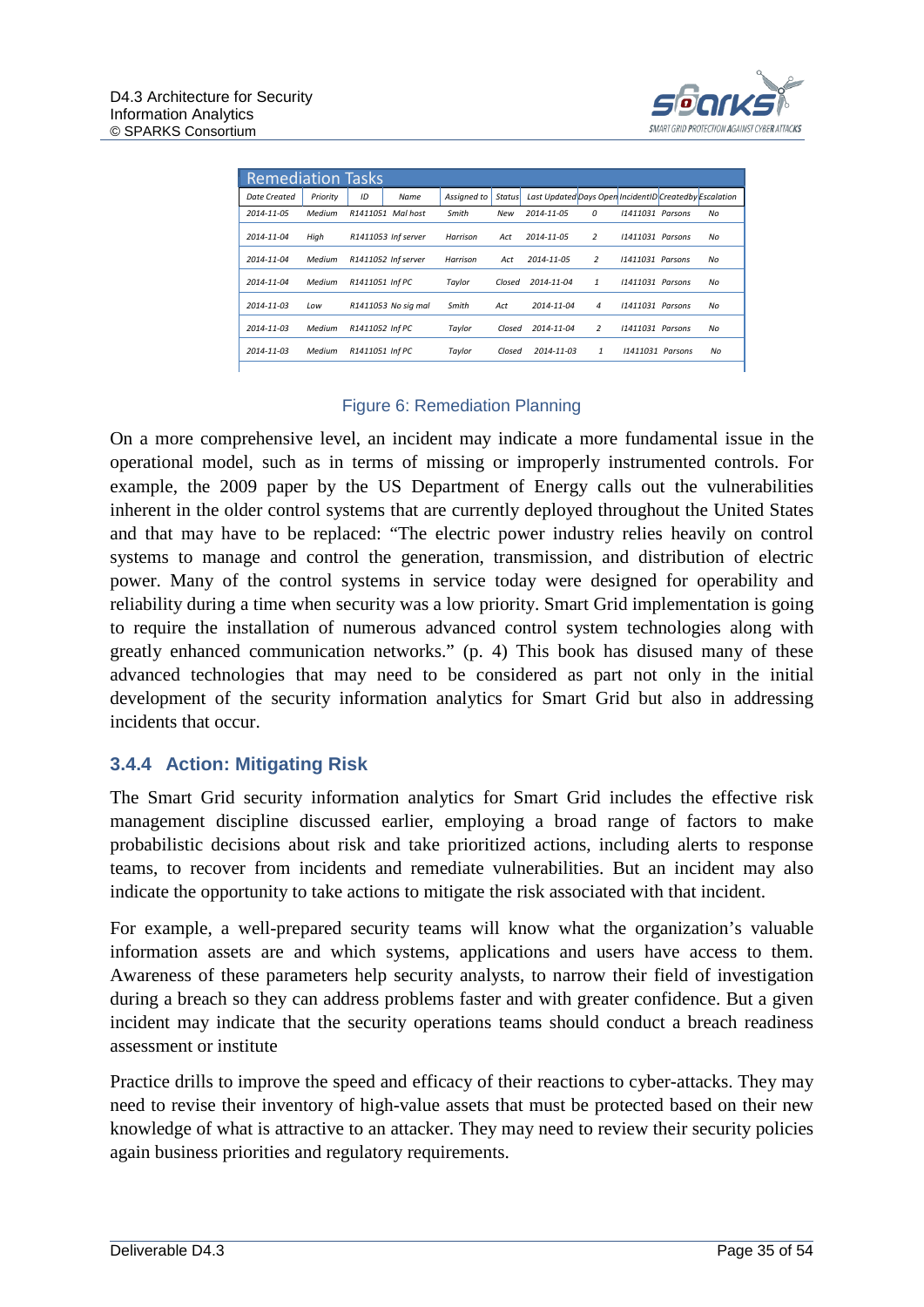

The diagram below, expanding on a similar diagram in the Popovik paper (2013), provides an example of a process for mitigating risk in response to incidents such as detected intrusions.



Figure 7: Risk Mitigation

<span id="page-35-0"></span>Such a process can take advantage of operational incidents, regardless of whether they result from a security incident, equipment failure, natural disaster or any other cause, to enable organizations to take new actions to progressively improve their processes, optimize staffing and skills, modify their technology platforms, change their supplier relationships or take any other of the multiple of actions that could help them better address the risk of such an incident.

These improvements can be assisted by the technology advancements in big data and security analytics systems that deliver "imagine if" capabilities. The bounds of what's imaginable are now being explored by operations professionals and business leaders together. For organizations concerned about an effective operational model, these "imagine if" scenarios often focus on injecting better intelligence and context into both operational and security practices. For example, if we apply new analytic approaches to historical data, what could we learn? What do the cyber-attacks we've encountered tell us about our business and operational risks? If we add new log sources or external intelligence feeds to our data warehouse, what patterns could we look for that we couldn't even imagine seeing before? What types of intelligence might help us hunt down threats or respond to operational incidents more quickly, including through automated capabilities that do not require human intervention?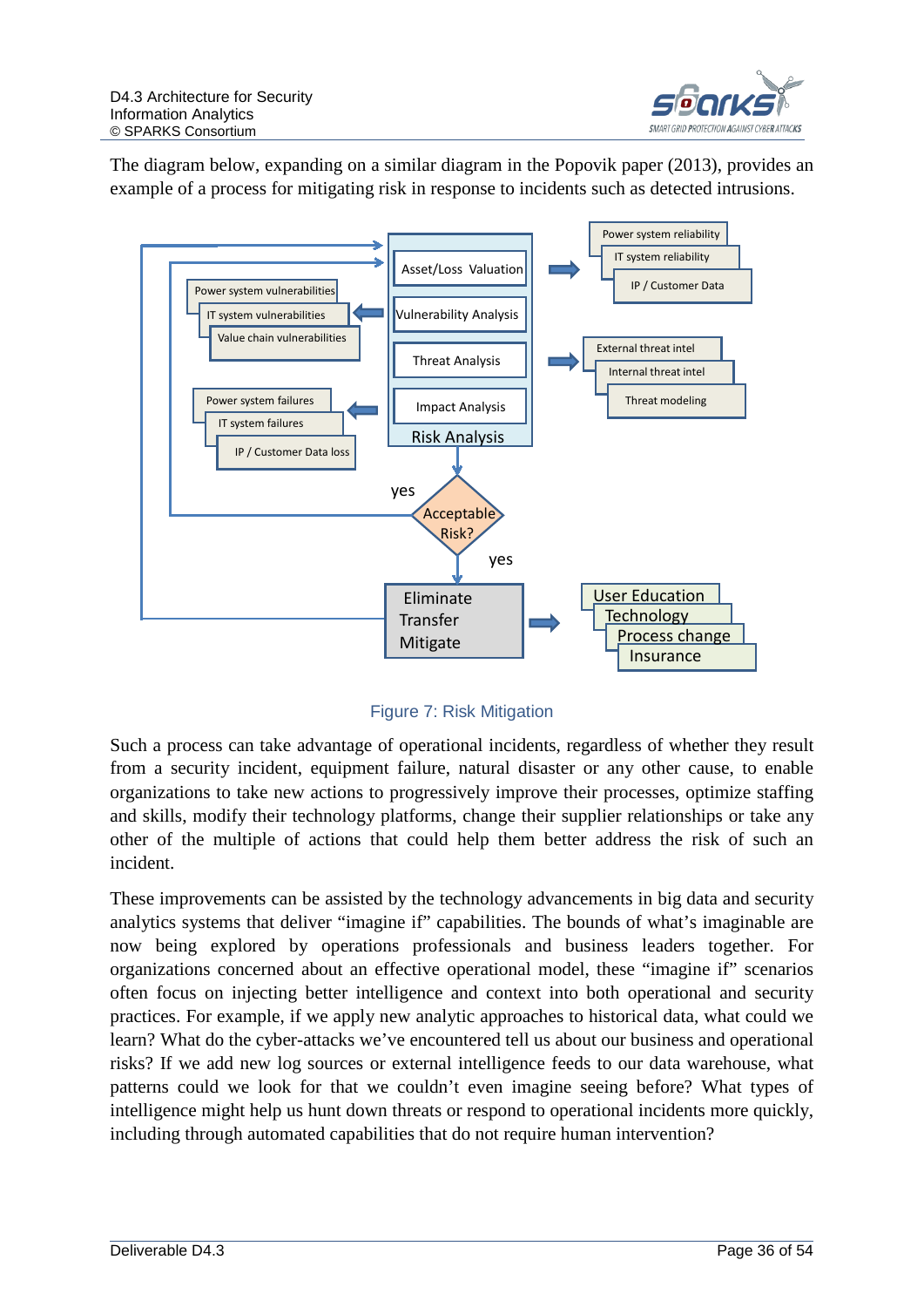

An effective security information analytics for Smart Grid for Smart Grid should ensure that this connection between incident response and the risk management process is established and effective.

### <span id="page-36-0"></span>**3.5 The Human Factor as an Asset**

#### <span id="page-36-1"></span>**3.5.1 Engaging the Employee Community**

The complex interplay among people, process and technology in security operations makes it challenging to adjust any one element without also adjusting the others. Harmonizing tools, skills and methodology in operations is essential to providing defence-in-depth and to protecting the organization's critical information assets by enabling the employee community to be more effective. Additionally, perfecting the people-process-technology triad can unlock operational efficiencies by automating routine tasks and streamlining workflows.

If this harmonization is achieved, the result is that operations administrators, security analysts and other staff will spend far less time tracking down information for an investigation or researching the status of an incident. Instead, they can focus their time on enriching intelligence sources, uncovering subtle irregularities in their IT environments that point to serious problems, or hunting down covert threats faster.

Process integration is an important aspect of improving the impact and contributions of the employee community. It eliminates many routine steps, such as copying-and-pasting incident information, that go along with manually joining disparate security operations workflows. Integration also reduces opportunities for error, because activities for complex processes such as incident response can be programmed to follow a deterministic sequence of actions based on best practices. Finally, process integration can facilitate cooperation among different parts of the business—among audit, information security and compliance, for example—and help organizations create a unified view of conditions and risks throughout the organization.

This collaboration across the enterprise is essential in creating a culture of engagement that enables effective operations. Such a culture can have a dramatic impact on security as well, by making encouraging a personal commitment to security by every employee. While social engineering attacks continue to remain a significant threat, the awareness of individual responsibility for security can be a powerful force in helping each employee recognize and avoid responding to such phishing, pharming and vishing attacks.

#### <span id="page-36-2"></span>**3.5.2 Engaging the User Community**

The importance of engaging the user community is a significant focus in the 2010 "Smarter Energy and Utilities" paper by IBM. It calls out the importance of educating the consumer, for example, pointing to the Mobile Experience Center created by Oncor: "The Center is essentially a "smart home" on wheels that travels throughout the state, allowing customers to experience first-hand how they are now able to make more informed choices about their energy consumption and expenditures than ever before." (p. 4)

Approaches to engaging the user community have been explored in detail in "A 15-Minute Guide to Smart Grid Correspondence with Utility Customers". (EMC, 2010) The paper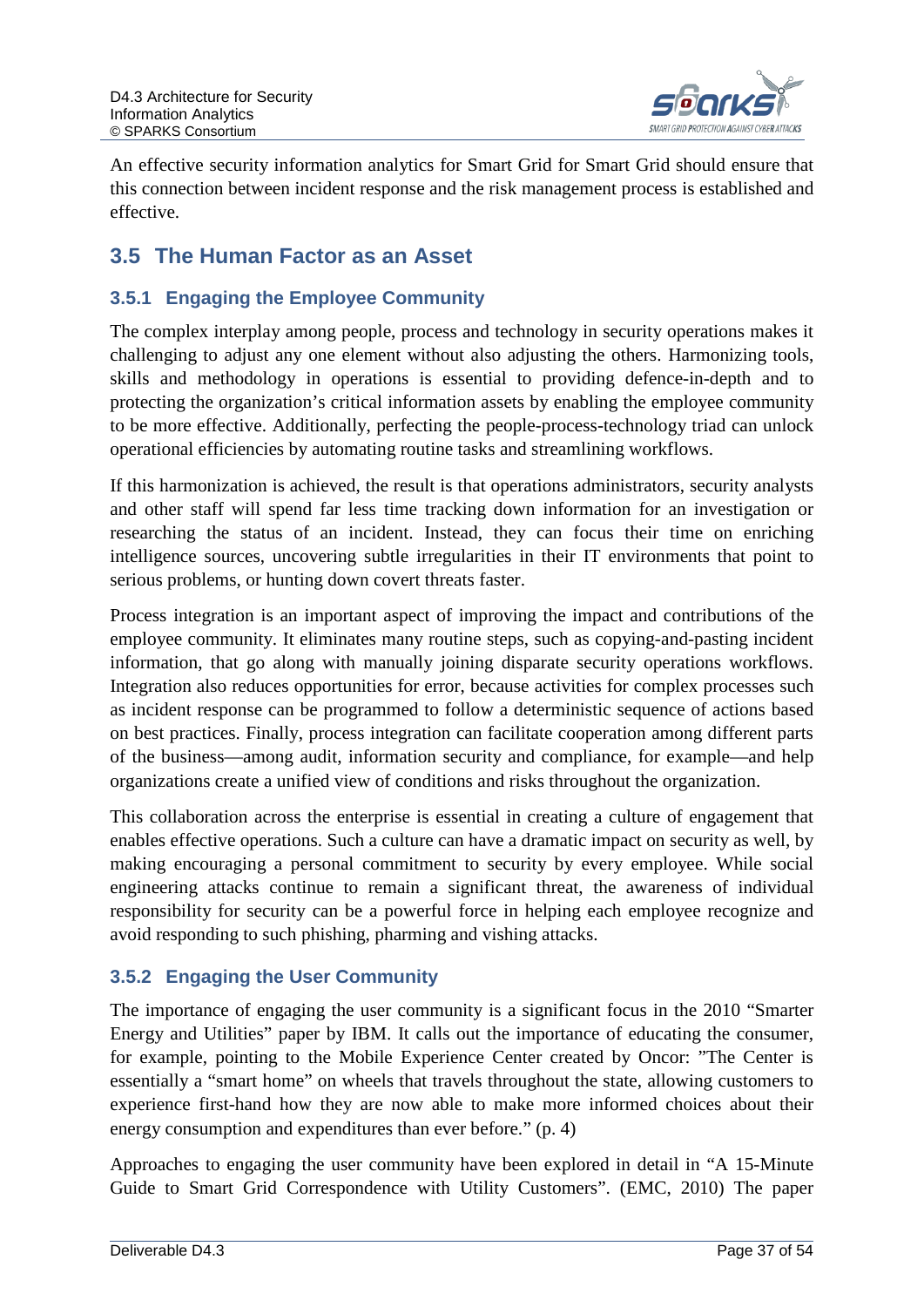

recommends an integrated communications strategy that includes the following five components in order to engage the customer in a positive attitude toward Smart Grid:

- **Integrated content**. Regardless of the content, information shared with the customer must accurately and consistently represent product and service capabilities. Managing the content centrally helps to ensure that this is true of all contact with the customer.
- **Effective design tools.** Communications should be personalized with specific customer information and content, but should also follow business rules governing design variables, customization parameters and the use of customer data.
- **Multichannel content generation**. Composition and formatting capabilities must support a broad set of electronic and print formats, while meeting scalable production demands.
- **Content archiving**. Legal and regulatory constraints demand the archiving of every piece of utility correspondence. A comprehensive achieve also supports an effective customer relationship.
- **Enterprise integration**. Utilities must be able to integrate document personalization and generation services into existing enterprise applications.

Engaging the user community has significant benefits in terms of their confidence in the value and effectiveness of Smart Grid. As with the employee community, it also has significant benefits in terms of their confidence and participation in Smart Grid security, as essential for the user as it is for the utility.

#### <span id="page-37-0"></span>**3.5.3 Security Shared is Security Strengthened**

This chapter has touched a number of times on the importance of collaboration as part of the Smart Grid operational model. For example, if security analytics platforms integrate threat intelligence from outside sources, organizations can see the threat landscape as a panorama, not just from the narrow aperture of their own internal IT environments. Enhanced visibility will lead to enhanced security capabilities, vastly expanding options for how security operations centres (SOCs) act and respond to prospective threats.

Most utilities have seen an increase in cooperative efforts between engineering, owners of the operational technology; and IT, owners of information and communications technology. Utilities have not yet crafted a formal organizational structure to handle ownership of OT and IT. At this point, "convergence" is taking place for select sets of data (e.g., meter signals fed to outage management). Convergence is also occurring from a data security perspective to ensure CIP compliance and adherence to applicable privacy laws. To a lesser extent, utilities are also seeing convergence when it comes to grid asset management. In other cases, data convergence between OT and IT is still future oriented, unfolding, and less transparent, especially for transmission (e.g., synchro-phasor sensor/apps, renewables), engineering/system performance, and marketing.

The "Smarter Energy and Utilities" paper calls out the importance of extending this "collaboration mindset" (IBM, 2010, p. 3) to collaboration across the industry. A number of collaborative forums already exist that are facilitating this collaboration, such as the European Atomic Forum (FORATOM), the Electric Power Research institute (EPRI), the Global Intelligent Utility Network Coalition, and the Global Smart Grid Federation. Participation in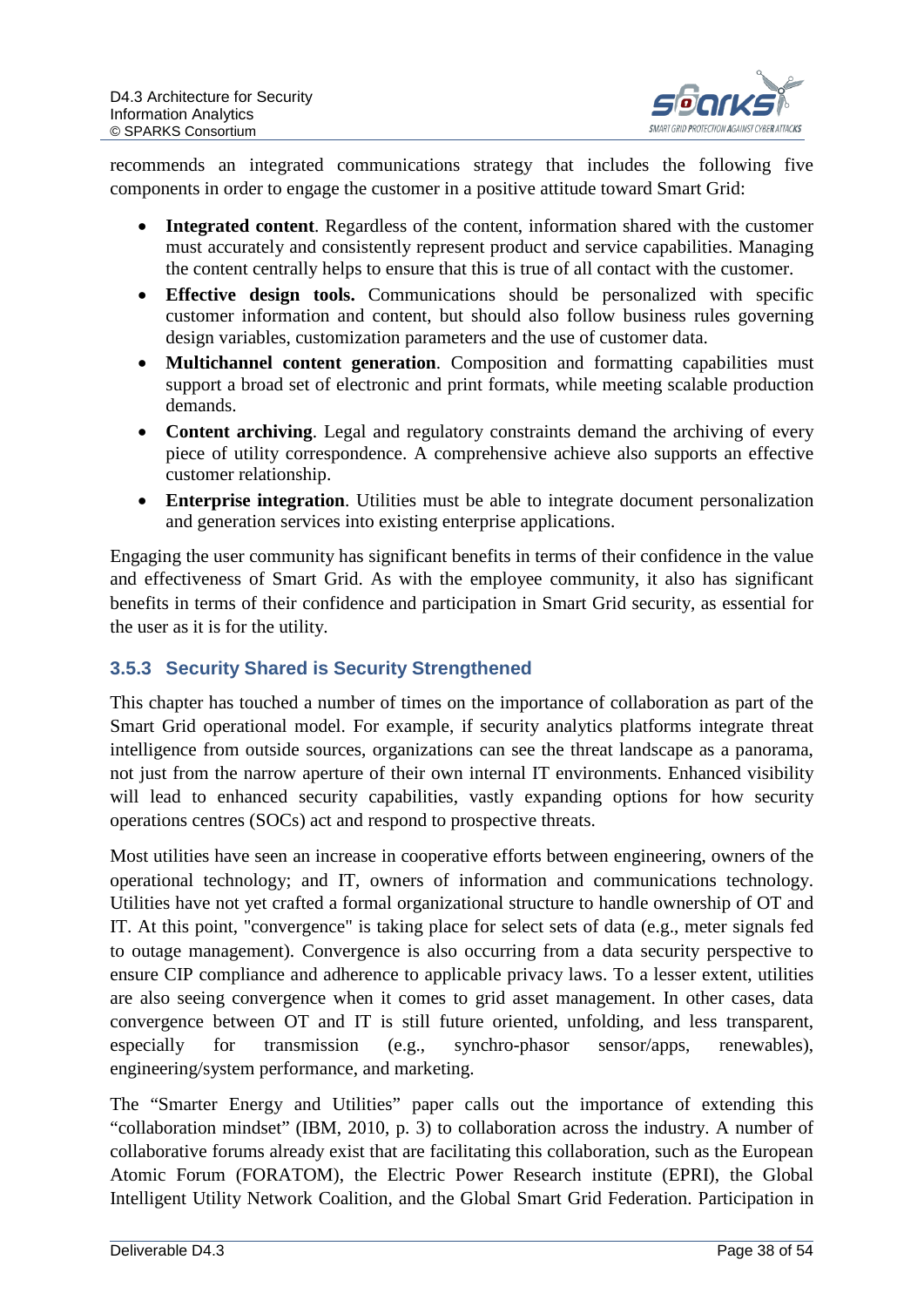

forums such as these is part of an effective Smart Grid operational model, as should participation in academic and industry research and collaborative engagement with both existing and new partners in risk management, operational effectiveness and cyber security.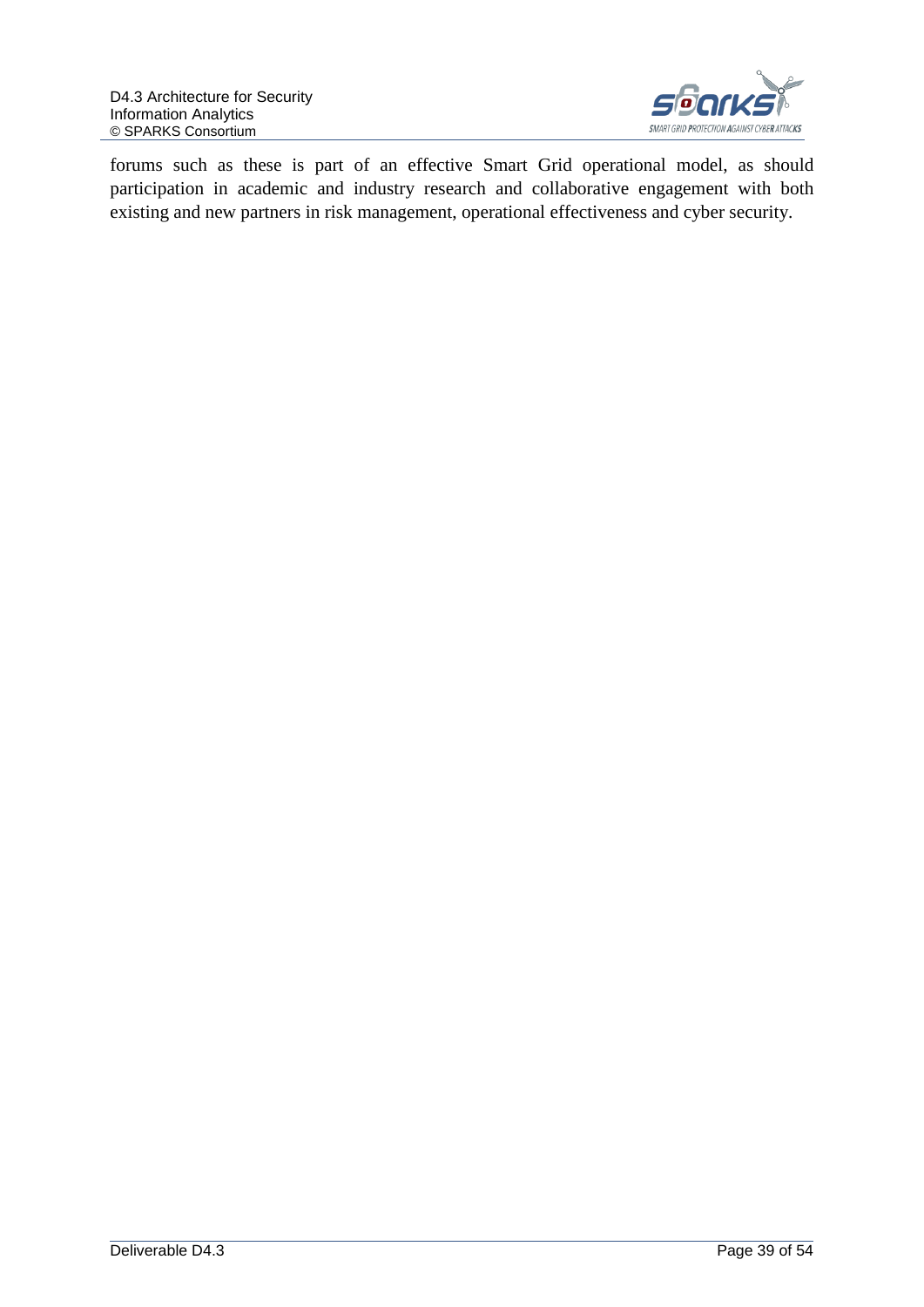

# <span id="page-39-0"></span>**4 The SPARKS Security Information Analytics Architecture**

The SPARKS's Security Information Analytics mini-project is designed as an external component, which will be connected to the SCADA Open Platform Communication (OPC) [\[1\]](#page-51-1) server and the other sources of information available in the system (for example network logs, system access log. or the others Sparks' mini-projects,..).

SCADA networks have a star topology with an OPC Server as the central node. The OPC Server for SCADA provides connectivity to compliant devices such as any PLCs, RTUs, DCSs and other devices. Commonly, the OPC Server has features such as Advanced Polling Engine that polls all devices and excludes the disconnected devices from the polling cycle. These kinds of features are designed to increase the resilience of the system. For example, once the disconnected device comes back online it gets re-added to the polling cycle in order to prevent any delays when multiple devices are connected via a common communications channel.

The purpose of OPC is to define a common interface that is written once and then reused by multiple components such as business applications, [SCADA](http://en.wikipedia.org/wiki/SCADA) severs, [Human Machine](http://en.wikipedia.org/wiki/Human-Machine_Interface)  [In](http://en.wikipedia.org/wiki/Human-Machine_Interface)terface (HMI), or custom software packages.

As shown in [Figure 8](#page-40-2) the mini-project receives data from the OPC server and uses a webbased graphical user interface to present alerts and anomalies to operators.

An additional set of APIs will be provided so that the Security Information Analytics (SIA) server can be easily interrogated from external security software or other enterprise application software.

The SIA system is passive, in that it only detects errant behaviour in the broader system, but has no reactive capability. For this reason integrating SIA systems with reactive systems such as the SPARKS' Resilient Control System is a valuable enhancement opportunity.

The mini-project uses the data provided from the Nimbus microgrid test-bed, which contains and monitors many different devices. The Security Data Analytics development is carried out with that device diversity in mind, making the system more generic and enabling the testing of different algorithms for each subsystem connected to the microgrid.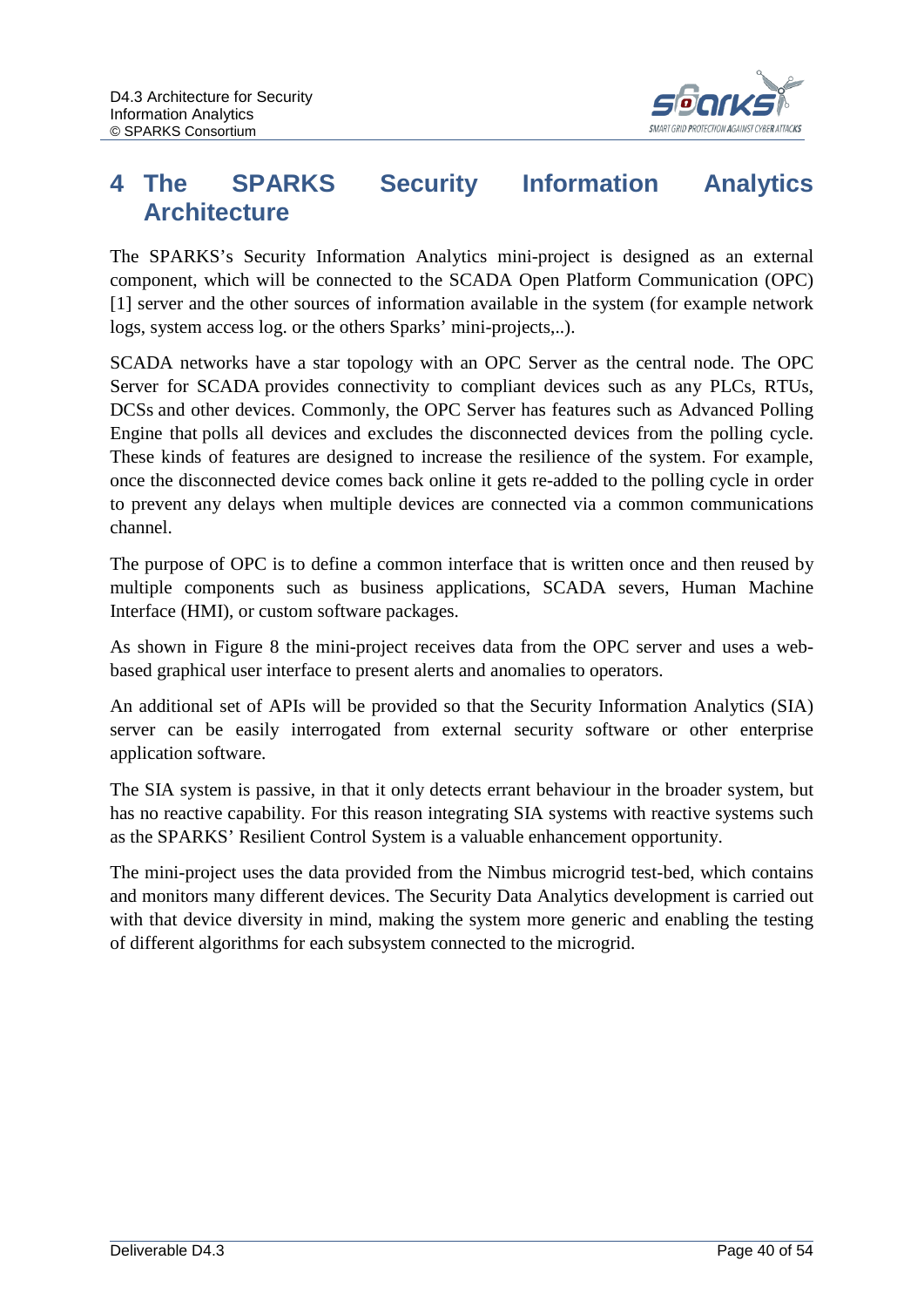



Figure 8: SPARKS' Security Information Analytics high-level architecture

#### <span id="page-40-2"></span><span id="page-40-0"></span>**4.1 High level approach to Nimbus**

The following section describes the NIMBUS micro grid dataflow, and introduces the Security Data Analytics architecture, internal structure and finally the GUI.

#### <span id="page-40-1"></span>**4.1.1 Nimbus Microgrid Dataflow for Security Analytics**

The NIMBUS microgrid integrates an electrical microgrid and a thermal system. The test-bed is managed using a hierarchical control strategy, with local controllers of subsystems feeding up to power system coordination and energy optimization systems. This structure incorporates all of the major components in microgrids, such as renewable generation, storage and different kind of interfaces. Such a small-scale power plant requires a hierarchical control strategy to assure the optimal operation of all of the sub-systems. It involves a multidisciplinary approach which includes information and communication technologies (ICT), power systems, power electronics, controls and optimization, and diagnostics. [Figure 9](#page-41-0) shows an overview of the energy test-bed.

The electrical microgrid incorporates:

- A 10kW wind turbine,
- A 35kWh (85kW peak) Li-Ion battery,
- A 50kW electrical/82kW thermal combined heat and power unit (CHP),
- A feeder management relay to manage the point of coupling between the microgrid and the national grid, and
- A set of local loads.

An extensive network of meter and sensors has been deployed to facilitate the measurement and data collection necessary for control of the electrical and thermal systems. These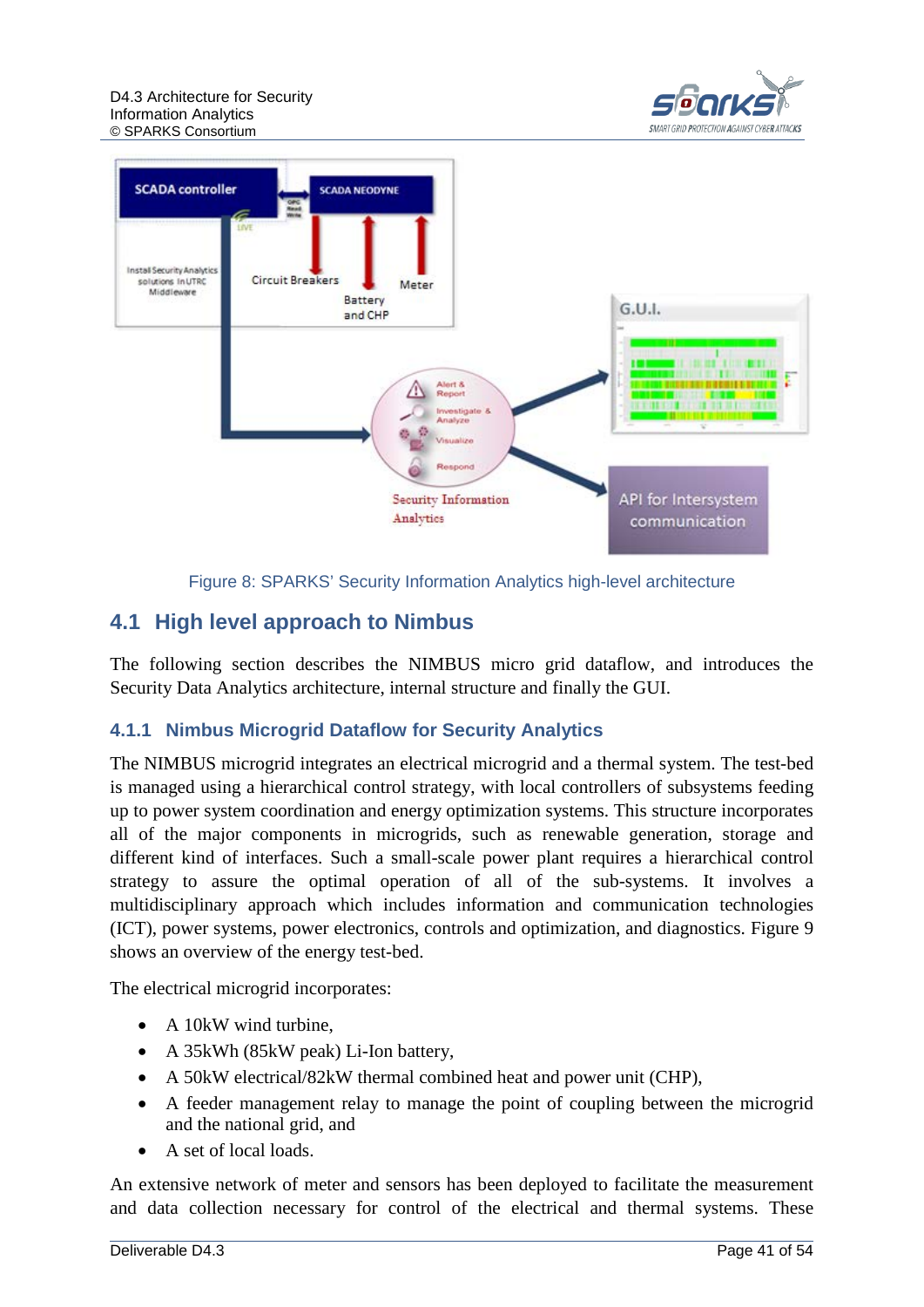

measurements together with relevant information about gas and electricity power consumption measurements and prices, as well as thermal/electrical loads and weather and wind forecasts, are continuously available from the system. The dataflow cascades in a hierarchical manner as described below:

#### **Data Measurement:**

The system data is collected by a wide range of meters and sensors. The meter measurements make up the bulk of the collected data, accounting for 232 variables.

- 1) The primary points of data collection are the eight 3-phase electrical meters (labelled EM-01 through EM-07 and EM-10 in [Figure 9\)](#page-41-0). Each of these meters continuously measure 29 variables:
	- a) Three phase-neutral voltages,
	- b) Three phase-phase voltages,
	- c) Four line currents (three phases and neutral),
	- d) Active power, reactive power and apparent power per phase,
	- e) Total active power, reactive power and apparent power,
	- f) Power factor,
	- g) Frequency,
	- h) Active energy (positive and negative), reactive energy (positive and negative) and apparent energy



<span id="page-41-0"></span>Figure 9: Nimbus SCADA Overview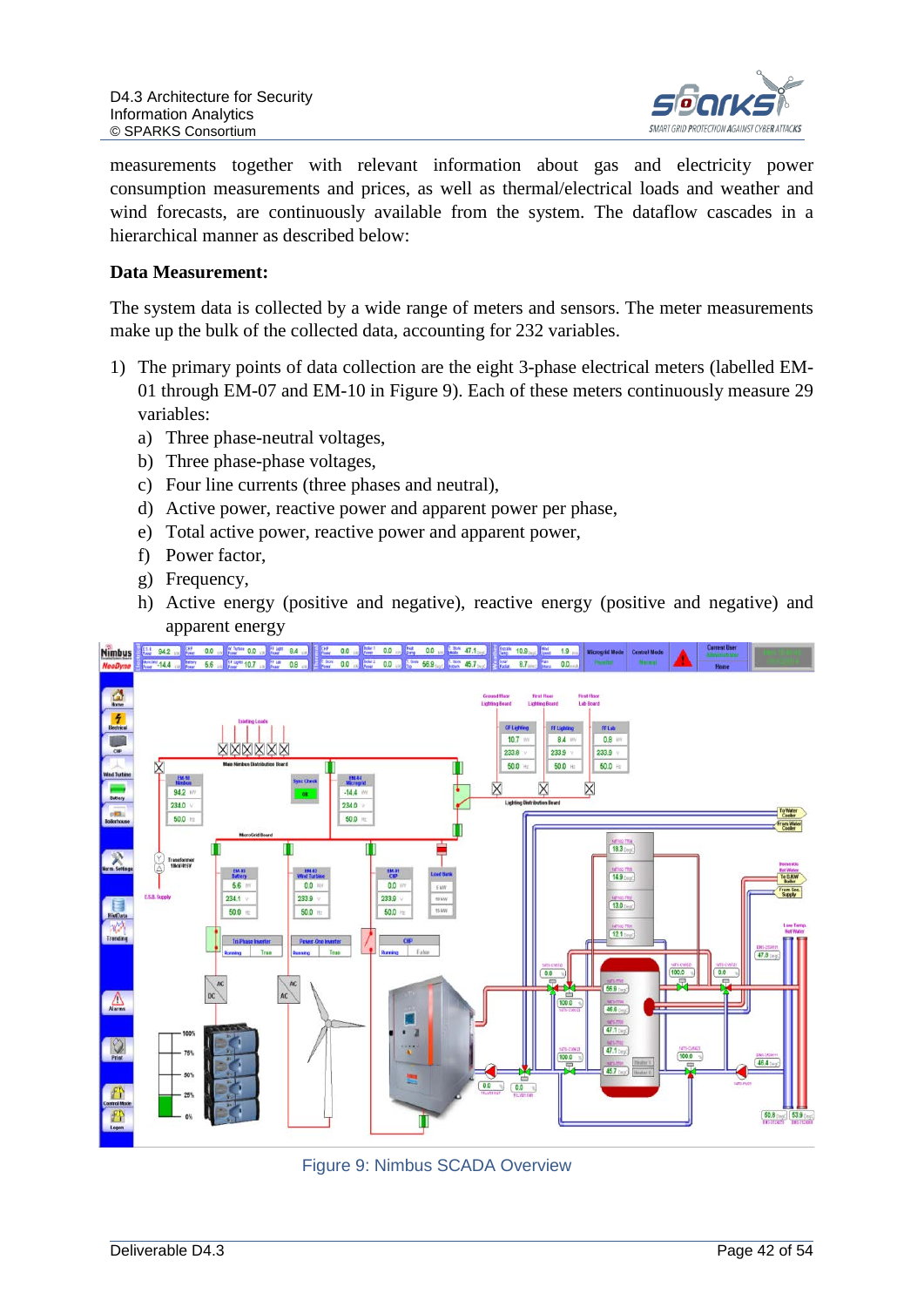

Apart from the meters which measure the general health of the system, each component records the values pertinent to its operation:

- 2) The battery and its AC-DC inverter record the system AC and DC voltages, currents, AC active, reactive and apparent powers, AC power factor, AC frequency, DC power, internal battery voltage and current, the battery state-of-charge, state-of-health, the inverter efficiency, and the current active and reactive power set points. They also communicate the recommended and maximum charge and discharge voltages, currents and powers for on-the-fly comparisons.
- 3) The CHP and the synchronous generator that connects it to the main grid together record active and reactive powers and the power factor of the generator, the phase angles, voltages, frequencies of the mains and generator, the phase-phase and phase-neutral voltages of the generator, along with the electrical and thermal power, and the volume of gas consumed and the power, thermal and total efficiency, power set point (active and reactive) and planned power. Apart from these electrical measurements, it also records a host of thermal and mechanical measurements, including water temperatures at flow and return, temperatures before and after mixture cooling, mixture temperature, cooling water temperature (before and after mixture cooling), exhaust temperature, engine cool water temperature and pressure, air intake temperature, temperatures before and after catalyst, oil and charge pressure, flow regulation, circulating water temperature change, exhaust counter pressures, emergency and mixture cooler regulation, the external and casing temperature, and the engine RPM.
- 4) The wind turbine is connected to the grid through three synchronised single-phase inverters, each of which records the grid and input voltage, current, power, the grid frequency, and energy for the day as well as total, and the inverter and booster temperatures.
- 5) The two thermal tanks (water and phase-change material) record the material temperatures at different levels in the tanks.
- 6) The battery, CHP, wind turbine inverters, and the thermal storage also contain internal checks, which generate alarms and warnings. These alarms and warnings are also communicated to the system.

#### **Data Collection:**

The data variables collected above are communicated by the meters and system components to the Siemens S3700 PLC. The PLC also logs other data from the system, such as the position indicators of all the control valves, and the breaker statuses. Since the PLC also acts as the conduit for the commands sent to the system, such as changes to the system mode (normal or experimental), and the power, valve and pump set points, close/open commands to the breakers, load bank manual set points, and manual overrides for control valves, heating elements, all the pumps, and the mains-or-microgrid changeover commands. In total, 1252 variables are logged every second.

#### **Data Display and Logging:**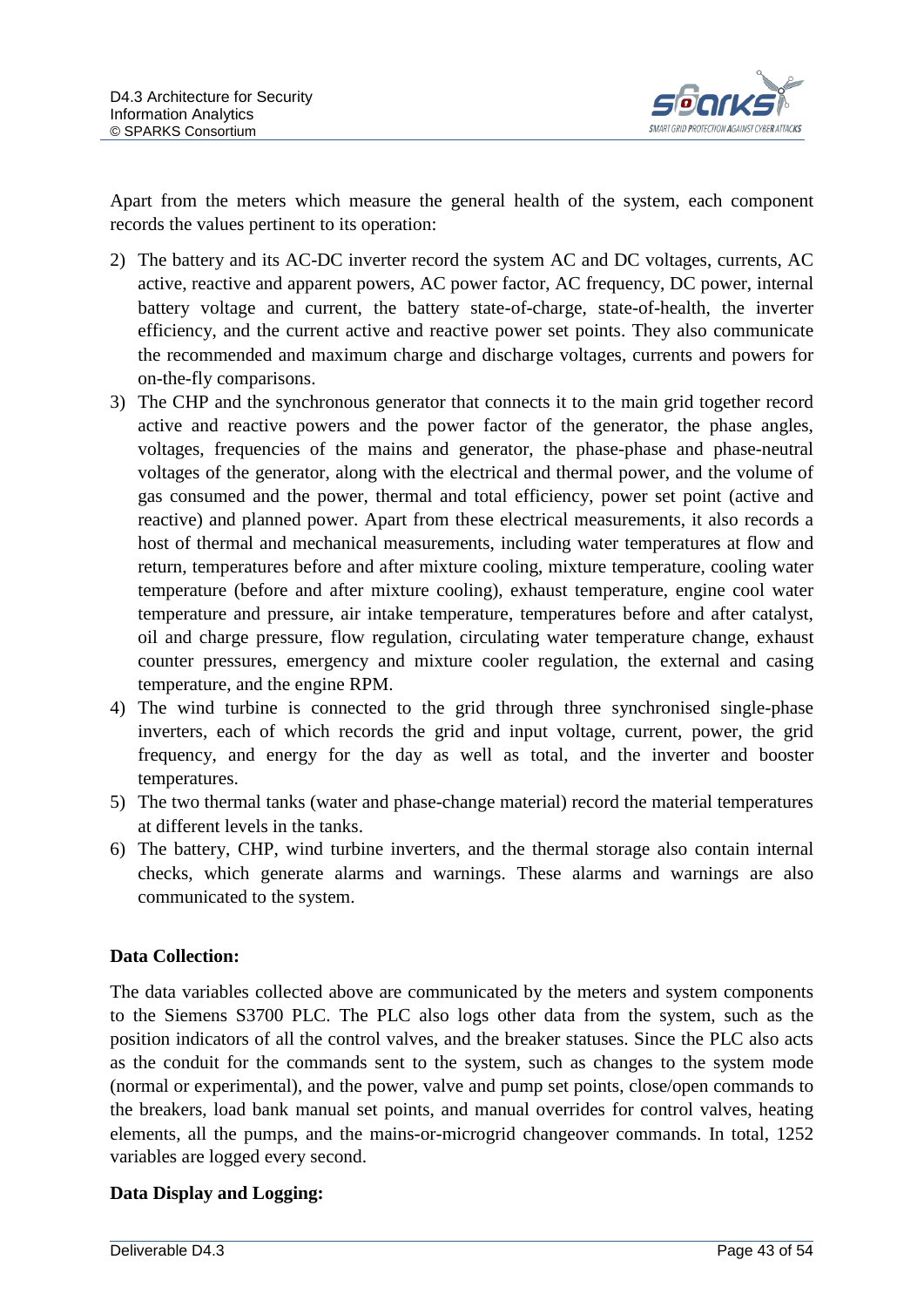

The PLC communicates the data to the SCADA PC, which runs the human-machine-interface tool shown in [Figure 9.](#page-41-0) This tool displays the important monitoring variables on the home screen, while the rest of the variables are grouped according to their source and displayed in one of the 23 sub-displays. The HMI also serves to display and acknowledge system alarms and warnings.

Data extraction into a data base is done via the HMI's historical data tool. The sampling time of the data can be chosen at the time of retrieval.

#### **UTRC Middleware:**

The UTRC middleware is hosted on a PC on the same network as the SCADA PC. The middleware PC uses OPC to periodically request the current variable values from the SCADA interface, which it parses and stores in another database on its hard drive. The middleware also acts as the interface for any client (e.g., Matlab) to access the data using Simple Object Access Protocol (SOAP).

#### <span id="page-43-0"></span>**4.1.2 Hardware and software specification**

The prototype of the mini-project has been developed using RStudio Server [\[2\]](#page-51-2) Version 0.98.1091 running on an Ubuntu Linux 14.04.2 LTS virtual machine.

The virtual machine runs inside a VMware ESXi server 5.5 [\[3\]](#page-51-3) on an Intel physical rack server model S2600GZ with 24 physical Intel Xeon E5-2697 v2 processors running at a clock speed of 2.7 GHz CPUs, equipped with 250 GB of RAM and 10 TBs of storage. The virtual machine has allocated 32 Virtual CPUs (8 Xeon processors with 4 cores each), 142 GBs of RAM and 2.7 TBs of disk.

This development system has far more computing resources than strictly necessary for an operational system. This was done to de-risk the algorithm test and debug cycle. In a real operational environment it would be possible to tailor the hardware requirements giving due consideration to the detection type required and the amount of data generated by the target SCADA network.

The core components of the prototype are developed using the R programming language [\[10\]](#page-51-4), which is an interpreted language widely used by data analytics groups in academia and industry. The R interpreter can run in both Windows and Linux.

The R standard library implements a wide variety of statistical and [graphical](http://en.wikipedia.org/wiki/Graphical) techniques, including [linear](http://en.wikipedia.org/wiki/Linear) and [nonlinear](http://en.wikipedia.org/wiki/Nonlinear) models, classical statistical tests, [time-series analysis,](http://en.wikipedia.org/wiki/Time-series_analysis) classification, clustering, etc… The language is easily extensible through functions and libraries. Many of R's standard functions are written in R itself, which makes it easy for users to follow the algorithmic choices made. The extensive use of R's library allows for fast prototyping and easy data exploration.

*RStudio* [\[2\]](#page-51-2) is an integrated development environment (IDE) for R. It includes a console, syntax-highlighting editor that supports direct code execution, as well as tools for plotting, history, debugging and workspace management. The server version of RStudio provides a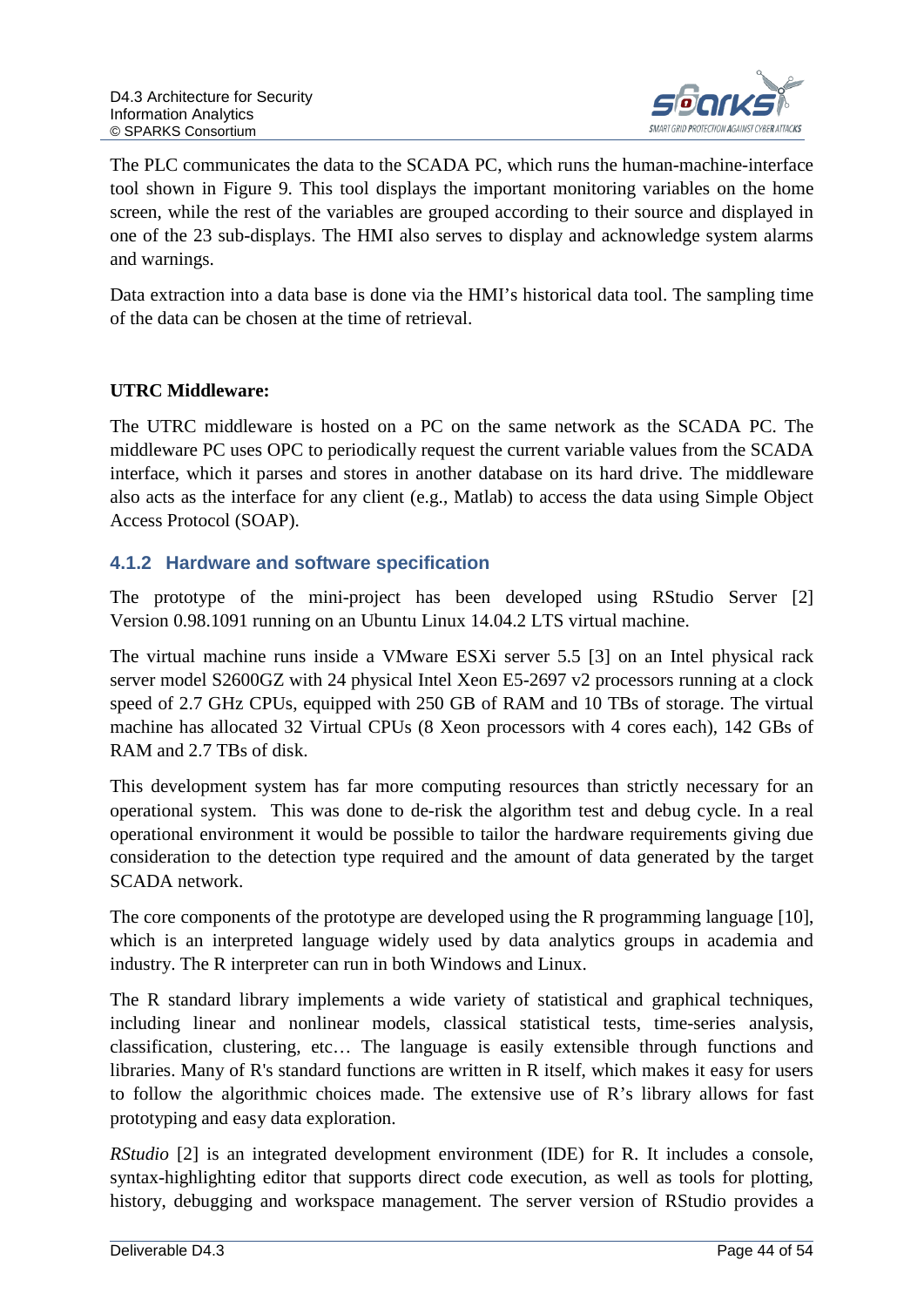

web browser interface to an RStudio instance without the need for any software to be installed on the developer's machine. This provides a consistent development environment for the team to work on while simplifying integration.

The Shinyapp package is an R framework designed to facilitate the construction of R based web applications. The graphical user interface for the SIA for Smart Grids package was developed using this framework.

#### <span id="page-44-0"></span>**4.1.3 Connection with SCADA system**

To receive the data from the SCADA network the Security Information Analytics machine uses the Secure Shell (SSH) File Transfer Protocol (SFTP) [\[6\]](#page-51-5) server that is configured to accept files into a configurable system directory. Currently the system processes data in the form of Comma Separated Value (CSV) files [\[7\]](#page-51-6), but it also supports Excel, SPSS, SAS, Stata and SYSTAT files.

The Cron task scheduler software—the Linux equivalent of Microsoft's Windows Task Scheduler—is used to launch the script that processes the received data. The scheduled time for these jobs depends on the chosen polling rate and the time of data extraction from the SCADA server. The polling rate depends heavily upon the type and quality of detection that is required.

#### <span id="page-44-1"></span>**4.1.4 Intersystem API communication**

During the first year of the SPARKS project, the potential for integrating multiple miniprojects was identified. This approach could address different threats and cover more complex scenarios like simultaneous multi-facetted attacks. In essence, the system would have a modular structure that can communicate and create a more complete picture of what is happening in the monitored system. Each mini-project should expose some interface to allow for communication with the other systems.

Currently that integration is in the definition state; however the use of Representational State Transfer (REST) API [\[8\]](#page-51-7) has emerged as the most popular approach for this kind of communication. REST is a software architecture for creating scalable web services and is simpler than SOAP or WSDL-based web services.

RESTful systems typically communicate over the Hypertext Transfer Protocol using HTTP verbs such as GET, POST, PUT, DELETE, etc., which are commonly used by web browsers.

#### <span id="page-44-2"></span>**4.2 Security Information Analytics internal structure**

The mini-project is composed of two separate modules that take care of different aspects of the SIA detection process: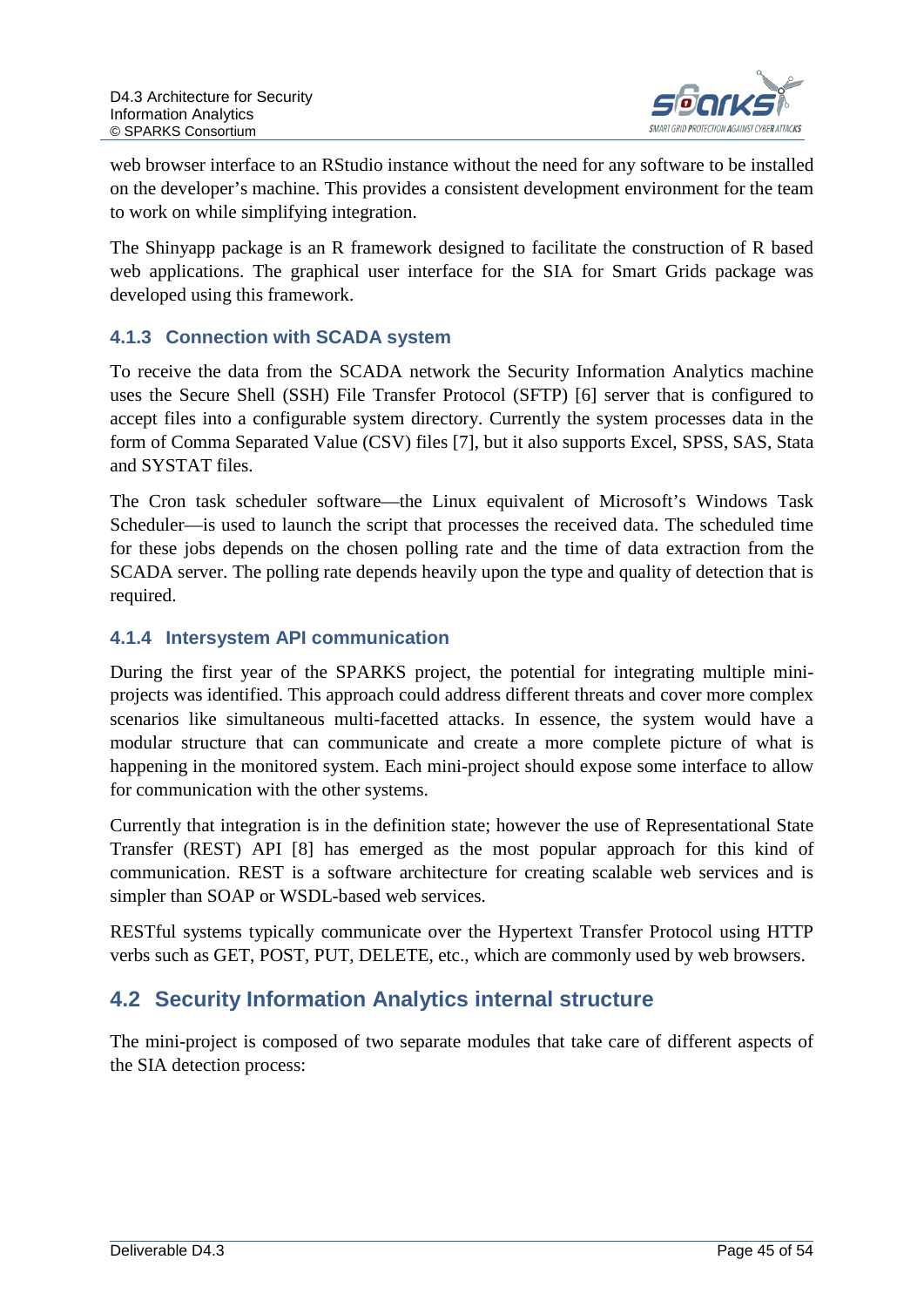



Figure 10: Security Information Analytics internal architecture

- **Static Rules Validator**: Takes into account the static behaviour of the SCADA systems and the validation of the physical rules present in an industrial process.
- **Auto-Detector**: Uses dynamic algorithms to find complex relationships between variables, discovering underlying patterns in the data to determine the state of the system, and normal and anomalous behaviours.

#### <span id="page-45-0"></span>**4.2.1 Static Rules Validator**

The *Static Rules Validator* was designed to be easily customizable, taking into account that SCADA systems present in critical infrastructures are significantly different depending on when they were designed and the aim of the system. The Static Rules Validator module is composed of three components:

• **Rules List:** A list of rules that the variables in the system must obey. Domain experts are able to customize this list to include any number of rules. The rule definition is done via a simple list of strings, each containing a single physical rule that the SIA system will check. In addition, if there is a priori expectation for the nominal value of variables it is possible to determine if these measured values exhibit outliers. An example of a physical rule is the *Phase A Apparent Power 1* (*J11*) which is calculated as *Phase-Neutral Voltage 1* (*E04*) multiplied by *Phase 1 Current* (*I01*) dived by 1000 is represented in formula form as:

$$
(E04 \times 101 / 1000) = 311
$$

• **Adapter:** This component receives the rules list and maps the formula variables to their respective entries in the dataset. For example, the *Phase A Apparent Power 1* rule will be transformed into:

(Value.11LVEM10E04 x Value.11LVEM10I01 / 1000) = Value.11LVEM10J11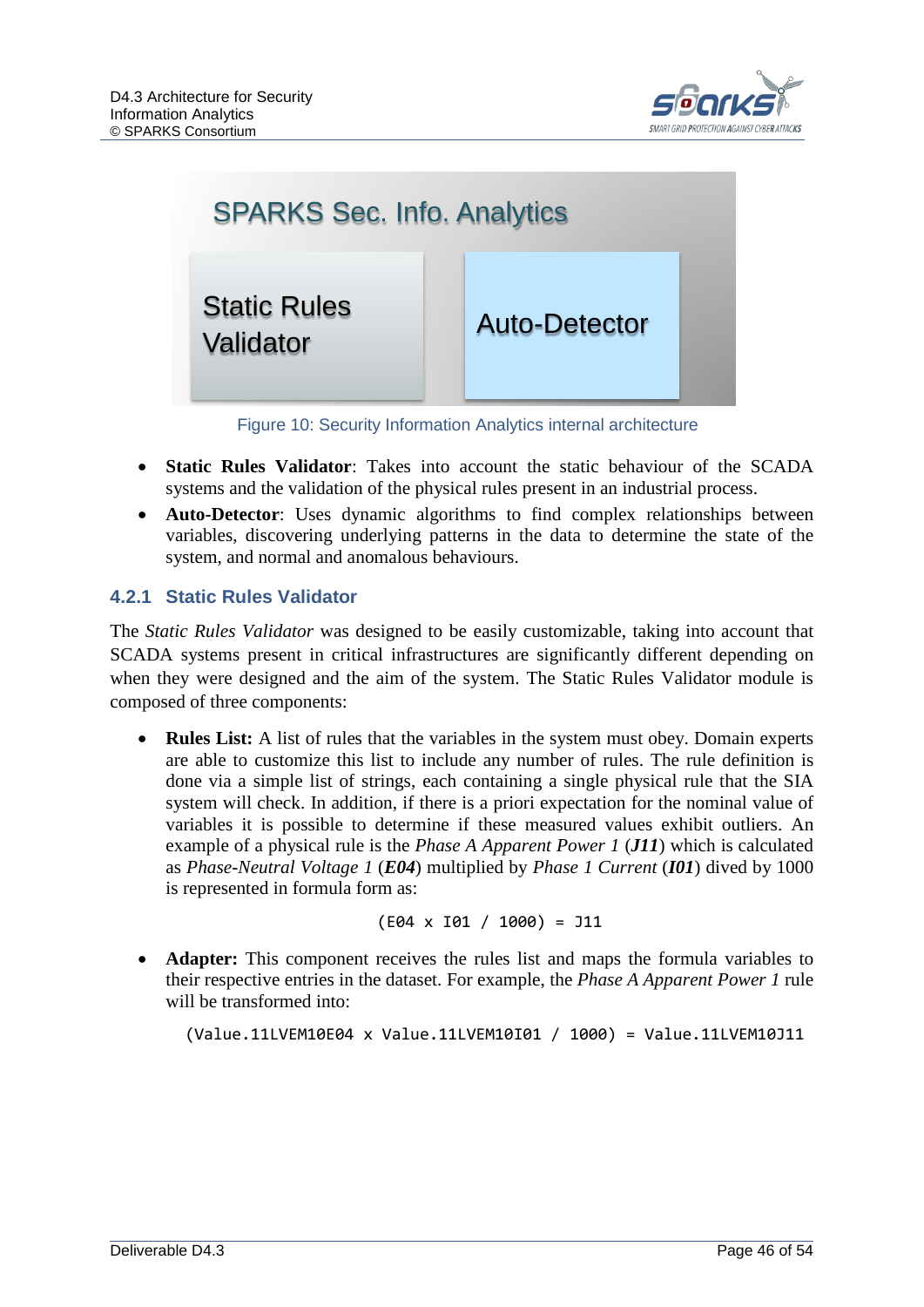

**Parser:** The parser applies the rules to the dataset, searching and reporting on any outliers or violations of the rules.



Figure 11: Static Rules Validator internal architecture

This approach of separating the language of the rules from the dataset implementation makes the system more portable. If the system is migrated to a new environment, the system can be adapted by simply editing the rules list and the adapter mapping.

#### <span id="page-46-0"></span>**4.2.2 Auto-Detector**

This module will use machine-learning techniques to evaluate the entire system state looking for correlations between variables and the system's internal state. This component implements



Figure 12: Auto-detector internal architecture

real-time detection capability so it needs to periodically pull data from the monitored system.

This module is composed of the following components:

- **Rules Extractor:** read data from last SCADA readings received and apply data reduction techniques, it also changes the data format to improve the process performance
- **Historical KB:** extract features form the current SCADA readings and check it against the system historical data;
- **Evaluator:** these modules implement tolerance and correlation checks to reduce False Positive and background detection noise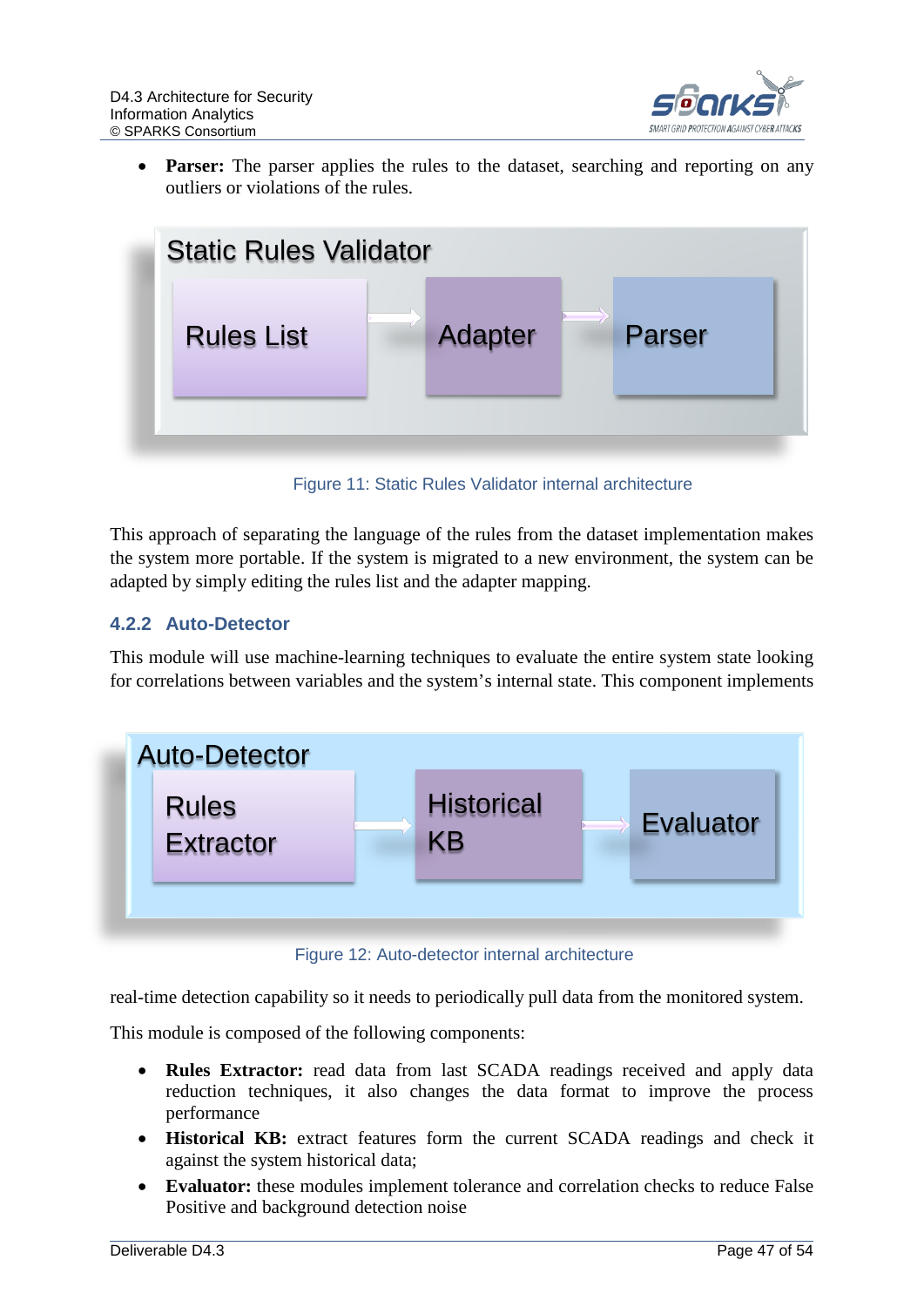

#### <span id="page-47-0"></span>**4.3 Security Data Analytics G.U.I.**

The SIA for Smart Grids can operate in online mode, processing the data as it is received in the system, updating the GUI with the new results, showing the "live" state of the system.



The system can also operate in offline mode, where the operator can feed in a previously captured dataset for analysis.

The SIA for Smart Grids GUI is divided into different sections; the first section provides a *System* view of the status of the system (Figure 13). Each row represents the status of each meter throughout the day (00:00–23:59), showing the total number of rules/equations that generate outliers.

Next the status of each meter is shown, providing more detail on the status of each meter. [Figure 14](#page-48-1) shows the status of the meter "EM01". The blue crosses represent the number of variables that generate outliers compared to their stated nominal value. In this case, one outlier was generated at approximately 00:00 and 21:00.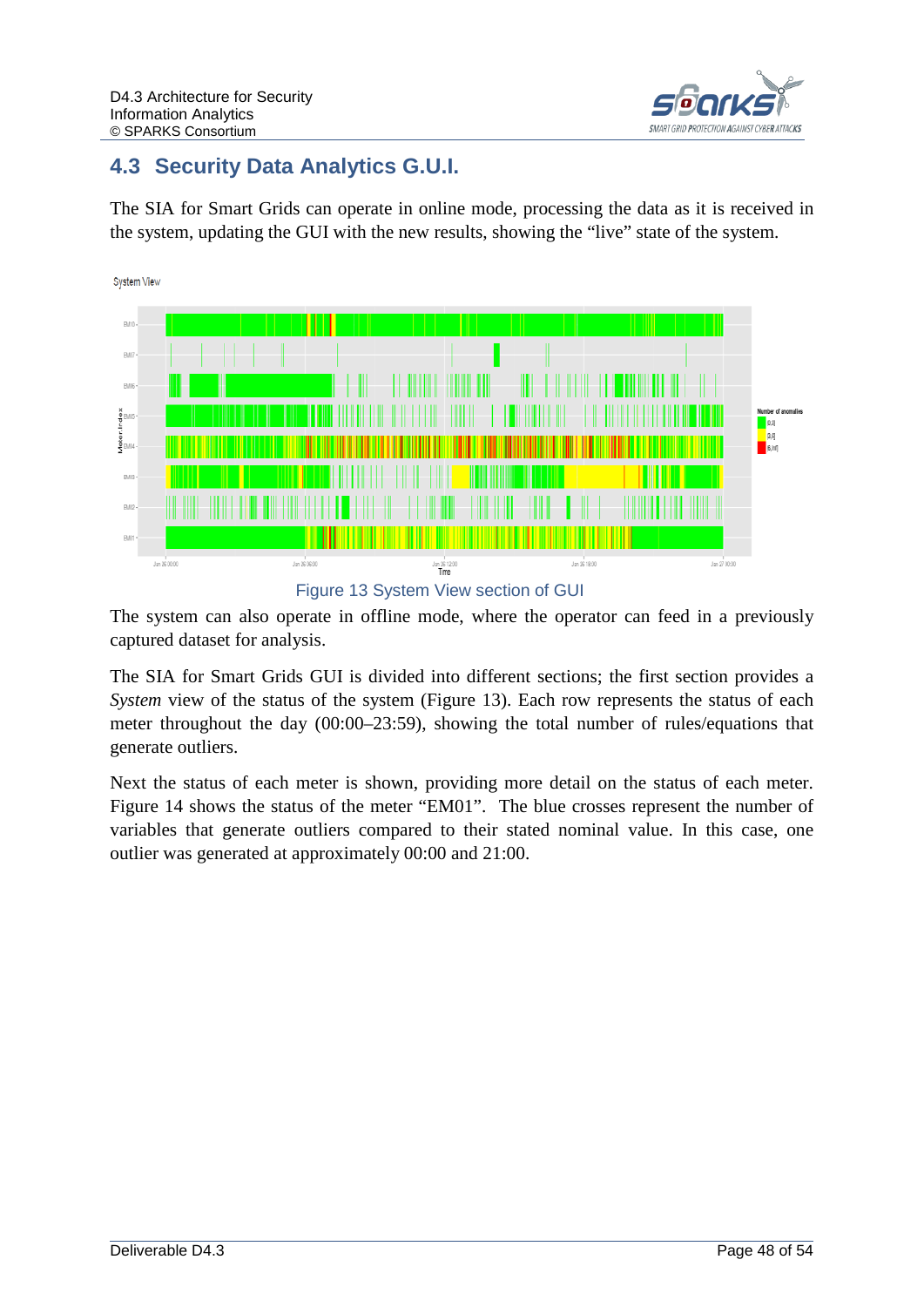



Figure 14: Visualization of the anomaly detection algorithm for meter EM011

#### <span id="page-48-1"></span><span id="page-48-0"></span>**4.4 Example of mass disconnection attack detection**

The purpose of this analysis is to detect anomalous behaviour in the grid in the form of multiple sensors dropping. For example, an attacker (authorized or otherwise) issues a command which when executed leads to a mass meter remote disconnect as reported in NESCOR FAILURE SCENARIO - AMI.1 [\[11\]](#page-51-8).

Initially, dead sensors are grouped together using a moving time-window. If the number of dead sensors in a group exceeds a predefined threshold the cluster is flagged as anomalous. When a sensor ceases to operate, a time counter is started. If another sensor drops within a pre-set time window (e.g., 3 minutes), it is considered to be in the same cluster as the first sensor. The timer is then reset to the time the second sensor died and the count begins again.

The process continues until the clustering time-window lapses with no more dropping sensors. The cluster is then decayed and no more sensors are added to it. Sensors in a decayed cluster are not considered for subsequent clustering. Sensors which come back online are removed from decayed or current clusters and are considered in the clustering process. If the size of the cluster exceeds the pre-set maximum threshold, it is considered anomalous and flagged to the operator immediately. In this case the operator may issue an override disconnection command to stop the attack.

Reporting is done via the web interface, by denoting anomalous clusters in red and benign clusters as green. An example of the interface is shown in [Figure 15.](#page-49-0)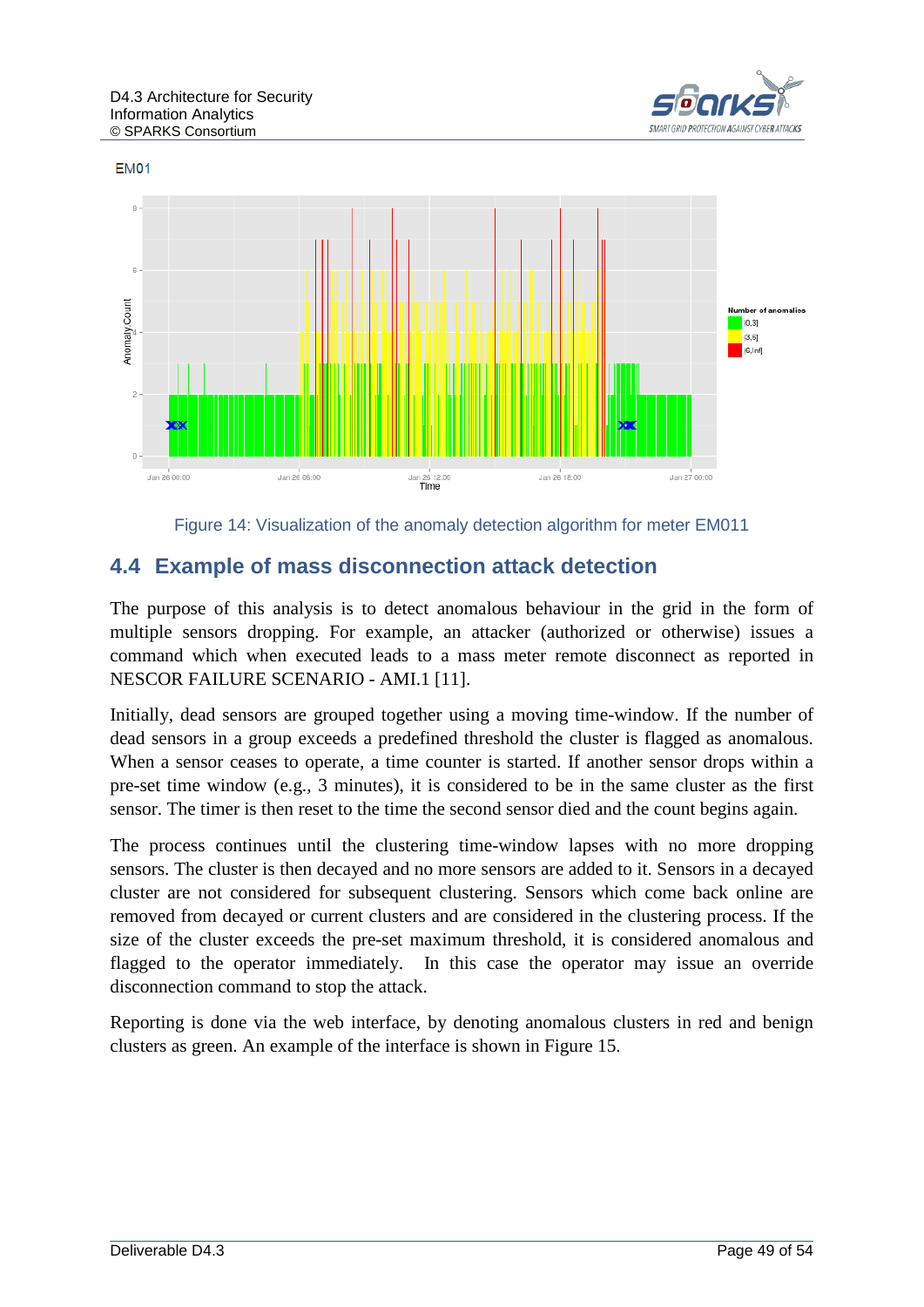



Figure 15: Dashboard output of the cluster detection system.

<span id="page-49-0"></span>Shown is the total number of dead sensors as a function (solid bars – *NA.Count* in [Figure 15\)](#page-49-0). Anomalous clusters are highlighted in red and benign clusters are shown in green. In the example above a clustering window of 3 minutes was used and an anomalous cluster is defined as any cluster with 3 or more dead sensors.

The clustering algorithm has detected four clusters; an anomalous one, and three benign ones. The anomalous cluster decays with all three of the sensors still down. The second cluster consists of only two sensors, and as such is benign. Note that the sensors associated with the first cluster have not come back online, but they are not included in the second cluster.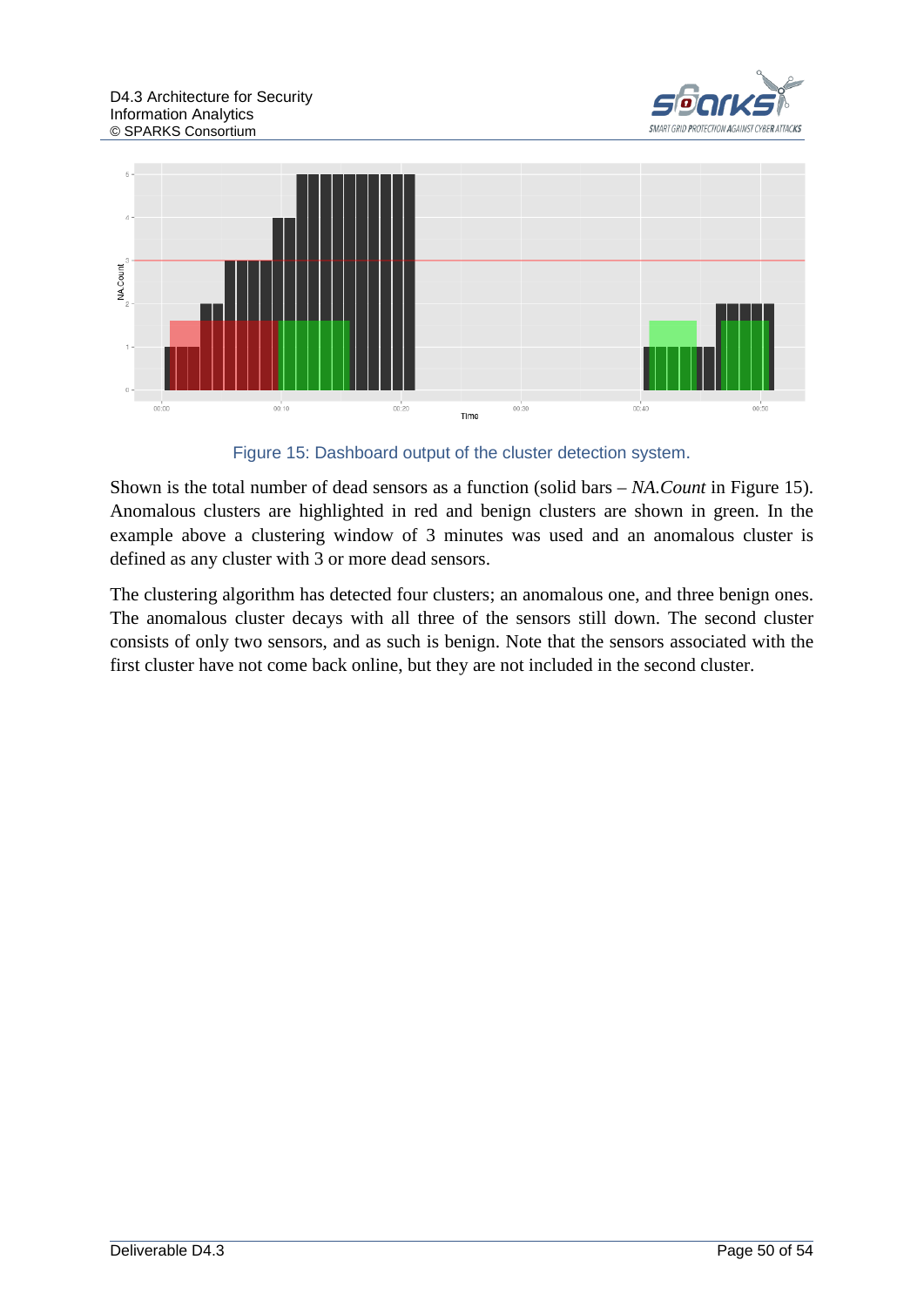

# <span id="page-50-0"></span>**5 Conclusion**

Once deployed the Security Information Analytics can result in dramatic changes in how decisions are made as well as the rate at which they are executed.

We presented in this deliverable the common security data analytics approach and the system architecture of the SPARKS Security Information Analytics for Smart Grids mini-project.

One of the major issues encountered during the implementation phase of the mini-project was related to system diversity and the absence of dominant standards, architecture or installation practice. To mitigate this issue the system was designed to adapt itself to the target monitoring environment with minimal effort.

As shown previously, the early results obtained from the system are interesting and clearly validate the approach taken. Going forward we will focus our attention on the integration with and the interaction between the other SPARKS mini-projects.

It may be possible to create a scenario where we will test all the mini-projects together, using different attacks and in particular simultaneous, multi-facetted attack scenarios.

In these advanced scenarios the integration between SPARKS mini-projects will be crucial for the successful detection and remediation of advanced attacks. Thus the communication interfaces and the data exchanged between systems needs to be careful designed and implemented.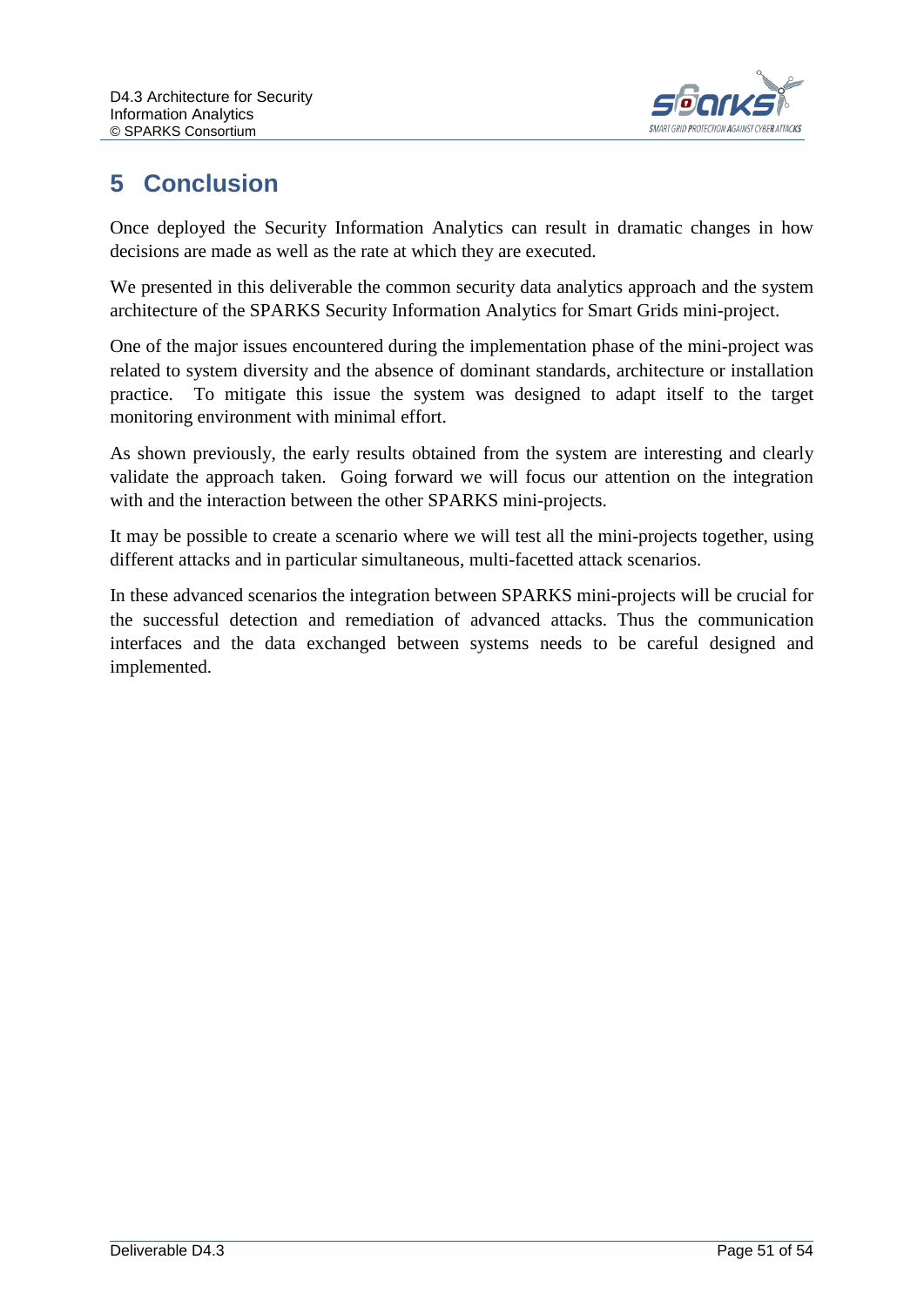

# <span id="page-51-0"></span>**6 References**

This section lists the resources referenced in this document.

- <span id="page-51-1"></span>1. SCADA OPC Server [http://en.wikipedia.org/wiki/Open\\_Platform\\_Communications](http://en.wikipedia.org/wiki/Open_Platform_Communications)
- <span id="page-51-2"></span>2. Rstudio web site<https://www.rstudio.com/>
- <span id="page-51-3"></span>3. VMware ESXi Overview<http://www.vmware.com/products/esxi-and-esx/overview>
- 4. Ubuntu 14.04.2 LTS (Trusty Tahr) <http://releases.ubuntu.com/14.04/>
- 5. Intel® Server Boards S2600GZ and S2600GL [http://www.intel.com/content/www/us/en/motherboards/server-motherboards/server](http://www.intel.com/content/www/us/en/motherboards/server-motherboards/server-board-s2600gl-gz.html)[board-s2600gl-gz.html](http://www.intel.com/content/www/us/en/motherboards/server-motherboards/server-board-s2600gl-gz.html)
- <span id="page-51-5"></span>6. SSH File Transfer Protocol [http://en.wikipedia.org/wiki/SSH\\_File\\_Transfer\\_Protocol](http://en.wikipedia.org/wiki/SSH_File_Transfer_Protocol)
- <span id="page-51-6"></span>7. Comma-separated values [http://en.wikipedia.org/wiki/Comma-separated\\_values](http://en.wikipedia.org/wiki/Comma-separated_values)
- <span id="page-51-7"></span>8. Representational state transfer [http://en.wikipedia.org/wiki/Representational\\_state\\_transfer](http://en.wikipedia.org/wiki/Representational_state_transfer)
- 9. Shiny by RStudio <http://shiny.rstudio.com/>
- <span id="page-51-4"></span>10. The Comprehensive R Archive Network <http://cran.r-project.org/>
- <span id="page-51-8"></span>11. National Electric Sector Cybersecurity Organization Resource (NESCOR). "Analysis of Selected Electric Sector High Risk Failure Scenarios, version 1." 2013. [http://Smart](http://smartgrid.epri.com/doc/nescor%20detailed%20failure%20scenarios%2009-13%20final.pdf)  [Grid.epri.com/doc/nescor%20detailed%20failure%20scenarios%2009-13%20final.pdf](http://smartgrid.epri.com/doc/nescor%20detailed%20failure%20scenarios%2009-13%20final.pdf)
- 12. [https://www.gedigitalenergy.com/smartgrid/Aug07/PMU\\_disturbance\\_recording.pdf](https://www.gedigitalenergy.com/smartgrid/Aug07/PMU_disturbance_recording.pdf)
- 13. ESRI.(2011). Enterprise GIS and the Smart Electric Grid. Retrieved from http://www.esri.com/library/whitepapers/pdfs/enterprise-gis-smart-electric-grid.pdf
- 14. Ragan, Sean Michael. (2010, December 10) Total system failure completely annihilates power station. *Makezine*. Retrieved from [http://makezine.com/2010/12/10/total-system](http://makezine.com/2010/12/10/total-system-failure-completely-ann/)[failure-completely-ann/](http://makezine.com/2010/12/10/total-system-failure-completely-ann/)
- 15. Tweed, Katharine. (2014, February 6). Attack on California Substation Fuels Grid Security Debate.*IEEE* Spectrum. Retrieved from [http://spectrum.ieee.org/energywise/energy/the-smarter-grid/attack-on-california](http://spectrum.ieee.org/energywise/energy/the-smarter-grid/attack-on-california-substation-fuels-grid-security-debate)[substation-fuels-grid-security-debate](http://spectrum.ieee.org/energywise/energy/the-smarter-grid/attack-on-california-substation-fuels-grid-security-debate)
- 16. Symantec. (2014, June 30). Dragonfly: Western Energy Companies under Sabotage Threat. Retrievedfrom [http://www.symantec.com/connect/blogs/dragonfly-western](http://www.symantec.com/connect/blogs/dragonfly-western-energy-companies-under-sabotage-threat)[energy-companies-under-sabotage-threat](http://www.symantec.com/connect/blogs/dragonfly-western-energy-companies-under-sabotage-threat)
- 17. Symantec (2014, October 14) Sandworm Windows zero-day vulnerability being actively exploited in targeted attacks. Retrieved from [http://www.symantec.com/connect/blogs/sandworm-windows-zero-day-vulnerability](http://www.symantec.com/connect/blogs/sandworm-windows-zero-day-vulnerability-being-actively-exploited-targeted-attacks)[being-actively-exploited-targeted-attacks](http://www.symantec.com/connect/blogs/sandworm-windows-zero-day-vulnerability-being-actively-exploited-targeted-attacks)
- 18. Govindasaru, Manimaran et al. (2012). Cyber-Physical Systems Security for Smart Grid. Retrieved from the set of the set of the set of the set of the set of the set of the set of the set of the set of the set of the set of the set of the set of the set of the set of the set of the set of the set of the set o [http://www.pserc.wisc.edu/documents/publications/papers/fgwhitepapers/Govindarasu\\_](http://www.pserc.wisc.edu/documents/publications/papers/fgwhitepapers/Govindarasu_Future_Grid_White_Paper_CPS_Feb2012.pdf) Future Grid\_White\_Paper\_CPS\_Feb2012.pdf
- 19. Cardenas, Alvaro. (2013). Big Data Analytics (and Security Intelligence) in Smart Grid Applications. *IEEE ISGT Conference*. Retrieved from <http://sites.ieee.org/isgt/files/2013/03/Cardenas3C.pdf>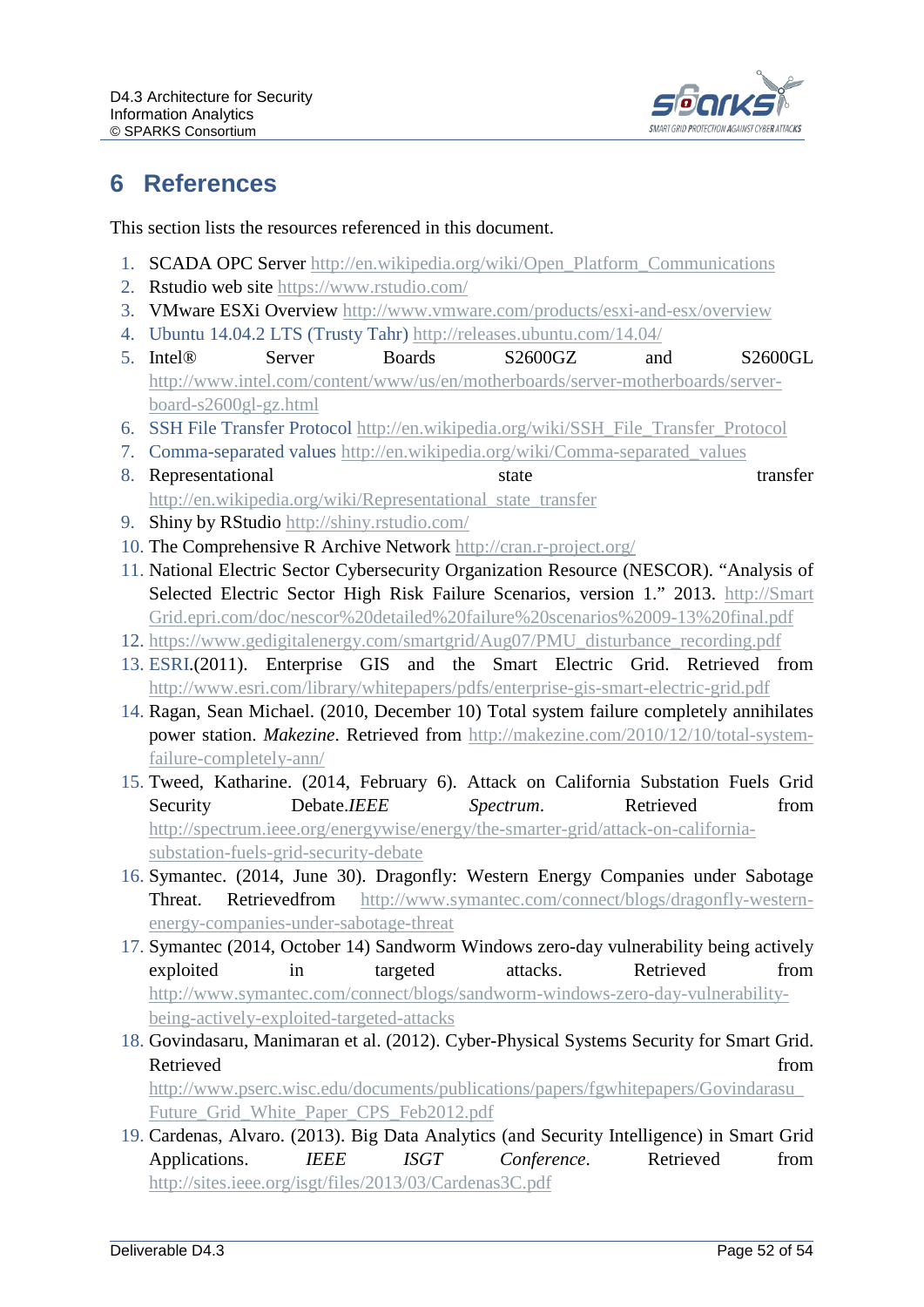

- 20. Oltsik, Jon. (2014) Information-Driven Security and RSA Security Analytics and RSA ECAT. *Enterprise Strategy Group.* Retrieved from [http://i.crn.com/custom/ESGWhitepaperIntelligenceDrivenSecuritywithRSASecurityAn](http://i.crn.com/custom/ESGWhitepaperIntelligenceDrivenSecuritywithRSASecurityAnalyticsandRSAECAT.pdf) [alyticsandRSAECAT.pdf](http://i.crn.com/custom/ESGWhitepaperIntelligenceDrivenSecuritywithRSASecurityAnalyticsandRSAECAT.pdf)
- 21. Feblowitz, Jill et al. (2013). Using Information Intelligence to Improve Projects in the Energy Sector. *IDC*. Retrieved from [http://www.emc.com/collateral/analyst-reports/idc](http://www.emc.com/collateral/analyst-reports/idc-using-info-intelligence-to-improve-projects.pdf)[using-info-intelligence-to-improve-projects.pdf](http://www.emc.com/collateral/analyst-reports/idc-using-info-intelligence-to-improve-projects.pdf)
- 22. Vermesan, Ovidiu et al. (2013). Internet of Things: Converging Technologies for Smart Environments and Integrated Ecosystems. Retrieved from [http://www.internet-of-things](http://www.internet-of-things-research.eu/pdf/Converging_Technologies_for_Smart_Environments_and_Integrated_Ecosystems_IERC_Book_Open_Access_2013.pdf)[research.eu/pdf/Converging\\_Technologies\\_for\\_Smart\\_Environments\\_and\\_Integrated\\_E](http://www.internet-of-things-research.eu/pdf/Converging_Technologies_for_Smart_Environments_and_Integrated_Ecosystems_IERC_Book_Open_Access_2013.pdf) [cosystems\\_IERC\\_Book\\_Open\\_Access\\_2013.pdf](http://www.internet-of-things-research.eu/pdf/Converging_Technologies_for_Smart_Environments_and_Integrated_Ecosystems_IERC_Book_Open_Access_2013.pdf)
- 23. Searle, Justin. (2012). AMI Penetration Plan. Retrieved from [https://media.blackhat.com/bh-eu-12/Searle/bh-eu-12-Searle-Smart\\_Meters-WP.pdf](https://media.blackhat.com/bh-eu-12/Searle/bh-eu-12-Searle-Smart_Meters-WP.pdf)
- 24. Verizon. (2014) 2014 Data Breach Report. Retrieved from [http://www.verizonenterprise.com/DBIR/2014/reports/rp\\_Verizon-DBIR-](http://www.verizonenterprise.com/DBIR/2014/reports/rp_Verizon-DBIR-2014_en_xg.pdf)[2014\\_en\\_xg.pdf](http://www.verizonenterprise.com/DBIR/2014/reports/rp_Verizon-DBIR-2014_en_xg.pdf)
- 25. Oltsik, Jon. (2013). The Big Data Security Analytics Era is Here. *ESG*. Retrieved from <http://www.emc.com/collateral/analyst-reports/security-analytics-esg-ar.pdf>
- 26. Musser, Phil. (2009). Smart Grid Data Management and Analytics; what data to collect, integrate, analyze, act on and report. Retrieved from [http://www.burnsmcd.com/Resource\\_/PressRelease/1386/FileUpload/WhitePaper-](http://www.burnsmcd.com/Resource_/PressRelease/1386/FileUpload/WhitePaper-SmartGrid-Musser.pdf)[SmartGrid-Musser.pdf](http://www.burnsmcd.com/Resource_/PressRelease/1386/FileUpload/WhitePaper-SmartGrid-Musser.pdf)
- 27. Microsoft Corporation (n.d.). Windows Management Instrumentation. Retrieved from <http://msdn.microsoft.com/en-us/library/aa394582%28v=vs.85%29.aspx>
- 28. Zhang, Yagant et al. (2009) Fault detection based on discriminant analysis theory in electric power system. *IEEE*. Retrieved from [http://ieeexplore.ieee.org/xpl/login.jsp?tp=&arnumber=5347972&url=http%3A%2F%2F](http://ieeexplore.ieee.org/xpl/login.jsp?tp=&arnumber=5347972&url=http%3A%2F%2Fieeexplore.ieee.org%2Fxpls%2Fabs_all.jsp%3Farnumber%3D5347972) [ieeexplore.ieee.org%2Fxpls%2Fabs\\_all.jsp%3Farnumber%3D5347972](http://ieeexplore.ieee.org/xpl/login.jsp?tp=&arnumber=5347972&url=http%3A%2F%2Fieeexplore.ieee.org%2Fxpls%2Fabs_all.jsp%3Farnumber%3D5347972)
- 29. Tweed, Katharine. (2012) Fraud should be first priority for smart meter security. Retrieved from [http://www.greentechmedia.com/articles/read/fraud-should-be-first](http://www.greentechmedia.com/articles/read/fraud-should-be-first-priority-for-smart-meter-security)[priority-for-smart-meter-security](http://www.greentechmedia.com/articles/read/fraud-should-be-first-priority-for-smart-meter-security)
- 30. UCTE. (2006). Final Report System Disturbance on 4 November 2006. Retrieved from [https://www.entsoe.eu/fileadmin/user\\_upload/\\_library/publications/ce/otherreports/Final](https://www.entsoe.eu/fileadmin/user_upload/_library/publications/ce/otherreports/Final-Report-20070130.pdf) [-Report-20070130.pdf](https://www.entsoe.eu/fileadmin/user_upload/_library/publications/ce/otherreports/Final-Report-20070130.pdf)
- 31. Security for Innovation Council. (2011) When Advanced Persistent Threats Go Mainstream. Retrieved from [http://www.emc.com/collateral/industry-overview/sbic](http://www.emc.com/collateral/industry-overview/sbic-rpt.pdf)[rpt.pdf](http://www.emc.com/collateral/industry-overview/sbic-rpt.pdf)
- 32. Popovic, Tom et al. (2013). Smart Grid data analytics for digital protective relay event recordings. Retrieved from
- 33. [https://www.academia.edu/7691468/Smart\\_grid\\_data\\_analytics\\_for\\_digital\\_protective\\_r](https://www.academia.edu/7691468/Smart_grid_data_analytics_for_digital_protective_relay_event_recordings) [elay\\_event\\_recordings](https://www.academia.edu/7691468/Smart_grid_data_analytics_for_digital_protective_relay_event_recordings)
- 34. IDC, ibid.
- 35. Feblowitz, Jill. (2013) Making Good on the Promise of Smart Grid: Information Management is Critical. *IDC*. Retrieved from